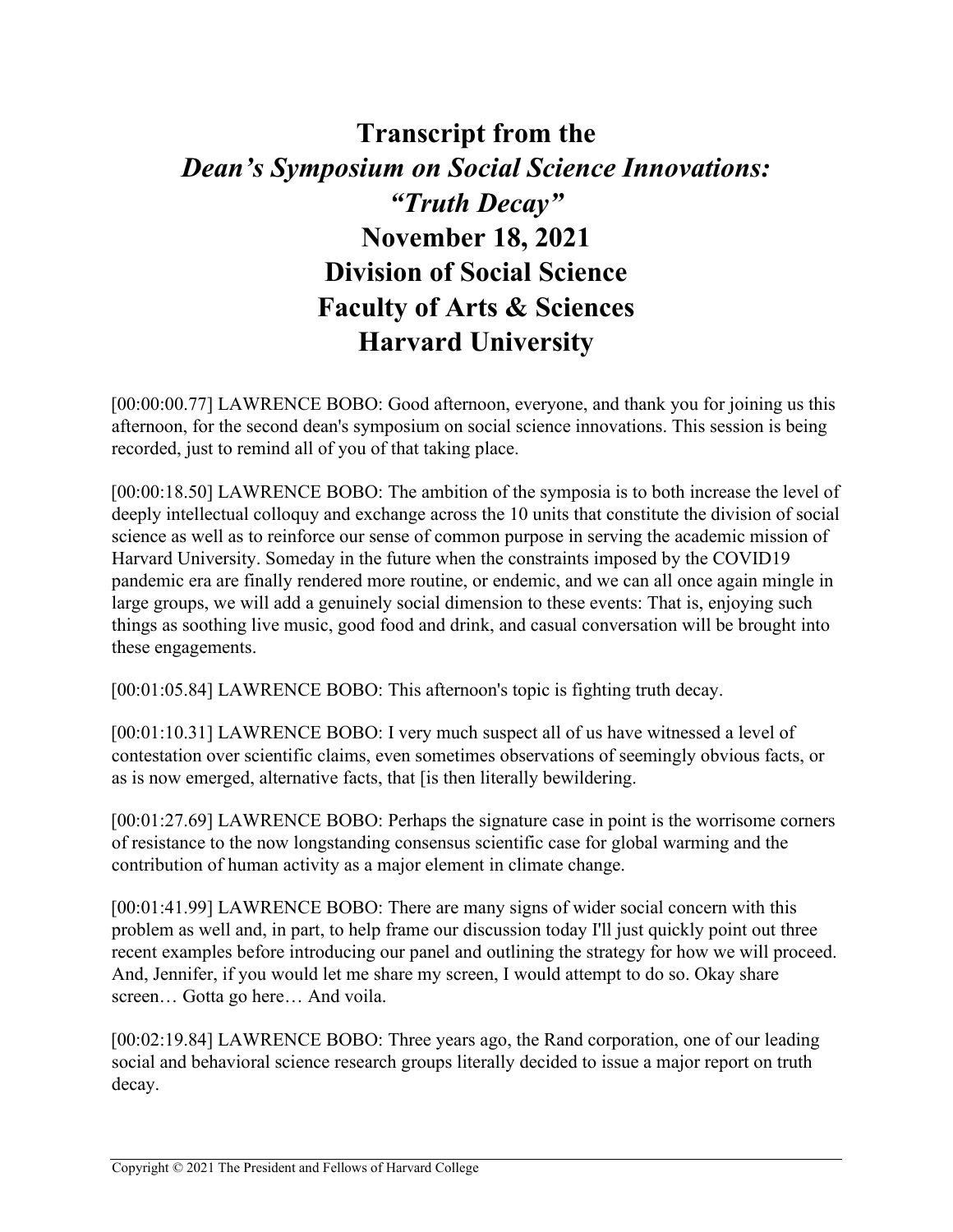[00:02:32.19] LAWRENCE BOBO: It was co-authored by one of the organization's lead research scientists and, as well, by its President and CEO, Michael Rich.

[00:02:41.59] LAWRENCE BOBO: The report boldly declared that America's reliance on facts to discuss public issues has declined significantly in the past two decades, leading to political paralysis and collapse of civil discourse.

[00:02:57.88] LAWRENCE BOBO: They offered a serviceable definition of what they meant by truth decay, which may serve for some purposes, this afternoon, they say it involves an increasing disagreement about facts, a of blurring of the lines separating fact from opinion, an increase in the relative volume of opinion and personal experience over fact, and declining trust in formerly respected sources of factual information.

[00:03:31.06] LAWRENCE BOBO: The report itself, nearly 400 pages in length, delves at length into the historical background pertinent to such a set of claims, including going through other episodes in our past of, of, episodes of fairly serious truth decay, as well as trying to point to several causes and then issuing a call for action.

[00:03:59.06] LAWRENCE BOBO: Their analyses, with respect to causes, pointed to four things: our natural mental habits as one source of this truth decay; changes in the US and, quite frankly, global, information ecosystem that have come rather rapidly of late; the competing demands on our educational system that have contributed to a very limited ability to keep pace with that changed information ecosystem; all of this taking place in a context of rising economic inequality, sociodemographic diversity, and attendant patterns of political polarization.

[00:04:41.77] LAWRENCE BOBO: I think, again, one strong sign that truth decay is something we need to be concerned with: when an organization heavily dependent, in fact, on government contracts declares that a lot of nonsense is getting in the way [chuckles] of us dealing with the facts of the situation. A second illustration in point can be drawn from a recent Kaiser family foundation survey regarding inaccurate beliefs regarding the COVID19 vaccine. In this national survey, with the data [that] were collected this October, they asked about eight circulating falsehoods regarding the COVID19 pandemic and vaccines that we've now hopefully all benefited from. Some of those beliefs were: that the government, for example, has greatly exaggerated the number of deaths; that the vaccine is shown to cause infertility; or that vaccines contain a secret microchip that's being inserted into individuals.

[00:05:46.53] LAWRENCE BOBO: The single most commonly accepted belief--by almost two out of five Americans--was the claim that the government is literally exaggerating the number of deaths. And, a really tragic four out of five have heard and say that at least one of these erroneous claims may well be true.

[00:06:07.95] LAWRENCE BOBO: A distressing set of circumstances, especially given the level of discourse around COVID that has been a part of our news programs and daily lives in recent years.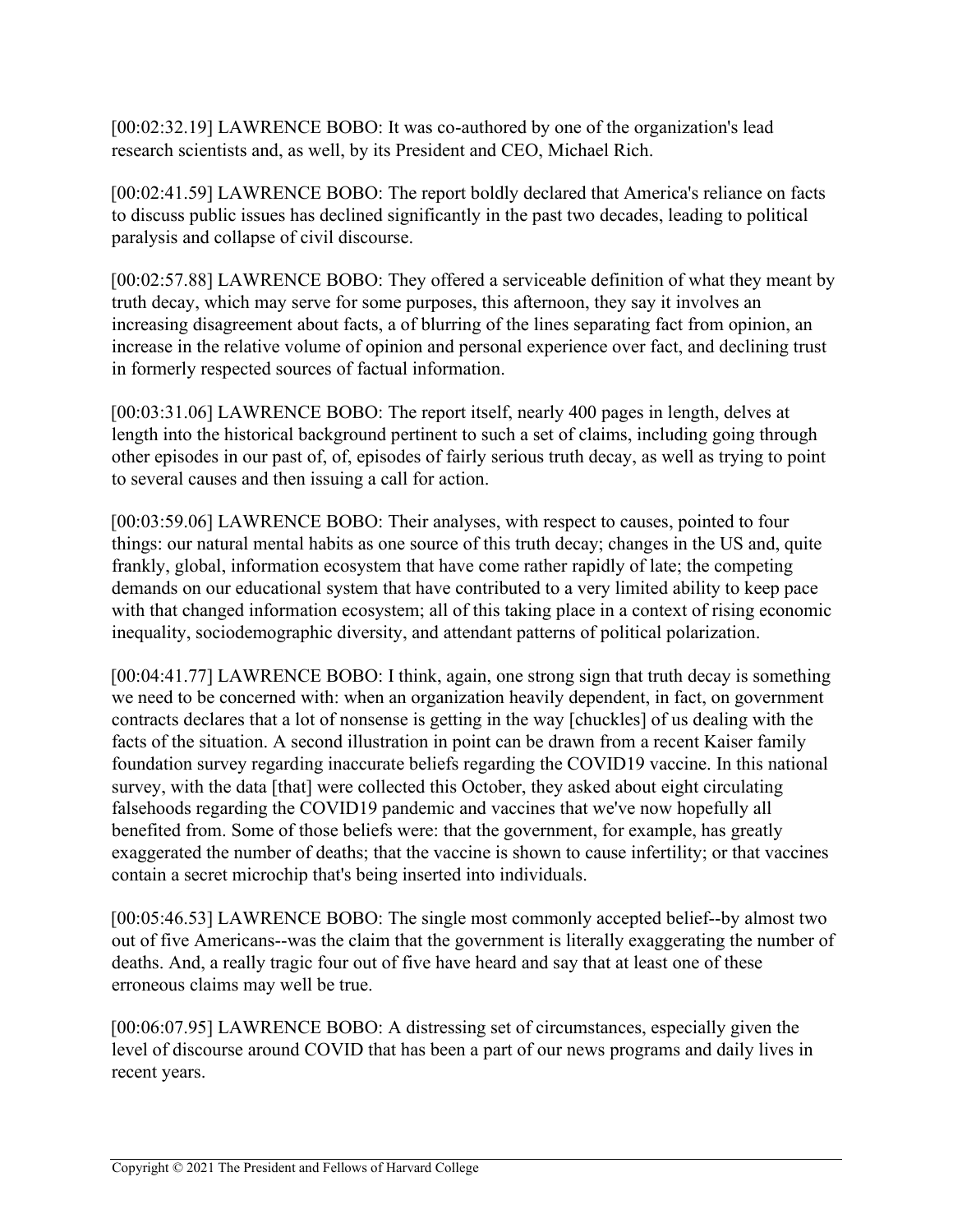[00:06:18.62] LAWRENCE BOBO: A third quick illustration of the importance of this general problem or condition can be found in a recent publication, the Pew Charitable Trust Trend Magazine, where they featured an editorial by Sudip Parikh, who is the CEO of the American Association for the Advancement of Science, who, in a very passionate declaration declared, "When the history of our current moment is written science will be central to the story. In the crucible of" -- and he really was saying 2020 -- "did science rebuild the societal trust needed to defeat the coronavirus, or did a break in trust lead to a lingering pandemic that foreshadowed future failures to solve the coming crises of climate change, food and water insecurity, and economic stagnation? Historians will consider what led to this pivotal moment in the relationship of science and society and how it was resolved."

[00:07:19.41] LAWRENCE BOBO: The essay, which is short, but engaging, says that, in general, science does enjoy a relative degree of confidence though there's less certain faith than might have been true in the past. That,

[00:07:32.93] you know, weakening of faith but, but not tragically so, involves in part the growing distance between the processes and discourse of scientific inquiry from everyday life of many individuals.

[00:07:47.73] LAWRENCE BOBO: It involves the very nature of science, that is, hypothesis testing, trial and error, and an approach to building knowledge, rather than having quick, instantly revealed knowledge. And also, to a legacy of instances of bad science, ranging from things like.. like, the, the misguided Tuskegee experiments to highly publicized instances of the falsification of results.

[00:08:12.13] LAWRENCE BOBO: Now he says, there is a generally strong foundation for the regard of science, but a lot of an intense challenges and pockets of resistance that remain out there. So that at the, oops, end of his work he asserts that scientists and society must work together to ensure that this time of uncertainty and upheaval leads to a new era of solutions that enrich the lives and well-being of us all.

[00:08:40.70] LAWRENCE BOBO: And it is in part in service of that ambition that we hold the symposium today. I am delighted that three of our colleagues have will agree to be panelists in this discussion, who will each bring very distinctive insights and information and lenses to this question. I'm going to begin with a set of short introductions for each of each of our panelists, and of our session discussant and rapporteur.

[00:09:09.90] LAWRENCE BOBO: Each of the panelists will have about 15 minutes to present their take on these issues. We'll follow each presentation with a couple of questions, and we hope you will submit your questions through the chat at the end of each talk; and then we will turn to the next speaker, again go for about 15 minutes, take a couple questions, go to the next speaker, and then at the end we'll have our wrap up discussion and then move to more open Q&A, again via the chat through Zoom. So, to our three distinguished panelists: First we'll start with Naomi Oreskes, who is the Henry Charles Lea professor of the history of science.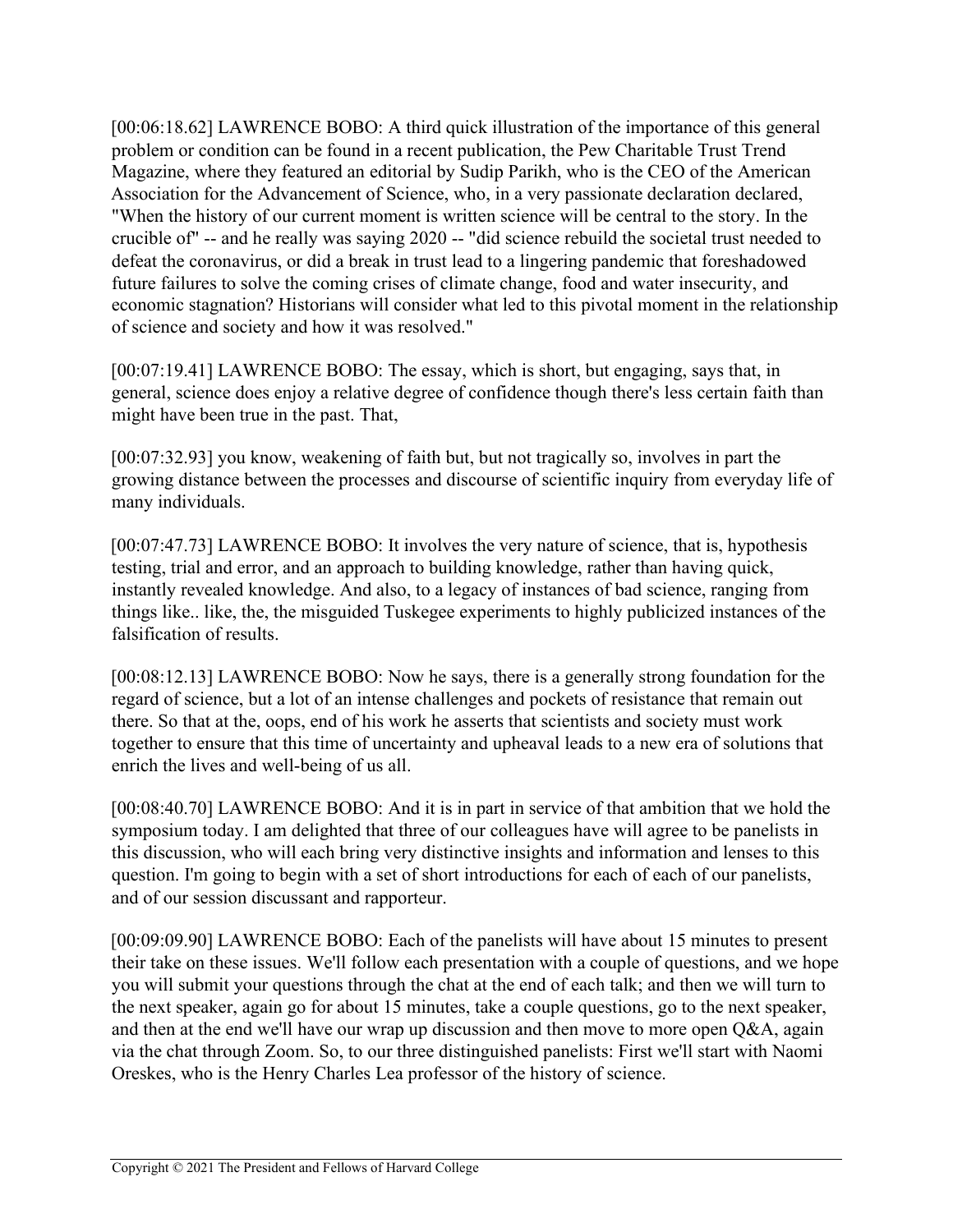[00:09:56.22] LAWRENCE BOBO: Her work focuses on the history of environmental science, science and religion, technology and society, and women and gender studies. She is, of course, a member of our history of science department and is affiliated with the department of earth and planetary science.

[00:10:12.34] LAWRENCE BOBO: Our next speaker will be Steven Pinker, who is the Johnstone Family Professor of Psychology. His work focuses on language, communication and common knowledge, history and the psychology of violence and the broad-gauge issues raised at the intersection of language and language acquisition, including the neurobiology and genetics of language, mind, human nature, and human social relations.

[00:10:39.38] LAWRENCE BOBO: Ed Glaeser is the Fred and Eleanor Glimp Professor of Economics and currently Chair of the economics department.

[00:10:45.97] LAWRENCE BOBO: His work focuses on the determinants of economic growth, of city growth, of law and economics, and especially on the role of cities as engines of idea transmission and human development. Our discussant and agent provocateur, wrapping this up and away, will be Dan Gilbert, who is the Edgar Pierce Professor of Psychology.

[00:11:10.68] LAWRENCE BOBO: His work focuses on how well people can predict the emotional consequences of future events, on when and how people sacrifice for the future, and other topics in judgment and decision-making. Dan seems especially appropriate to today's panel inasmuch as his work wrestles, in many respects, with a simple fact [chuckles]: The world is not always as it appears to us. And he uses science to uncover the illusions people have about the world, themselves, and each other. And so, with that introduction I will stop sharing my screen and turn things over to Naomi Oreskes.

[00:11:57.21] NAOMI ORESKES: Thank you so much Larry, it's really a pleasure to be here with everyone So, I'm going to share my screen. [pause] Okay, I think that worked; can you see that?

[00:12:12.77] LAWRENCE BOBO: Yes, yes.

[00:12:13.60] NAOMI ORESKES: Good, excellent, okay, well again, it's really a pleasure to be here to talk about something that's obviously very close to my heart, and has really been a centerpiece of my research for quite a few years now, particularly with respect to the rejection of scientific evidence surrounding climate change.

[00:12:27.61] NAOMI ORESKES: So, I want to start, though, with something that might be surprising, which is to push back against the idea that there's a general crisis of trust in science.

[00:12:36.87] NAOMI ORESKES: Certainly, this is what the media have told us, including the science media. Nearly all of us have seen headlines telling us that there is a crisis of trust in science. Kathleen Hall Jamieson recently affirmed this impression that the crisis narrative has been heavily fueled by the media.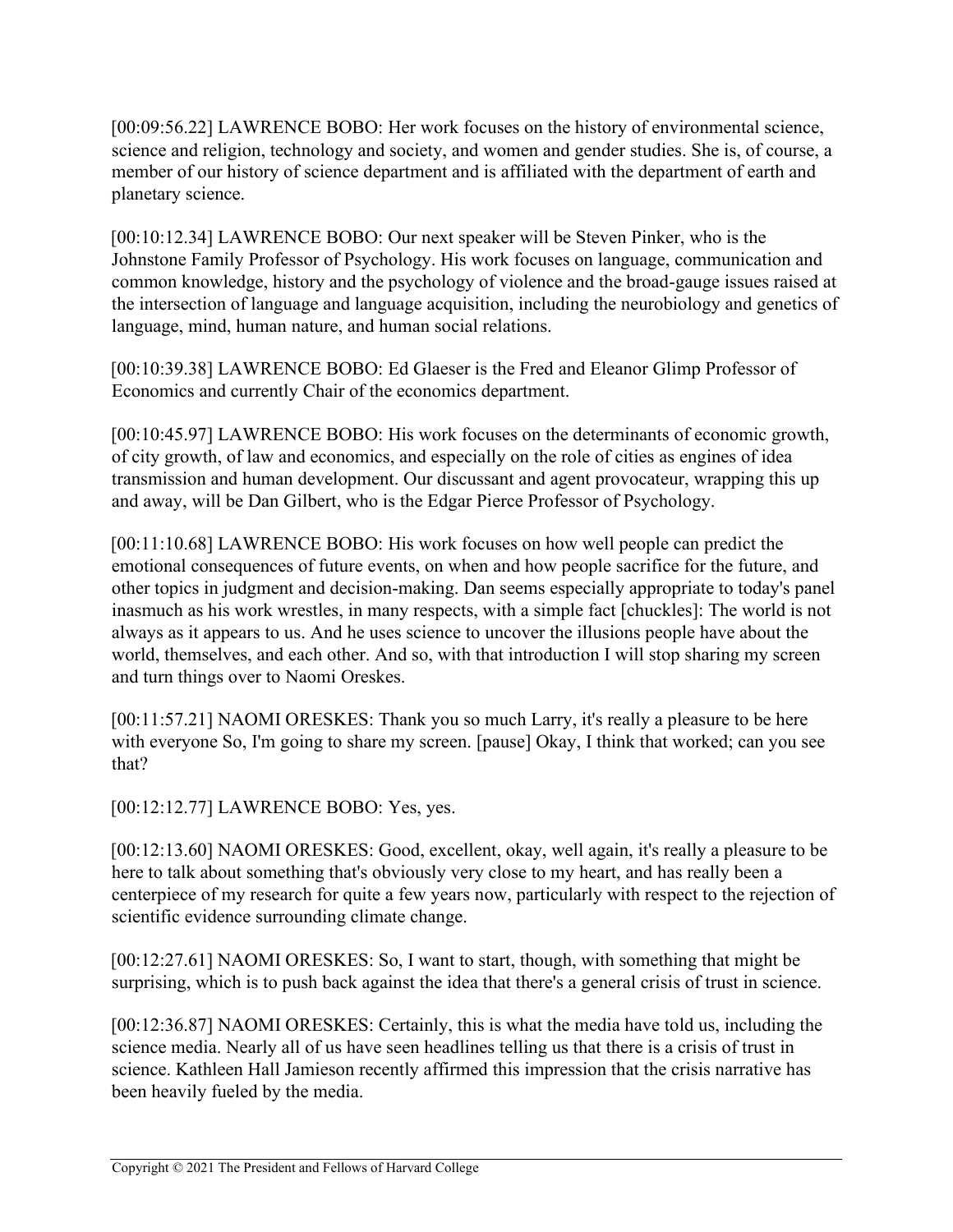[00:12:55.21] NAOMI ORESKES: So, there are two issues here that I'd like to address that are related, but not the same. One is the possibility of a crisis in science, that science itself is broken.

[00:13:06.55] NAOMI ORESKES: And the other is the possibility of a crisis of trust--of public trust in science, in other words, how the public views science.

[00:13:16.65] NAOMI ORESKES: Now it turns out Oh, sorry, I feel like I just missed a slide Okay, neither of these is actually well supported by available evidence, so let me address the first one first.

[00:13:26.08] NAOMI ORESKES: It turns out that there's shockingly little empirical evidence that science as an enterprise is not working to produce science as knowledge.

[00:13:33.72] NAOMI ORESKES: So why do I say that? Well, first of all, just consider the events of this past year: In a very short period of time scientists were able to identify this new virus that was causing the COVID19 illness, and they did it by sequencing the viral DNA.

[00:13:49.96] NAOMI ORESKES: Now, this is a technology that did not exist when I was a child.

[00:13:53.98] NAOMI ORESKES: It's a science-based technology that has been developed within our own lifetimes, yet today we completely take it for granted, and we use it to do astonishing things.

[00:14:02.90] NAOMI ORESKES: And one of those astonishing things was that, within less than a year, scientists produced not just one, but several, vaccines with extraordinarily high levels of efficacy, and while we may now need boosters, overall the safety and efficacy is holding up as the evidence builds up.

[00:14:22.47] NAOMI ORESKES: Now some of you may be thinking well, but what about the infamous replication crisis? We've all heard, we all know that there's a crisis of replication in science. Well, do we actually know that?

[00:14:33.46] NAOMI ORESKES: There's been a lot of crisis talks surrounding this claim that large numbers of scientific findings cannot be replicated.

[00:14:40.83] NAOMI ORESKES: And to be sure, some scientific papers do turn out to be irreproducible, but this is hardly a new thing! My own introduction to science came in part in high school when my father, who was himself biochemist, bought me a subscription to the satirical Journal of Irreproducible Results, and I still, to this day, remember my favorite article, which was about how to handle data in science, which instructed the reader that two points define a straight line, but under duress one will do.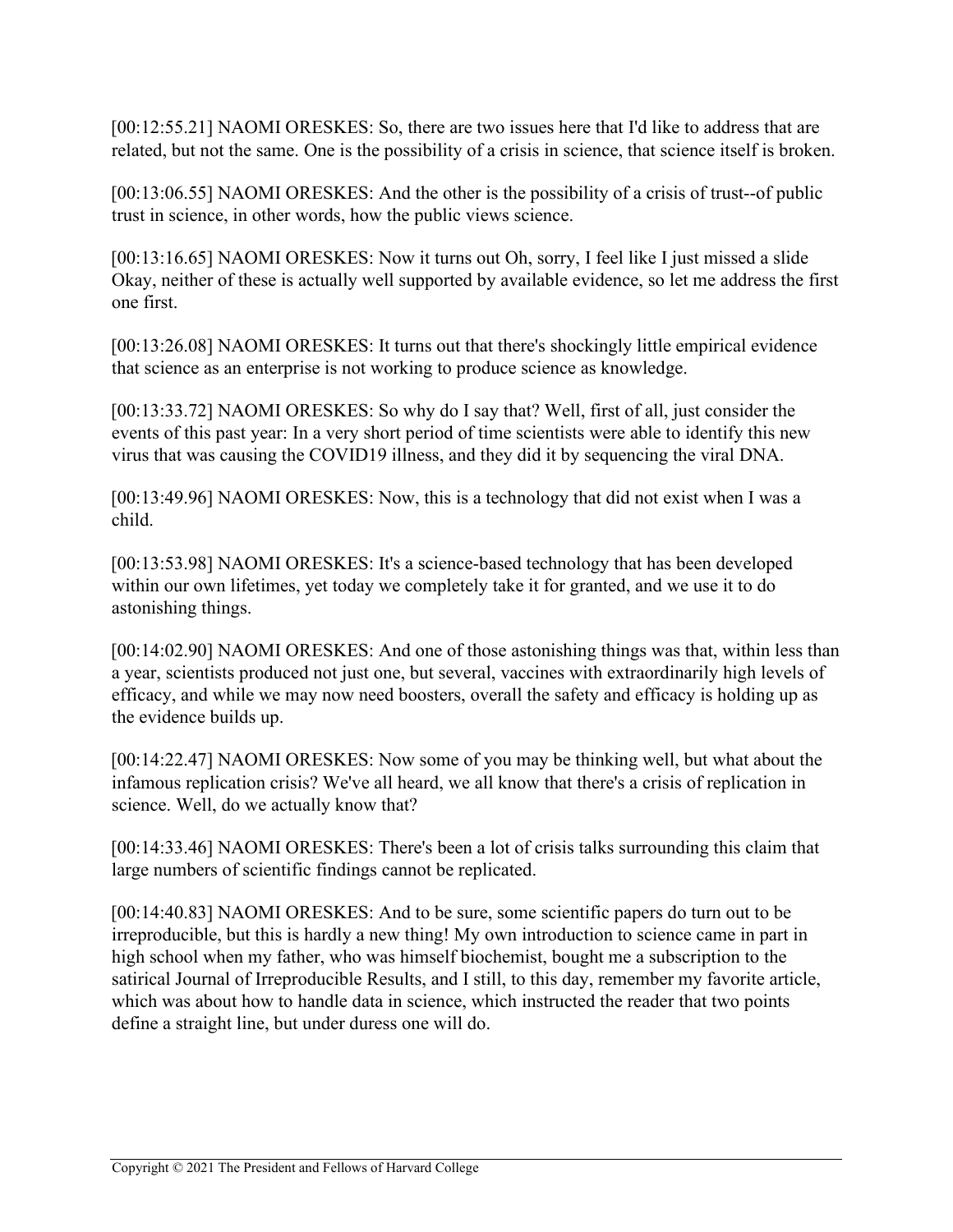[00:15:11.65] NAOMI ORESKES: Now, okay, so getting serious, though: If we ask ourselves how widespread is this problem of irreproducible results, we know that there's been the claim that retractions and science are skyrocketing.

[00:15:25.73] NAOMI ORESKES: But this claim is problematic on multiple levels. First of all, as historians, we would argue that retraction, as both a concept and a practice, is actually quite new in science.

[00:15:38.38] NAOMI ORESKES: I would argue that in the past, wrong papers weren't retracted--they were simply ignored or refuted.

[00:15:46.61] NAOMI ORESKES: The earliest known retraction, the earliest documented retraction of a paper in Pubmed was a 1977 retraction of a paper published in 1973. So, we know that the practice of retraction is relatively new. What we don't know is whether error is more common now than in the past.

[00:16:03.84]

[00:16:04.17] NAOMI ORESKES: But we do know that the numbers of published papers is skyrocketing, so we would expect that if the error rate was the same, then the retraction the number Sorry, if the number of errors is the same, and the number of papers published increases, then the number of retractions should increase too; so, the relevant metric here is not the total number of retractions, but the retraction rate.

[00:16:28.50] NAOMI ORESKES: Now here we don't have a lot of robust studies, but two studies that I think are pretty methodologically robust.

[00:16:36.69] NAOMI ORESKES: One was done in 2013 which found an overall retraction rate in papers published in Pubmed between [19]73 and 2011 was one in 23,799, or .004%.

[00:16:49.38] NAOMI ORESKES: Another study done in 2012 concluded that the number of papers retracted because of fraud was increasing but the overall retraction rate was less than .01.

[00:17:00.58] NAOMI ORESKES: Now, no human system will ever be error-free, but if these numbers are even approximately correct, they do not indicate a crisis.

[00:17:11.45] NAOMI ORESKES: Now some of you may be thinking, but what about the Amgen study? There was a lot of publicity a few years ago about a study in 2012 by scientists at Amgen and Bayer who attempted to reproduce several highly cited papers on cancer research, and they were only able to repress… replicate 11%, which they described as shocking.

[00:17:32.37] NAOMI ORESKES: But was it really shocking? The papers were selected because they were papers that claim big surprising effects--in other words, the sample was highly nonrandom.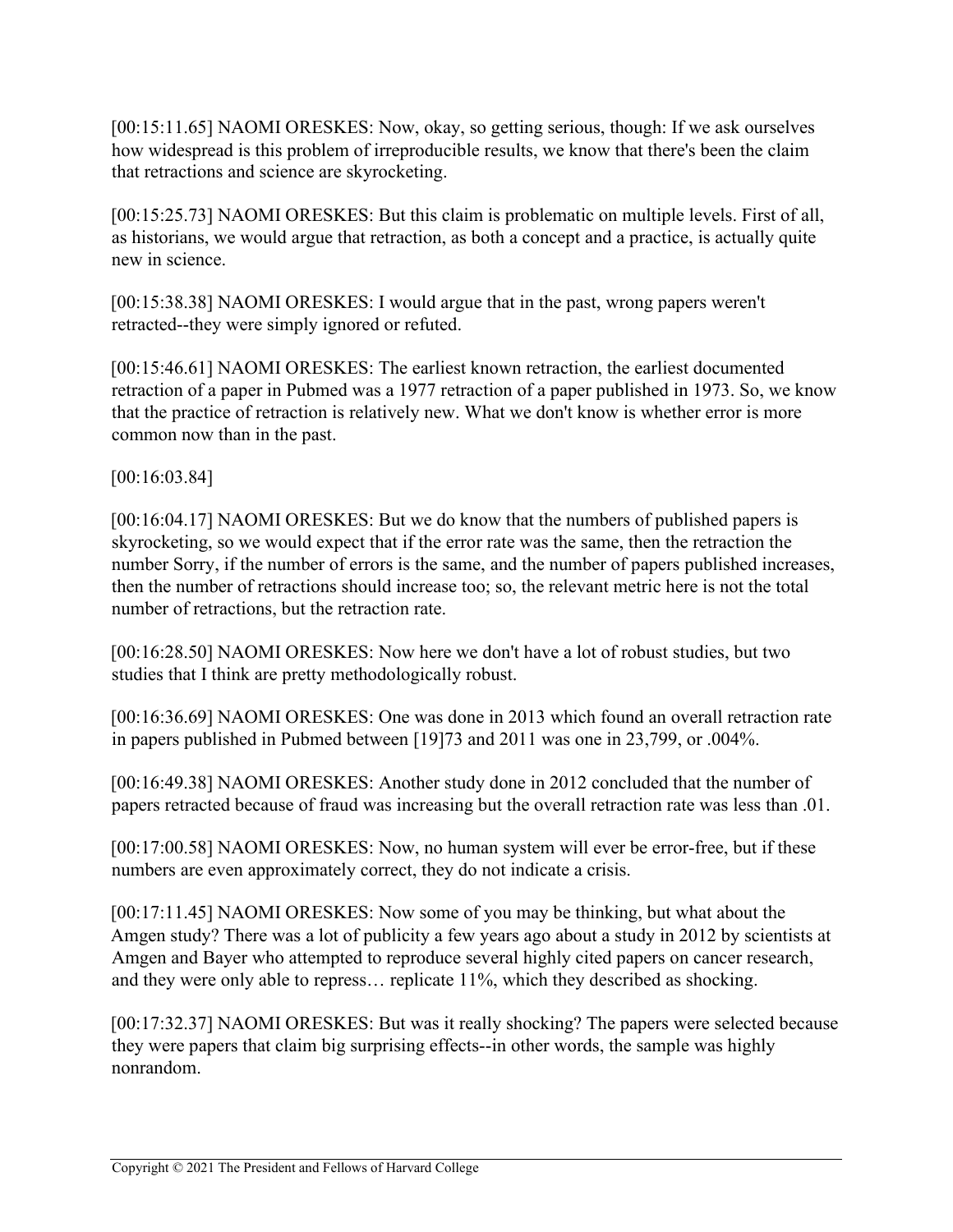[00:17:42.87] NAOMI ORESKES: And we all know that big claims often turn out to be false, or at least to be exaggerated, and sometimes claims are surprising because they are wrong. [00:17:52.51] NAOMI ORESKES: The Amgen study, moreover, was not actually a peer reviewed study! It was a "comment"; the study methodology was not revealed on the basis of its being proprietary.

[00:18:02.47] NAOMI ORESKES: So, there's actually no way for us to judge if it was a good study. In other words, this study criticizing other people for doing irreproducible work, was itself irreproducible.

[00:18:15.49] NAOMI ORESKES: So, I think these results suggest that our scientific enterprise is working well, that actually the error rates are low, and that bad papers are being identified and retracted. I mean, a certain degree of retraction is a good thing.

[00:18:27.80] NAOMI ORESKES: But what about this other question, the crisis of public trust in science.

[00:18:32.50] NAOMI ORESKES: Well, here, the data are a bit more mixed, but I don't think they support the claim of a general crisis of public trust.

[00:18:41.93] NAOMI ORESKES: If you look at a recent report from the American Academy of Arts and Sciences (the other triple A, S), about perceptions of science in America, they produced a result that I think many people would find surprising.

[00:18:53.66] NAOMI ORESKES: That fully 71% of Americans polled say that government investments in basic scientific research pay off in the long run.

[00:19:01.22] NAOMI ORESKES: That sounds to me like a lot of trust in science as an enterprise.

[00:19:04.57] NAOMI ORESKES: And sometimes people make a big distinction between science and technology, saying, well, people like technology but they don't understand its relationship to science--but 72% think we should invest in technology. So, in other words, the confidence in science and confidence in technology are essentially the same.

[00:19:23.82] NAOMI ORESKES: Moreover, and here's another result that I think will surprise many people, if we look at evidence from the General Social Survey that compares trust in science to other institutions, what we find is that science is one of the most trusted institutions; only the military exceeds science in public trust.

[00:19:43.44] NAOMI ORESKES: And that is actually a relatively recent phenomenon. Throughout the 70s, 80s, and 90s, it was science that was the most trusted of these major institutions.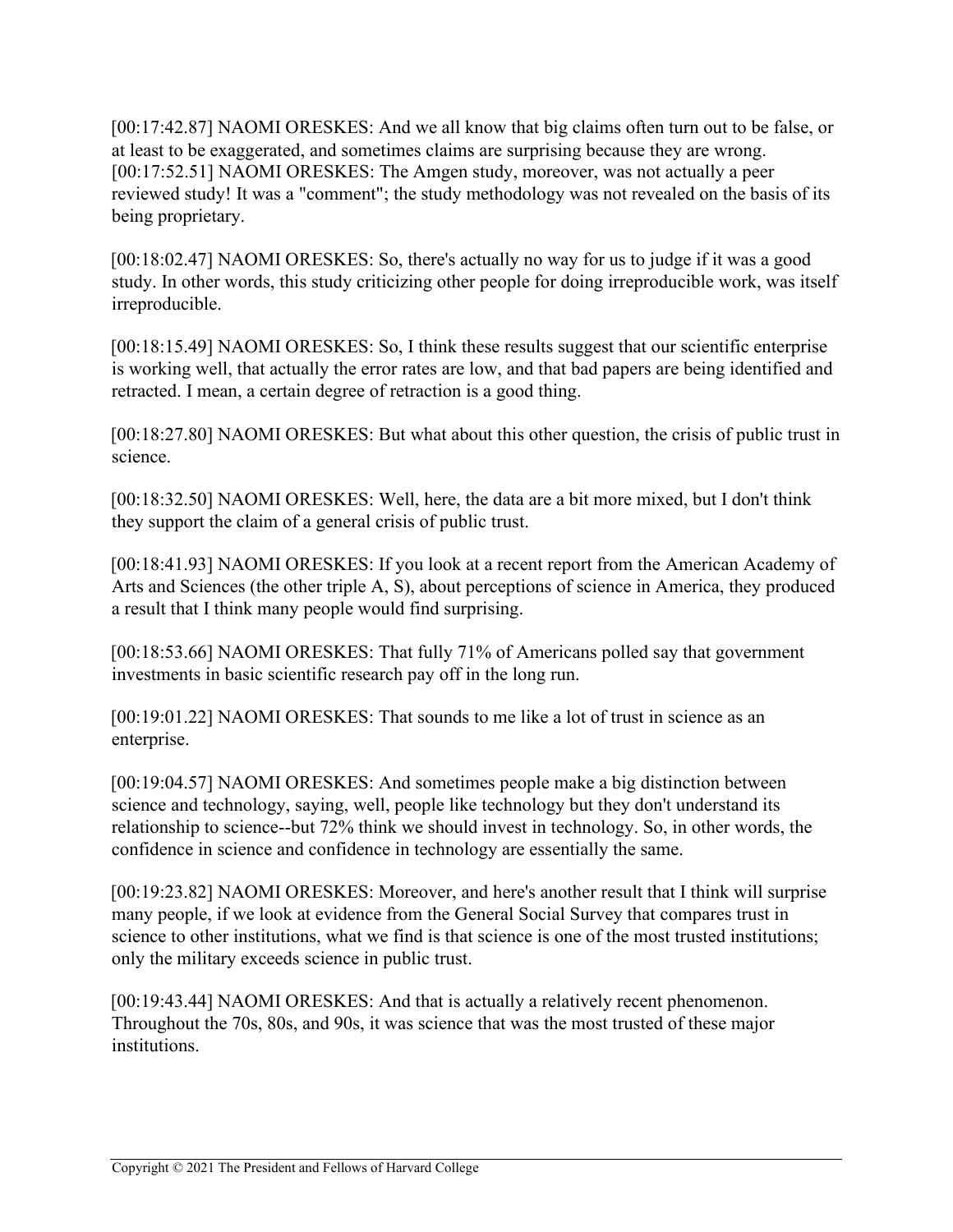[00:19:52.91] NAOMI ORESKES: And, moreover--and this, I think, is the most important thing in this particular slide--if we look at the data--so this is a longitudinal study going back to 1973 you can see that there's essentially no change in the level of public trust in science, so that's very different than the impression that many of us have that something dramatic and bad has happened in recent years.

[00:20:13.95] NAOMI ORESKES: And I don't have time to go into this, but data from other countries are, in most cases, fairly similar. So, what's going on? Why do we have this perception of a crisis of public trust?

[00:20:27.94] NAOMI ORESKES: Well, I think, and my own work speaks to this, that a significant part of the answer is that there is serious rejection of science in some quartersrejection of some science in some quarters, and that's different from a general crisis of trust.

[00:20:42.78] NAOMI ORESKES: But it still matters a lot, because that rejection creates serious problems for schoolteachers, for public health, sorry, for public policy like climate change and, as we saw so clearly this year, for public health.

[00:20:57.04] NAOMI ORESKES: There are three areas that are very well studied: evolutionary biology, climate change, and the panoply of issues associated with COVID19 mask refusal and vaccine hesitancy.

[00:21:09.16] NAOMI ORESKES: All three of these fit the category that I call implicatory denial, and by that, I mean: When people reject science because of its either real or perceived implications, not because the science is weak or uncertain or otherwise inadequate, but because the science implies, or is interpreted to imply, things that some people don't like.

[00:21:31.26] NAOMI ORESKES: So, if we look at evolutionary biology, where we have quite a bit of empirical and ethnographic data I we know that many scientists, that is to say, biologists, think that the rejection of evolution is rampant and that it's mostly driven by religious people who reject evolutionary theory, because it conflicts with the literal meaning of the Bible, particularly the Book of Genesis.

[00:21:54.55] NAOMI ORESKES: The data do not support that interpretation. I don't have time to go into the details of this slide, but polls show that what people say about evolutionary theory is highly sensitive to wording, but only 18% of Americans reject evolutionary theory outright.

[00:22:10.74] NAOMI ORESKES: What the evidence does show is that this skepticism is not driven by a literal reading of the Bible, but it does involve views about the role of God in evolution and, more importantly, in our lives.

[00:22:24.46] NAOMI ORESKES: So, what we see from the evidence is that people who are skeptical of evolutionary theory do so because they reject what they see as its implications: that there's no God, that life is random and therefore has no meaning, or, as the former Senator Rick Santorum said, that evolution makes humans into mistakes of nature.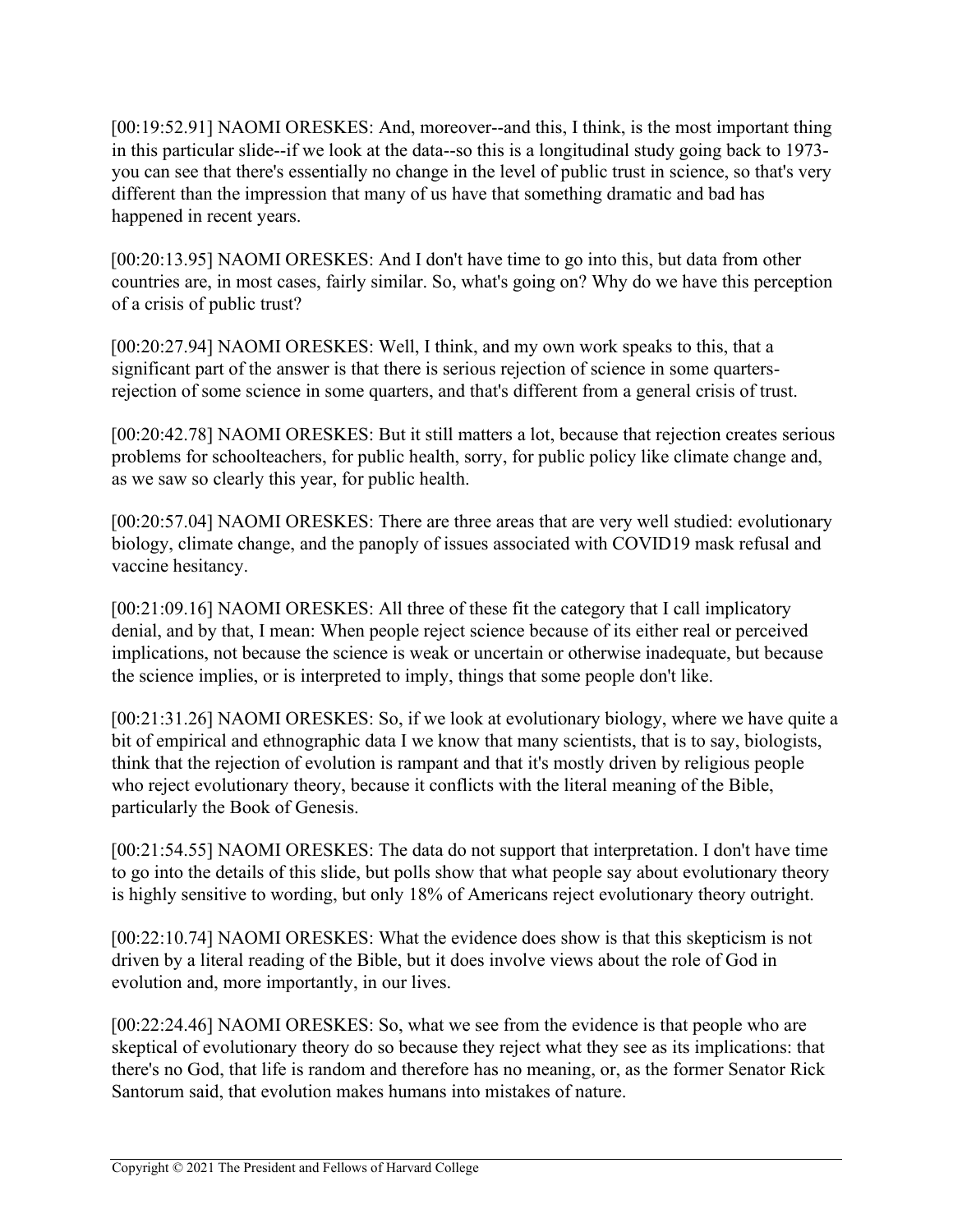[00:22:46.29] NAOMI ORESKES: Well, I would argue that none of these conclusions, not one, follows. First of all, science does not, and cannot, disprove the existence of God.

[00:22:56.43] NAOMI ORESKES: Science does not tell us the meaning of life, and even though some people may be mistakes, science doesn't tell us that-- because these are not scientific questions, these are philosophical, metaphysical, ethical, and theological questions.

[00:23:09.95] NAOMI ORESKES: So, these objections arise from a mistaken conception of what a scientific theory can and cannot do. Now, admittedly, this mistaken conception has been perpetrated by some scientists.

[00:23:22.44] NAOMI ORESKES: But what this tells us is that giving people more data about evolution, for example, about how the eye could evolve through natural selection, will not address the source of their concerns.

[00:23:33.63] NAOMI ORESKES: A similar pattern arises in climate change: Many scientists think that skepticism about climate change is driven by uncertainty. I have heard many scientists over the years say words to the effect, "if only we could narrow the error bars".

[00:23:49.89] NAOMI ORESKES: And those of you who follow the IPCC know they have spent huge amounts of time trying to reduce the uncertainties, and to more clearly articulate the uncertainties that cannot be reduced or eliminated, but as in evolution, I think this mis-diagnoses the problem.

[00:24:06.93] NAOMI ORESKES: One indication of that is the huge degree of political polarization that has now been extremely well documented with respect to this issue.

[00:24:14.18] NAOMI ORESKES: We know that there's been a big increase in concern about climate change since 2009. We also know that almost all of that increasing concern is among Democrats or people who self-identify as leaning Democratic.

[00:24:27.83] NAOMI ORESKES: And this reflects a broader pattern of polarization between Republicans and Democrats on environmental issues. And something that's interesting is that up until 1990 there were definite differences between how Democrats and Republicans in Congress voted on environmental issues, but the differences weren't that great--but after 1990 they became a kind of complete and acute polarization.

[00:24:52.88] NAOMI ORESKES: An important point to point out here is that 1988 is the year the IPCC was created; 1992 is when the UN Framework Convention on Climate Change was signed; and 1995 is when the IPCC first said that the scientific evidence showed a discernible human impact on the climate.

[00:25:11.78] NAOMI ORESKES: So, while the science got more certain, the polarization got worse; in other words, polarization dramatically increased while the uncertainties in the science dramatically decreased.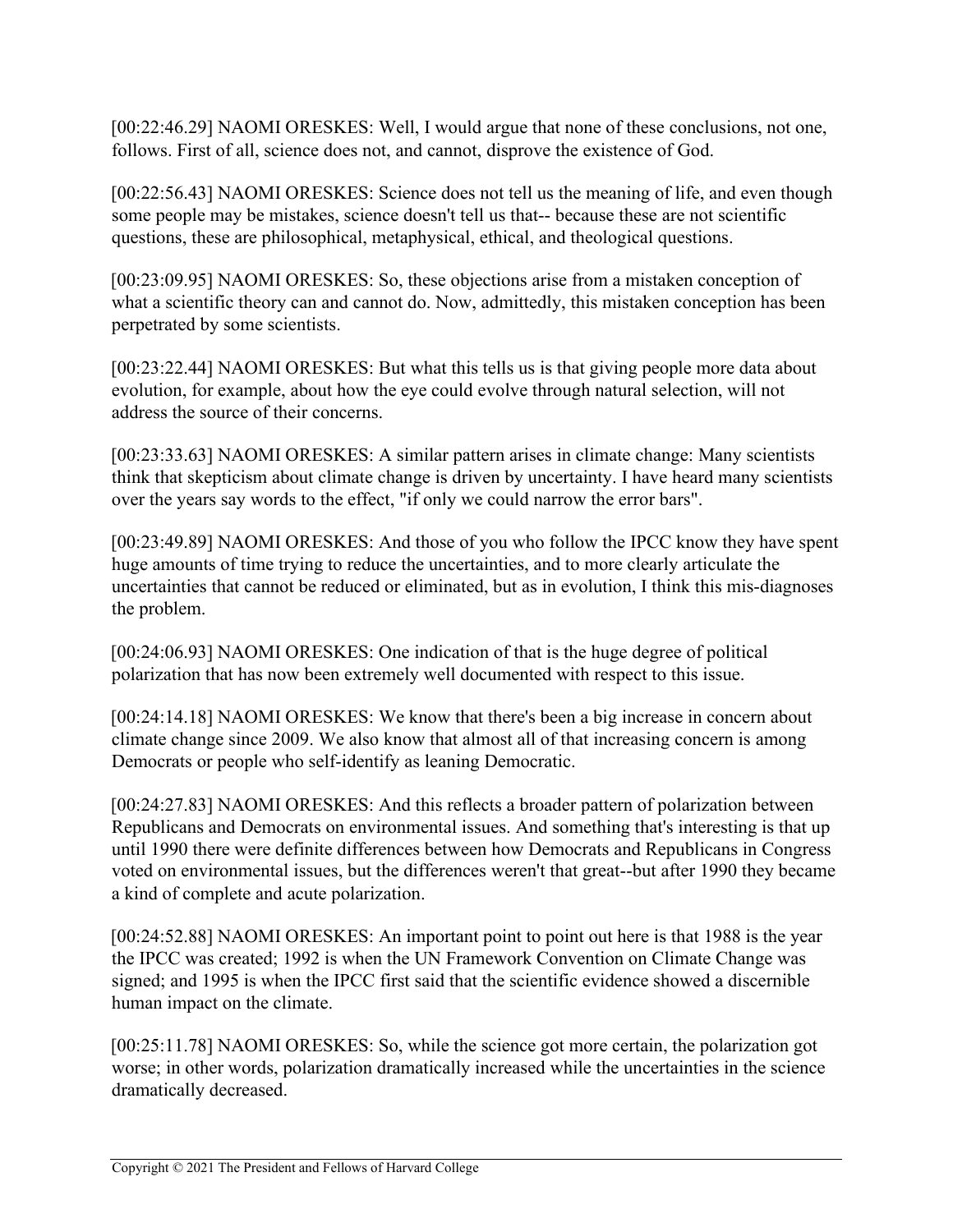[00:25:25.68] NAOMI ORESKES: Now in Merchants of Doubt, I spent well, I spent a lot of years trying to explain the sources of climate change denial, and I was able to show that, for many of the most active people involved in active climate change denial, it was rooted in market fundamentalism.

[00:25:41.45] NAOMI ORESKES: That is to say, a fear or anxiety or concern that government action in the marketplace to address climate change would compromise political and personal freedom.

[00:25:50.86] NAOMI ORESKES: And we were able to show through the historical record that these concerns were rooted in Cold War anxieties about containing communism, and the fear that government regulation of business was a backdoor to communism, so they saw environmentalist as watermelons: green on the outside, but red on the inside.

[00:26:08.46] NAOMI ORESKES: And we also were able to show that, while the motivation for this denial was mostly ideological, the money to support it and expand it and get out the message was mostly provided by fossil fuels and other regulated industries.

[00:26:24.66] NAOMI ORESKES: So how do we address this? Finding the answer here is trickier than the case of evolutionary biology because climate change really is a market failure, and in that sense, it really does challenge the belief in the magic of the marketplace.

[00:26:40.00] NAOMI ORESKES: The third example is COVID19, and I want to move briskly because I know I'm supposed to only take 15 minutes, and I don't I don't know how long the introduction was, but I'll do my best to keep moving. So what about the recent set of, of, issues around COVID19?

[00:26:52.41] NAOMI ORESKES: Well again, I think we all know that this issue is highly polarized politically; in fact, I would argue that even more than evolutionary biology and climate change, mask and vaccine rejection aligns with the radical individualism--especially mask rejection--the radical individualism that characterizes a good deal of conservative- thinking United States.

[00:27:13.31] NAOMI ORESKES: In fact, it aligns with a conservative political rejection of mandates generally and attracts with a general hostility towards what is often referred to as, quote, big government.

[00:27:24.35] NAOMI ORESKES: And we see this we don't have a lot of good empirical data now--it's too soon--but we certainly see this in the images from the anti-masking rallies where mask rejection is expressed as individualism and the defense of individual and personal rights. It's also expressed as a defiance of tyranny and as hostility to government, particularly the federal government.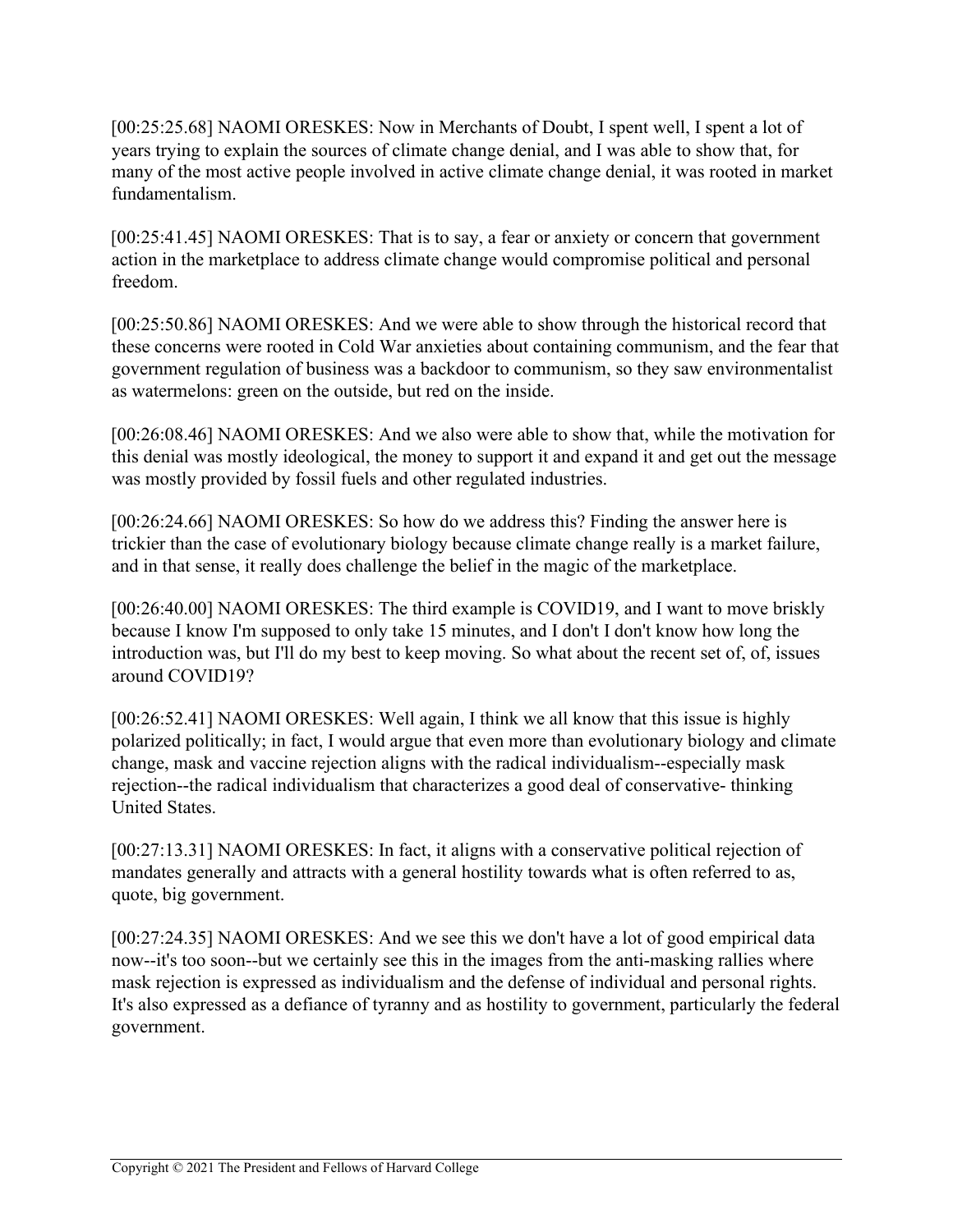[00:27:47.78] NAOMI ORESKES: What we see in all of this is that there is rejection of science, but it's not being driven by a lack of trust in science, much less by real epistemological problems in science.

[00:27:59.50] NAOMI ORESKES: It's being driven by theological, political, ideological, and personal concerns. So, what does this mean?

[00:28:07.65] NAOMI ORESKES: Well, for the vast majority of Americans who do trust science, the 70% or so, I think it shows, and we have -- I mean, if I had more time, I could show you the evidence on this -- but that facts do count. If anyone tells you facts don't count, I don't think that's right; I think facts count tremendously for the majority of us, and particularly for schoolteachers who are trying to do the right thing in the classroom.

[00:28:30.84] NAOMI ORESKES: So, this tells us that it behooves us, as natural and social scientists, to provide good quality information in formats that non-experts can understand.

[00:28:40.99] NAOMI ORESKES: But for the minority, that 30% or so who are motivated by non-empirical concerns, the outreach must recognize those concerns, particularly insofar as they may be valid. I mean, for example, I don't want the government telling me what to do either.

[00:28:56.80] NAOMI ORESKES: What won't work is just to give people more science, and by that, I mean, more facts, more empirical data, more arguments about how the eye could evolve, or more data about how we know climate change is real. Because the rejection is not caused by weakness or inadequacy in the science, giving people more science won't solve the problem.

[00:29:20.00] But because it is associated with these real or perceived implications, addressing the implications--the political, social, and cultural implications--may help. And it matters because if we misdiagnose the problem, then our remedies are likely to fail. So, just to conclude by cycling back to Larry's introduction, the burden is not on natural scientists to rebuild trust in their project, the burden is actually on social scientists to correctly diagnose it and to figure out solutions. Thank you very much.

[00:29:57.25] LAWRENCE BOBO: Thank you so much, Naomi, that was absolutely terrific and a tour de force. We have a couple minutes for questions if people want to submit something into the chat. I will happily pass it on. Well, I'll pose one quickly myself. How much of the, say, challenge we face in communicating about science in these times, would you say is attributable to both either how the media covers and reports on scientific discoveries and contributions, and how they frame or package the so-called crisis of science itself. And what are our vehicles, if the media is a key ingredient here, what are our vehicles for effecting that?

[00:30:59.26] NAOMI ORESKES: Well, the media is certainly part of the story, and I'm not an expert on media, so I tend not to want to just throw stones in areas that I don't know well, but I think one thing that is really interesting about this, that does fall in my bailiwick, is the role of the science media. So those headlines that I showed were almost entirely drawn from science journalism: Nature, Science. And they were often articles written by scientists, so I think this is a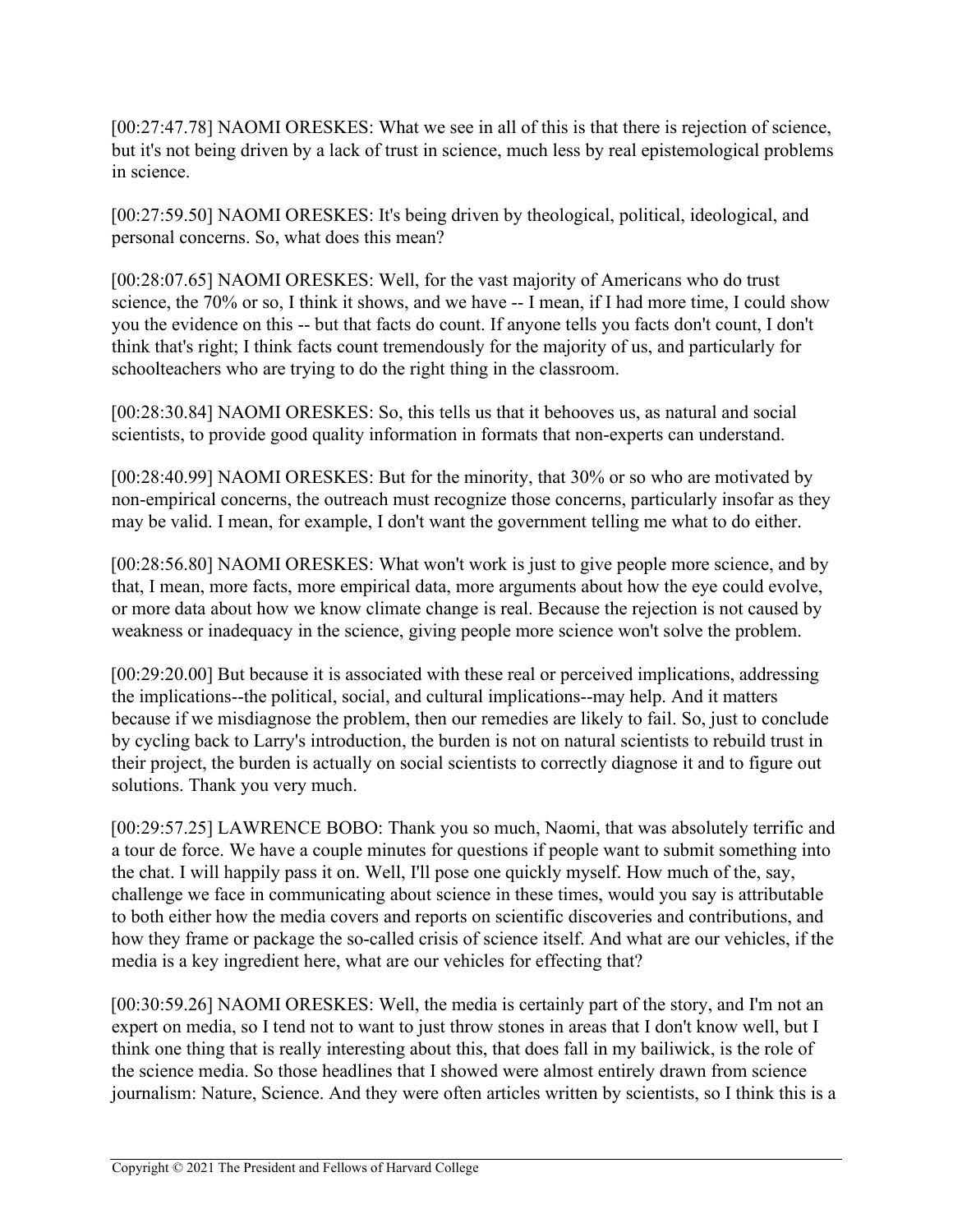really serious issue that the scientific community needs to address, why is it that scientists are fueling this misleading narrative? And you know, I have some ideas, I think that a scientist can get a lot of attention by presenting himself as, you know, 'I am the savior who is honest enough and brave enough to say that we have a crisis.' And maybe, 'I'm the savior because I am going to tell you how to fix it' So you can get a lot of attention for yourself by being the person to make these bald declarations, but often--and I have done this work--if you actually read these articles, the evidence presented is shockingly scant and kind of, in a way, disgraceful, for people who are claiming making a claim about problems in science to not actually have good scientific data to support it. So, I think the scientific community desperately needs to be more scientific about this problem, to really clarify I'm not saying there aren't areas in science that have problems, and we're about to hear from Steve Pinker who maybe wants to talk about psychology.

[00:32:26.22] NAOMI ORESKES: There are certainly issues in science that need to be addressed, but I don't think it's helpful to over-generalize and say that there's a general crisis when the data don't actually support that.

[00:32:35.99] LAWRENCE BOBO: Okay, thank you. Well that's great. I, we're, going to be able to come back to a lot of the issues that Naomi's presentation put on the table, but at this point let me move over to Steven Pinker.

[00:32:50.68] STEVEN PINKER: Thank you.

[00:32:54.54] STEVEN PINKER: Ever since I taught a course in the general education curriculum called 'Rationality' and then turned it into a book called Rationality, probably the most frequently asked question that I got was: if people can be rational, why does it appear that humanity is losing its mind? Why do we seem to be flooded with fake news and conspiracy theories and post-truth rhetoric and paranormal woo-woo and other forms of apparently rampant irrationality? It's a great question for a psychologist. It does not have a simple answer. I'm going to suggest that there are four components, at least to my best answer.

[00:33:44.54] STEVEN PINKER: The first and most obvious is a well-known phenomenon in psychology called motivated reasoning. Rationality is always in service of a goal, but that goal is not necessarily objective truth. People can deploy their powers of reason to win an argument in which the stakes matter--as Upton Sinclair famously wrote, "it is very difficult to get a man to understand something when his livelihood depends on not understanding it."

[00:34:11.45] STEVEN PINKER: To show how wise and moral your group is--your religion, your tribe, your political sect--and how stupid and evil the opposing one is, known as the "myside bias", for obvious reasons, subject of a recent excellent book by Keith Stanovich, The Bias That Divides Us, in which Stanovich suggested it may be the most robust and powerful cognitive bias of the hundreds that have been documented by psychologists. Relatedly, to gain status and avoid ostracism, as a hero for your side, as an intrepid warrior for the glory and nobility of your political faction, your religion, your coalition--this leads to what I think of as a "tragedy of the rationality commons" that alluding to the famous game-theoretic situation in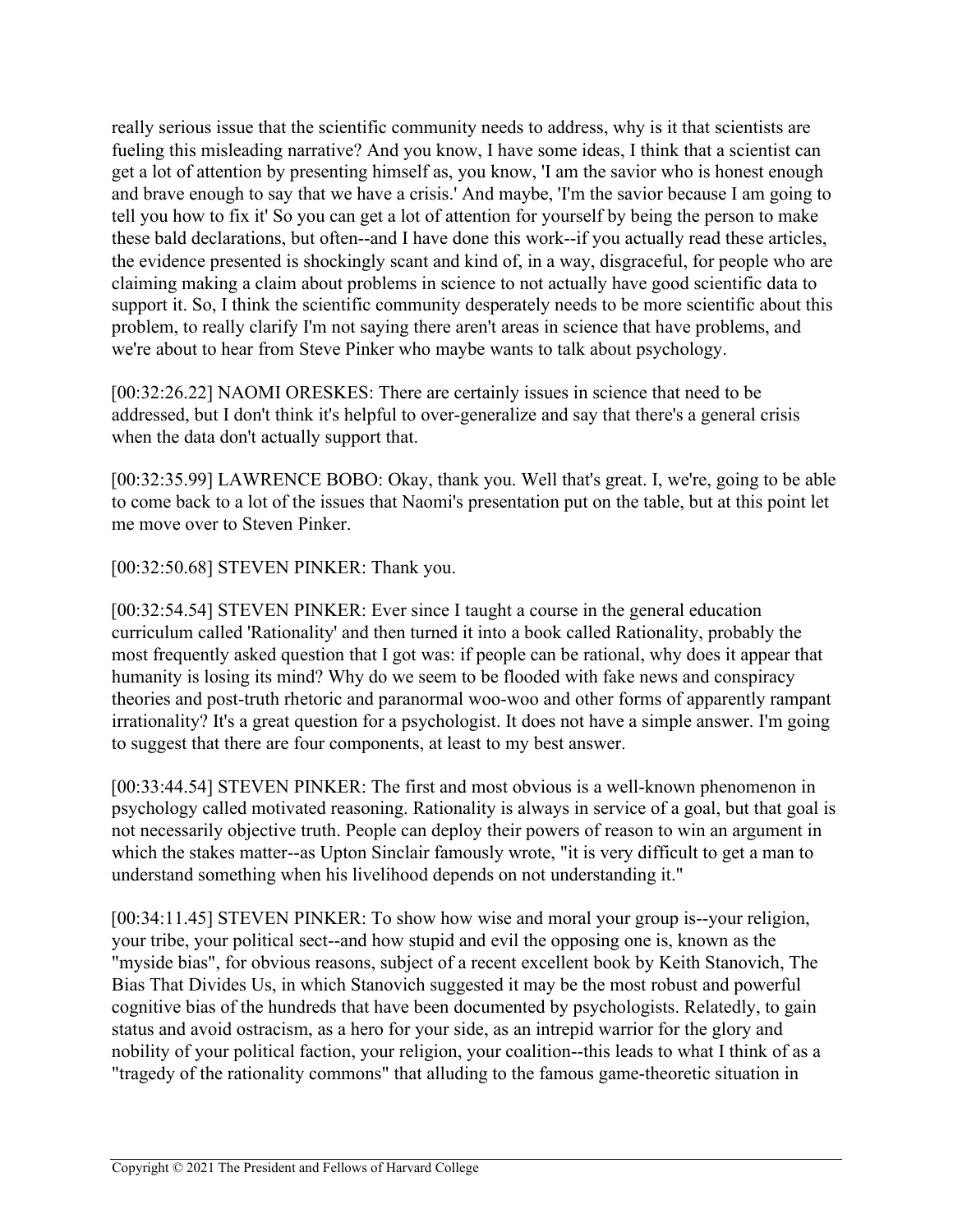which a number of rational agents, each doing what is in his or her self-interests, can actually end up worse off. The classic example being the fact that every shepherd has a rational incentive to graze his sheep on the town commons, but if all the [shepherds do this they can] denude the commons faster than the grass can grow back, leaving all of them worse off. In the case of the tragedy of the rationality commons we can all be ingenious at being intrepid warriors for our side, for avoiding the kind of social death of betraying one's side by voicing an opinion that makes you persona non grata within your institution. Of course, if everyone does that then we fail to get at the kind of democratic decision-making toward the most fact-based and beneficial policies. Let me just give you an example of the myside bias.

[00:36:07.19] STEVEN PINKER: This is a logic question: is the following syllogism valid, which is to say, does the conclusion follow logically from the premises? "If college admissions are fair, then affirmative action laws are no longer necessary. College admissions are not fair. Therefore, affirmative action laws are necessary." Now that, it turns out, and our colleagues in philosophy can assure us, is not a valid syllogism; it is not logical; it commits the fallacy of "denying the antecedent".

[00:36:39.54] STEVEN PINKER: And a majority of Liberals commit the fallacy. Conservatives avoid it. Now, of course, if you ask a conservative what is, what the explanation is, they say, 'Well it's obvious, as we told you all along, Liberals are illogical.' But not so fast... Here's another syllogism.

[00:36:56.11] STEVEN PINKER: "If less severe punishments deter people from committing crime, then capital punishment should not be used. Less severe punishments do not deter people from committing crime. Therefore, capital punishment should be used."

[00:37:08.01] STEVEN PINKER: Again, it is an example of denying the antecedent, it is logically fallacious. This time, a majority of conservatives commit the fallacy. Liberals don't. The common denominator, of course, is that people think that the logic points to whatever conclusion they were ideologically committed to it in the first place in other words, politics makes you illogical.

[00:37:29.93] STEVEN PINKER: The second part of the explanation is that we all house primitive intuitions, probably a legacy from our evolutionary history, that served us well enough in traditional small-scale pre-scientific societies. An example is the intuition of "dualism": that every person has a body, and they have a mind. Well, from there it's a short step to positing that there are minds without bodies, and to belief in spirits, souls, ghosts, afterlife, reincarnation, and ESP.

[00:38:06.28] STEVEN PINKER: Another primitive intuition is "essentialism", that living things contain an invisible essence that gives them their form and powers.

[00:38:15.28] STEVEN PINKER: From there it's a short step to intuit that disease must be caused by an adulteration of one's essence by some kind of foreign contaminant.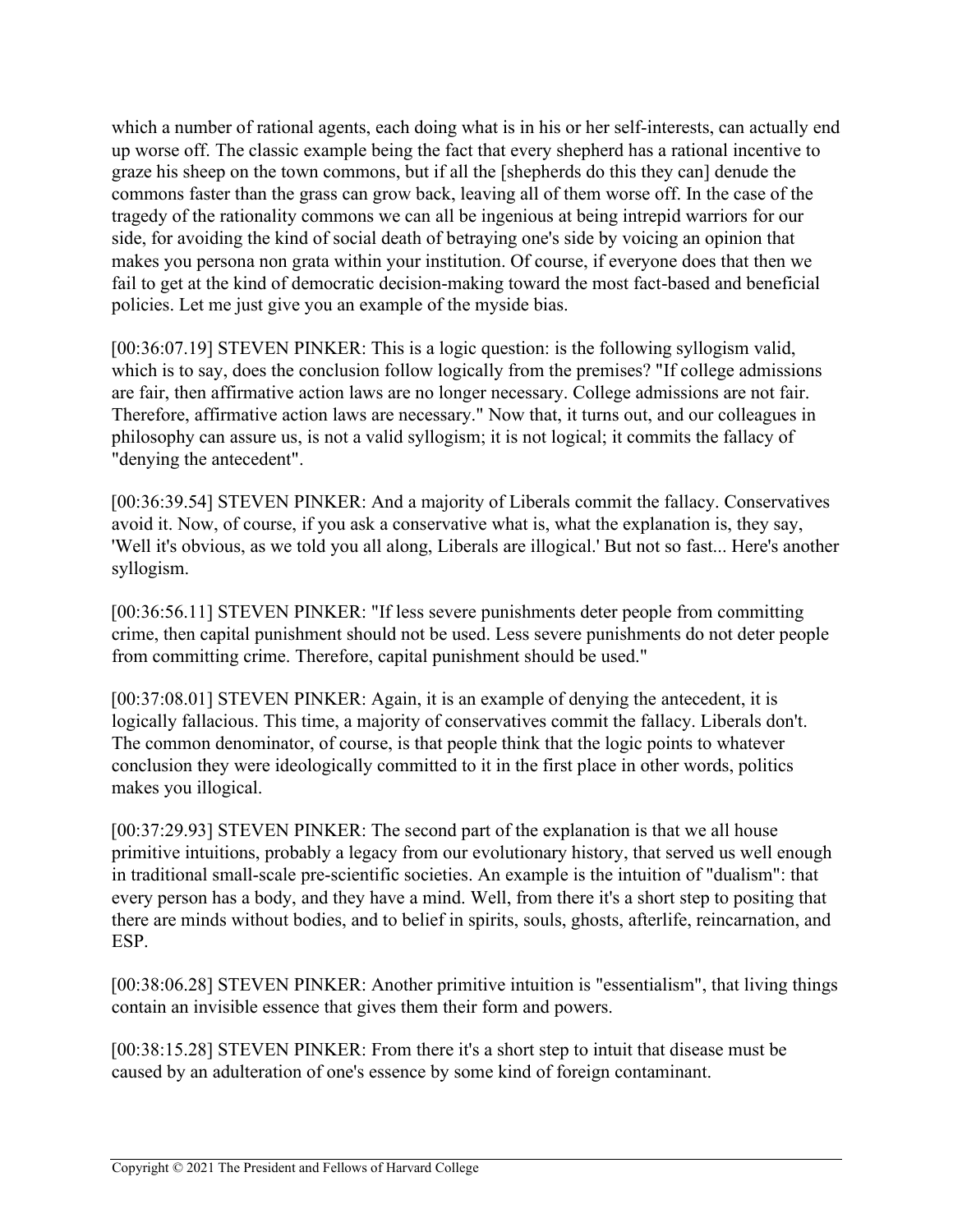[00:38:24.72] STEVEN PINKER: From there, resistance to vaccines does not seem so bizarre, in fact, there has been resistance to vaccines for as long as there have been vaccines, for the obvious reason that it consists of actually taking a version of the infectious agent and actually injecting it into your flesh.

[00:38:42.69] STEVEN PINKER: It's not surprising that people would find that deeply weird. Likewise, genetically modified organisms, repeatedly shown to be perfectly safe, but people perceive them to be some kind of foreign pollutant or adulterant.

[00:38:56.46] STEVEN PINKER: It makes people susceptible to homeopathy and herbal remedies which seem to involve transferring the healthful essence of some natural substance.

[00:39:06.56] STEVEN PINKER: And it leads to the, the, widespread adoption, in many many cultures, of treatment of disease by purging, bloodletting--independently discovered by a number of cultures--fasting, and a general sense that "you have to get rid of toxins".

[00:39:21.93] STEVEN PINKER: A third intuition that we're we all are vulnerable to is "teleology": We know that our own plans and artifacts are designed with a purpose. From there it's a short step to think that the world was designed for a purpose, and it makes it quite intuitive to believe in creationism, in astrology, in synchronicity, and the vague sense that everything happens for a reason, there are no coincidences.

[00:39:45.55] STEVEN PINKER: A third part of the explanation: These primitive intuitions are unlearned, and objective truths are acquired only by trusting legitimate expertise--scientists, historians, journalists, government, and so on.

[00:40:00.72] STEVEN PINKER: Few of us, of course, can justify our beliefs, including our true beliefs, and a lot of research has shown that people's scientific understanding is surprisingly shallow. Few people can explain even how a zipper works or a toilet, let alone climate change, and in tests of scientific knowledge, it turns out that creationists and climate deniers are no less scientifically literate than believers. So, this is a point that of course Naomi Oreskes made with much more quantitative detail, but even people who endorsed the scientific consensus on anthropogenic climate change are a little squirrely let us say, about the reasons. If you ask people who believe in climate change what causes it, you get answers like, "Well, doesn't it have something to do with the ozone hole" or "toxic waste dumps" or "plastic straws in the oceans"; they have a vague sense of green versus pollution. They just differ in political ideology: as Naomi pointed out, the farther to the right, the more climate denial.

[00:41:06.65] STEVEN PINKER: Weird beliefs persist in people who don't trust the establishment. And, though it is fascinating, as Naomi reminded us, that trust in science in fact defies the general downward trend in trust in institutions such as politics and journalism, um, while trust in science remains constant, trust in academia has been plunging and, of course, trust in government agencies that often implement science, such as the, say, the CDC. And I'd be curious--I don't know, perhaps Naomi knows the answer--whether anyone has done the study of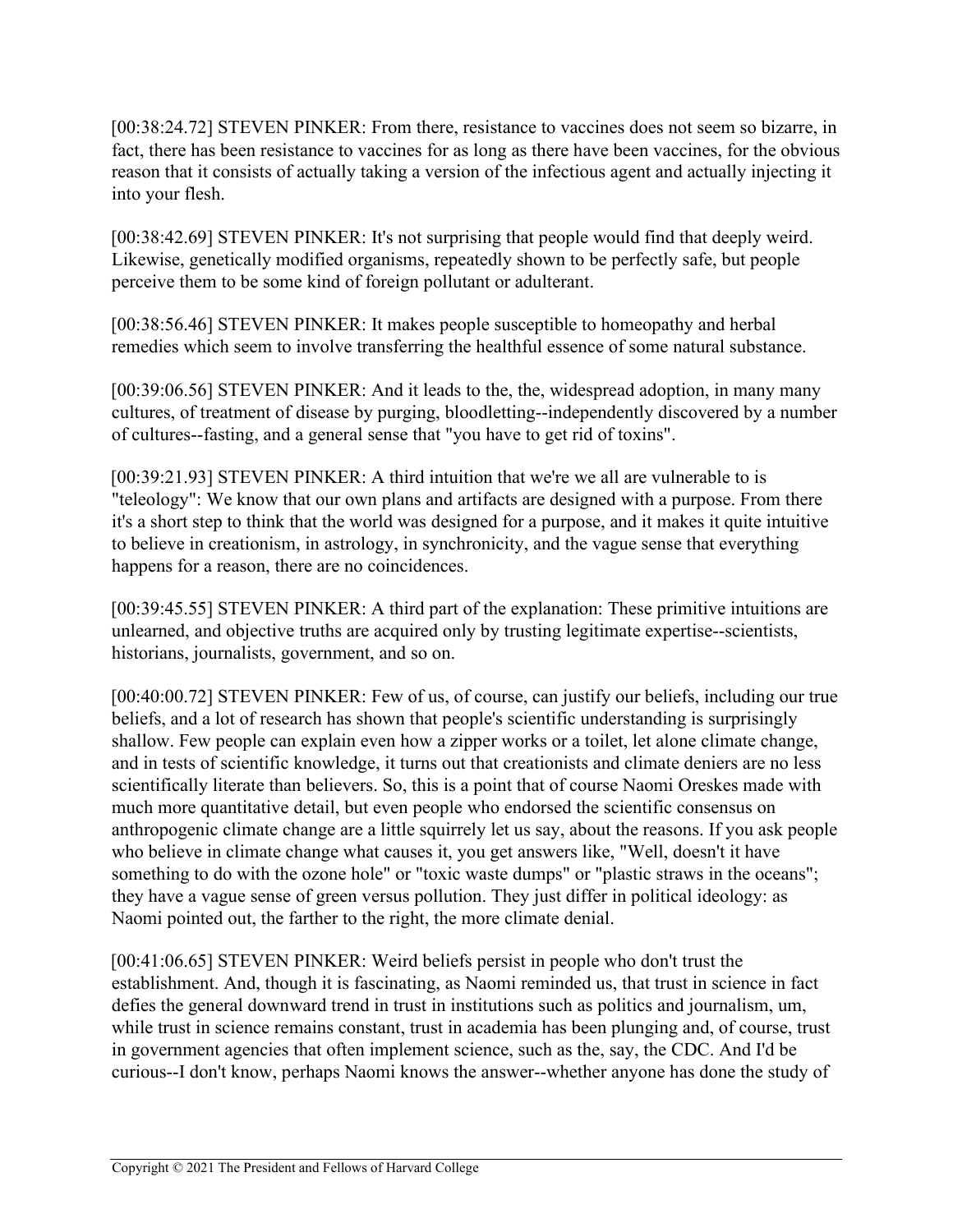asking people about trust and simply substituting "scientist" for "professor" or "scientist" for "agent of a public health agency," and..I would not be surprised, if the, if that has been done over time, if trust in science scientists, when they are described as professors, declines.

[00:42:10.38] STEVEN PINKER: Finally, to the question, "Why do people believe outlandish fake news and conspiracy theories?"

[00:42:17.74] STEVEN PINKER: Part of the answer is, it depends what you mean by "believe," and here I'm appealing to a distinction first outlined by the social psychologist Robert Abelson between two kinds of belief.

[00:42:30.11] STEVEN PINKER: There's... I'm renaming it... there's what I call the "Reality Zone": The physical objects around people, the other people they deal with face to face, the memory of their interactions. And here, beliefs in this zone are treated as testable, as true or false, and they're held if they're true. And indeed, even people who subscribe to the most wacky conspiracy theories like QAnon, you know, a lot of them hold jobs and they keep food in the fridge and gas in the car and they get the kids clothed and fed and off to school on time It's not that they are irrational throughout their lives; there is a zone in which they subscribe to, uh, to realism and to verifiability of beliefs-- they would have to, to live their lives.

[00:43:17.00] STEVEN PINKER: Then there's a set of beliefs, I call them the "Mythology Zone": the distant past, the unknowable future, far away peoples and places, remote corridors of power, the microscopic, the cosmic, the counterfactual, the metaphysical.

[00:43:31.20] STEVEN PINKER: Beliefs in this zone are held because they're entertaining, they're uplifting, they're empowering, they're morally edifying. Whether they are true or false is unknowable and irrelevant. In fact, for most of our history, until the rise of science and government agencies and reliable record-keeping, you couldn't know the answers to these questions, and so, insisting that you hold them because there's evidence for them is kind of pedantic, was kind of pedantic. Examples are: religion, which almost by definition is a matter of faith, not of reason or evidence; myths about the great founding heroes and martyrs of a nation; historical fiction--do people really care whether Henry the Fifth delivered that stirring speech on St Crispin's Day that Shakespeare attributed to him--it seems a matter of pedantry to point out that he didn't; and fake news and conspiracy theories, I submit.

## [00:44:36.55]

[00:44:36.83] STEVEN PINKER: So, let's take as an example "Pizzagate," the predecessor of QAnon, according to which Hillary Clinton ran a child sex ring in the basement of a Comet Ping Pong, the Washington area pizzeria.

[00:44:50.53] STEVEN PINKER: What was a typical response to a believer in Pizzagate? Well, as Hugo Mercier points out, a number of them reacted by leaving a one-star Google review for Comet Ping Pong Pizzeria, such as "the pizza was incredibly under baked and suspicious looking men gave funny looks to my son."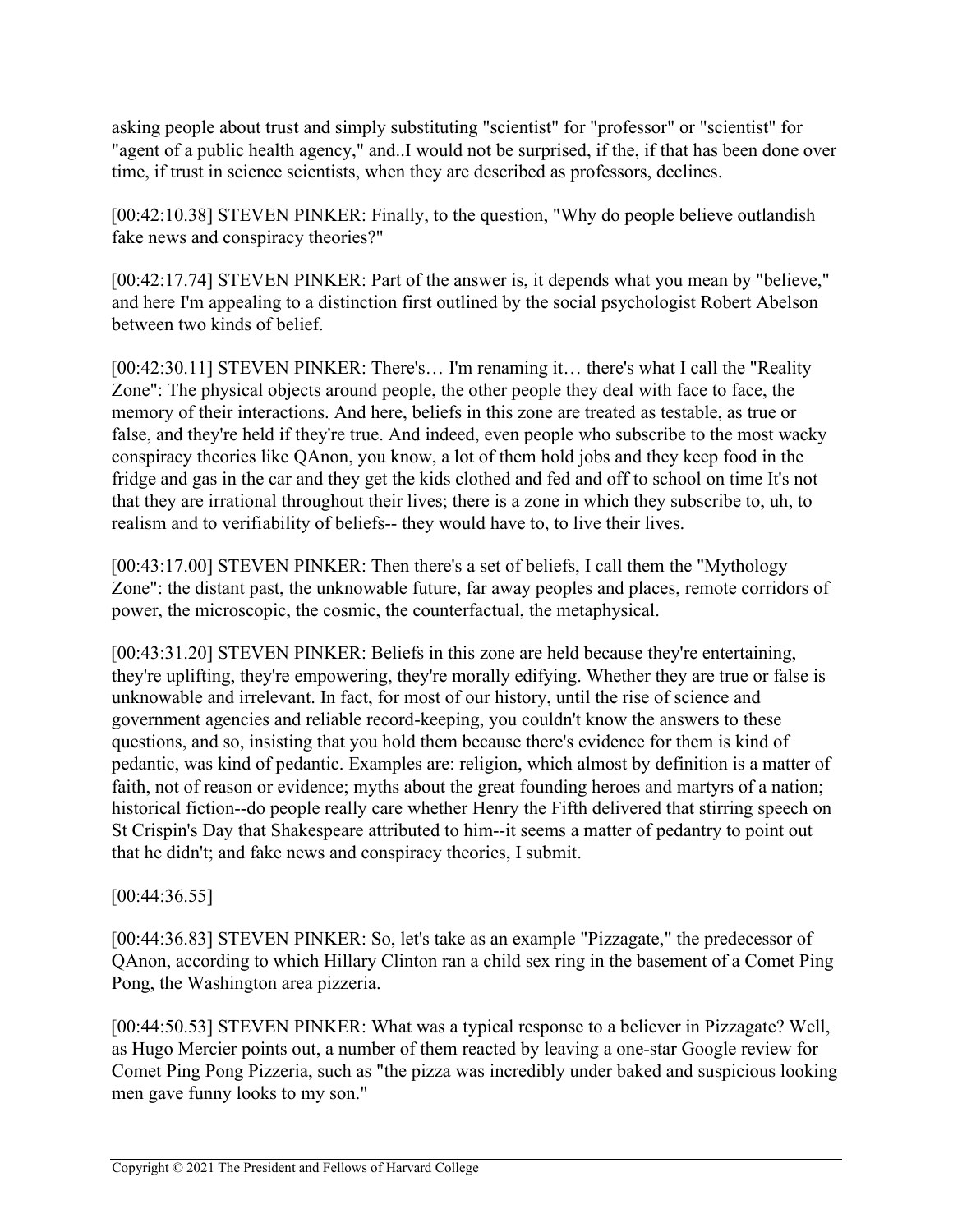[00:45:11.83] STEVEN PINKER: Now, this is not the kind of reaction you would have if you literally thought that children were being raped in the basement. And, uh, the perhaps the exception that proves the rule is Edgar Welch, who actually did burst into the restaurant with his guns ablazing in a heroic attempt to raise, to rescue, the children.

[00:45:28.25] STEVEN PINKER: At least he had... For him that belief was in the reality zone, but for most people the belief "Hillary Clinton ran a child sex ring" can pretty much be translated as "Hillary Clinton is so depraved that she's capable of doing that, and how do we know that she didn't" or even, perhaps most, even more accurately "Boo, Hillary!"

[00:45:51.68] STEVEN PINKER: Beliefs, in other words, can be expressions of moral convictions. Now of course this is uh runs against the grain of those of us in social science, who have the conviction, that first you establish what the facts are and then you, ideally, ought to shape your

[00:46:10.02] political and moral convictions around the facts. But it can very easily be the other way around: facts are just a edifying narrative in support of your political convictions.

[00:46:23.20] STEVEN PINKER: Bertrand Russell once wrote, "It is undesirable to believe a proposition when there is no ground whatsoever for supposing it is true."

[00:46:30.73] STEVEN PINKER: If that strikes you as trite, banal, obvious, then you are a child of the Enlightenment and are holding on to a radical unnatural manifesto when it comes to the psychology of human belief.

[00:46:46.27] STEVEN PINKER: Well, this leads to the obvious question: How can we become more rational?

[00:46:50.91] STEVEN PINKER: Well, for a start, I think that the tools of formal rationality should be second nature, that that teaching probability and statistics, logic, critical thinking, obvious fallacy, should be part of the educational curriculum right back into elementary school. Rationality, as I said, should be the fourth "R" after reading, writing and arithmetic.

[00:47:12.82] STEVEN PINKER: Norms of rationality should be promoted, that is, we should there should be a greater awareness of the cognitive fallacies that we're susceptible to, like the availability bias--in other words, reasoning from available anecdotes--the myside bias, arguing ad hominem That it should be common knowledge that these are fallacies, and it should lose you cred if you commit them The conviction that we should base our beliefs on evidence, change our mind when the evidence changes, should be seen as signs of strength not weakness. Now, granted, norms are not something that one can implement from the top down; they've got to spread virally from the grass roots, but this can be a start.

[00:47:59.40] STEVEN PINKER: And perhaps most important, institutions with rationalitypromoting rules must be safeguarded. And I, uh, in raising the question of how as a species, we have managed to be so rational discovering the origin of the cosmos, the secrets of life and mind,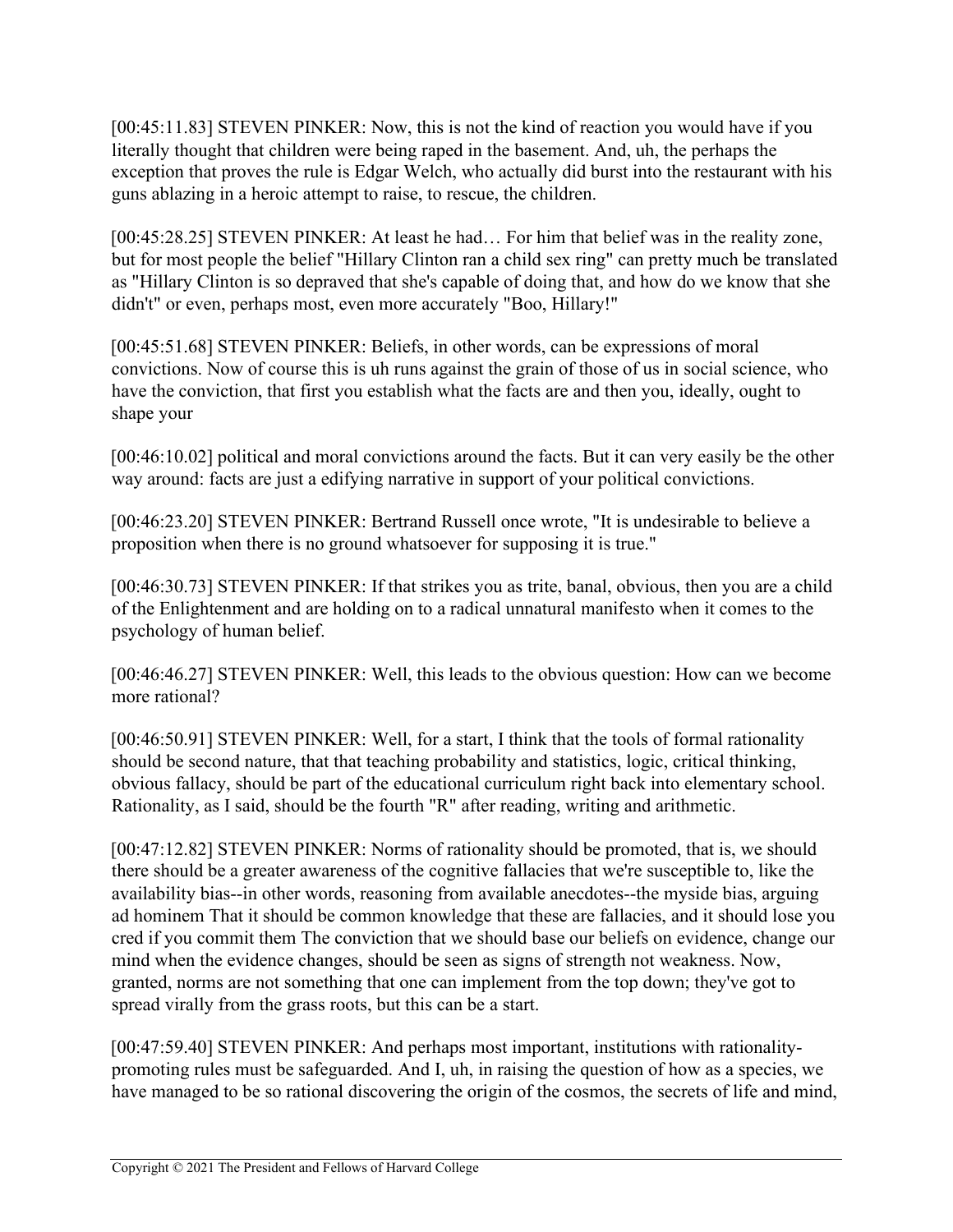as Naomi pointed out even technologies that allowed us to sequence the COVID pathogen and develop a vaccine in just a few months--these, of course, are not the brain children of some individual genius, but they are the products of institutions that, uh, where one person can notice and make up for another's biases Now, this is a bright spot in the rather depressing literature on cognitive biases from judgment and decision making.

[00:48:51.78] STEVEN PINKER: We all tend to be blind to our own biases; we're subject to a bias, bias, namely, we think everyone else is biased. However, we're not so bad at spotting other people's biases and that can be put to work in They can make us collectively more rational than any of us is individually if we belong to communities where there is where you may voice a hypothesis and it may be criticized by someone else. In tests of logic, you find, for example, that 10% of people will get a typical logic question right. When people work in groups, seven out of 10 get it right. All it takes us is for one person to spot the answer, and he or she can convince everyone else.

[00:49:39.93] STEVEN PINKER: What I mean by rationality-promoting institutions: Science, with its mechanisms of empirical testing and peer review; democratic government with its checks and balances--as James Madison said, "in a functioning democracy ambition can counter ambition"-- journalism, with its mechanisms for editing and fact checking and corrections; the judicial system, with its adversarial proceedings; academia at least in theory with freedom of inquiry and open debate; and even Wikipedia as an example of a new institution, completely online, surprisingly accurate, given that it is a joint effort--the members of the community have committed themselves to neutrality and objectivity, and their mechanisms for errors to be corrected, under that ethos.

[00:50:34.44] STEVEN PINKER: You can compare rather unfavorably social media which, rather than rewarding error-correction and fact-checking and a reputation for accuracy, reward notoriety and instant responses.

[00:50:49.11] STEVEN PINKER: Now, what can we do to fight truth decay? We obviously can't abolish Fox News, even if, even if, that were a good thing, or to change its editorial policies, but we can, I think, pay more attention to our own little garden, and safeguard the credibility and objectivity of the institutions we do influence, namely universities, and for those of us who have a role in them, journalism and public health agencies.

[00:51:18.10] STEVEN PINKER: For example, I think it should be, there should be much more of a demand to show your work. We've had a lot of pronouncements from scientists and public health officials, as if they were a kind of Oracle or priesthood issuing you cases and pronouncements. There, there should be much more of an onus on people giving public health advice to explain the rationale behind their, uh, their advisory, which also makes it less humiliating when the evidence changes, and the recommendations have to change. That should should be presented as a good thing, not a bad thing; it's a bad thing if the original pronouncement was presented as an oracular diktat. If it was an interpretation of the best evidence, then it's less shocking that when the evidence changes the recommendation does.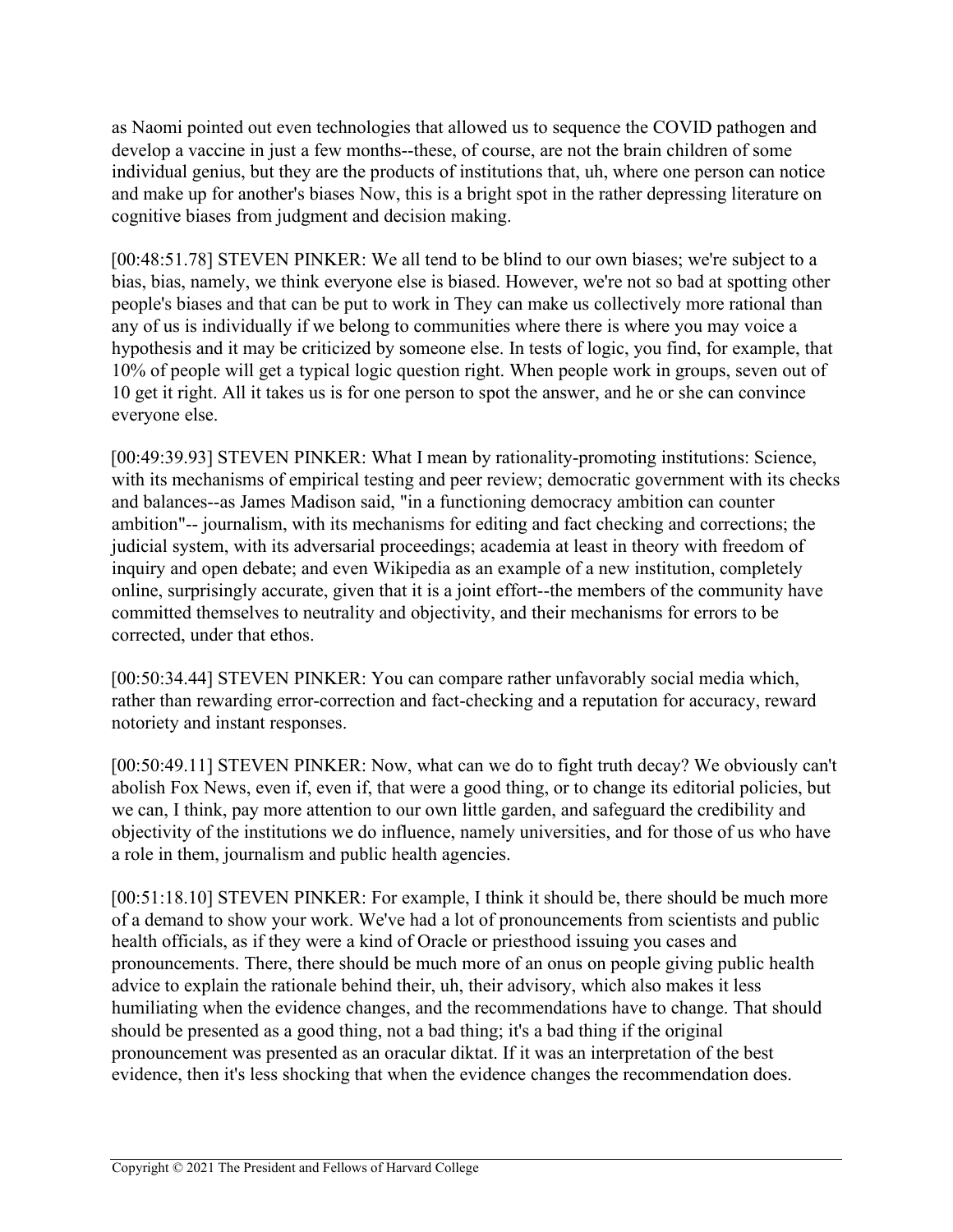[00:52:11.27] STEVEN PINKER: We should avoid gratuitous politicization. That is, given that so much of science denial is in fact expression of politics, when scientists and public health agencies go out of their ways to brand themselves as branches of the political Left, they should not be shocked when people on the Right blow them off as just an opposing tribe.

[00:52:35.07] STEVEN PINKER: Perhaps the most conspicuous example was the advisory during the height of the COVID crisis that people not go to MAGA rallies but it's okay to go to Black Lives Matter rallies because the cause of social justice is so important that it's worth people taking the risk of exposing themselves to COVID. This, to put it mildly, was a blunder. Likewise the just the day before yesterday, the American Medical Association came out with recommendations for the language physicians should use: Basically, they should turn themselves into full bore "woke" bots and not use words like "vulnerable", but instead use the words the word "oppressed", turning them into almost a satire of a politically correct social justice warrior pretty much the last thing that we need as the public face of medicine in an era in which we seek to increase its level of trust.

[00:53:32.29] STEVEN PINKER: We should avoid conspicuously disabling mechanisms of error correction: When a professor criticizes the Title IX policies of a university and she is hauled up for discipline for a Title IX violation When another professor writes an op-ed criticizing diversity, inclusion, and belonging policies, and he is disinvited from speaking about climate change, people get a sense - a not entirely unjustified sense -- that the very mechanism that could prevent the institution of academia, and related institutions, from painting themselves into a corner, or a falling into Groupthink or delusion, have been disabled. That if you can, if, if we conspicuously advertise "you may not criticize our policies or you are punished," we should not be surprised that credibility in the institution diminishes. Finally, we should… most generally, we should follow the Obama doctrine: The Obama doctrine in foreign policy was "don't do stupid shit," and we've been doing plenty of stupid shit in academia. When a, uh, a residential housemaster writes an editorial that students should decide for themselves what Halloween costumes they should wear and then her husband is the victim of mobbing and an obscene tirade, and the president of the university praises the student When a professor of Chinese explains the Chinese fill-in word "neige" and he is disciplined because it reminded some people of a racial slur.

[00:55:10.96] STEVEN PINKER: There are literally dozens of examples in which academia seems to be going out of its way to discredit its own seriousness and credibility, so we should stop. Realizing that every one of these

[00:55:25.85] signals that cast doubt on the objectivity and reliability of academia, of public health, of science, is a little bit of corrosion of the trust in these institutions that we need for people to unlearn their primitive intuitions and to align their beliefs with the scientific consensus okay.

[00:55:47.39] LAWRENCE BOBO: Thank you very much Steven.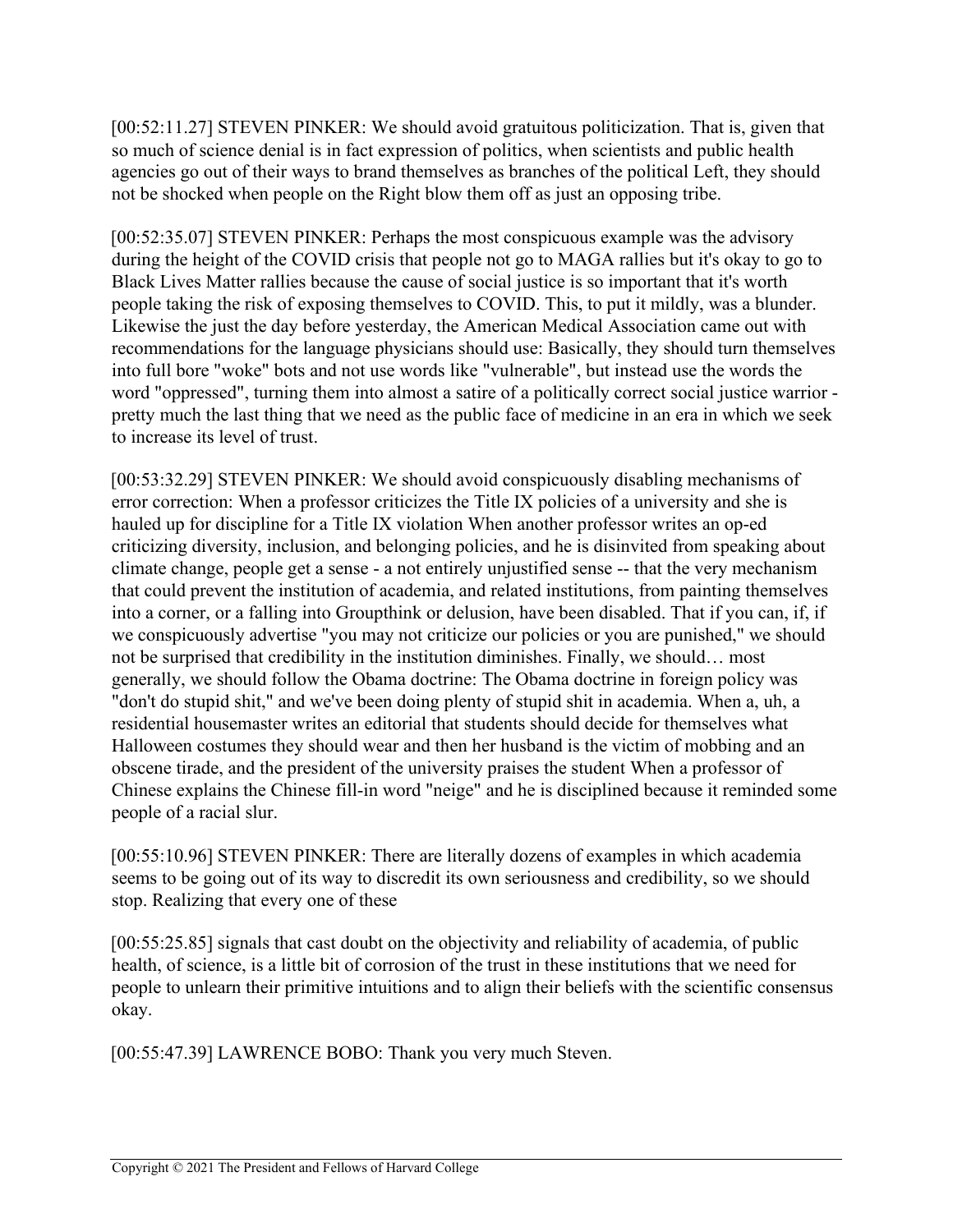[00:55:50.99] LAWRENCE BOBO: And I'm trying to see if there are questions coming into the chat here.

## [00:56:06.00] LAWRENCE BOBO: Um.

[00:56:08.30] LAWRENCE BOBO: Well, I'm waiting for a question to come across to me here.

[00:56:13.70] LAWRENCE BOBO: So I guess I'll just quickly ask then, before moving on, are you I mean, in part, I read Naomi's comments as reassuring with respect to the general public perception of "science," though I think you're quite right in observing if we did the experiment of replacing it with "professors," "academia," uh, we would produce some very interesting changes in results, and perhaps even if we could go back in time observe different trends for some of these things.

[00:57:04.47] LAWRENCE BOBO: Does that mean that, that, you're kind-of optimistic about the capacity to deliver on the strategies for greater rationality, and related to that, where do you kind-of stand on the issue of whether we're in a moment of some kind of crisis of truth decay, whether it's really doubt about science, or just polarization with certain pockets of people really becoming entrenched skeptics about some of our putative sources of knowledge delivery?

[00:57:39.96] STEVEN PINKER: Yeah, I guess I'm not optimistic, at least in the in the short term; I tend to be optimistic in the longer term, that's kind-of part of my brand.

[00:57:48.61] STEVEN PINKER: Because I see a lot of things going in the wrong direction in terms of restoring trust in universities and in the science-adjacent institutions like public health agencies -- I think they're often moving in the wrong direction by adopting quite alienating rhetoric, at least alienating to large parts of the American population, and I think that that's moving in the wrong direction. Although I tell you, I tend to, I do agree with, with Naomi, I mean, I think we've looked at the same data, that it's that there isn't it a widespread distrust of "science," that there are hundreds of scientific issues in which no one gets exercised, no one really gets exercised as to whether, you know, drunk driving is a good idea, or antibiotics work, but there are a number of highly politicized issues, and the problem is that, unlike evolution, where it is a kind of identity test, but it doesn't most of the time it doesn't have huge implications. But, of course, when it comes to vaccines, the implications are massive, and this is a scientific issue that we have allowed to become politicized--or that has been, for many reasons, has become politicized, much to our detriment. And I do tend to agree that the probably the root cause is the polarization, and the distrust of these bloody shirts in science is a consequence of that, and we've become politicized for, I mean polarized, for reasons that I'm sure you know much more than I do--everything from social media echo chambers to residential segregation by, by, education, a huge and important topic, obviously.

[00:59:27.72] LAWRENCE BOBO: Okay, thank you, thank you. Well, let's now turn to Ed Glaeser.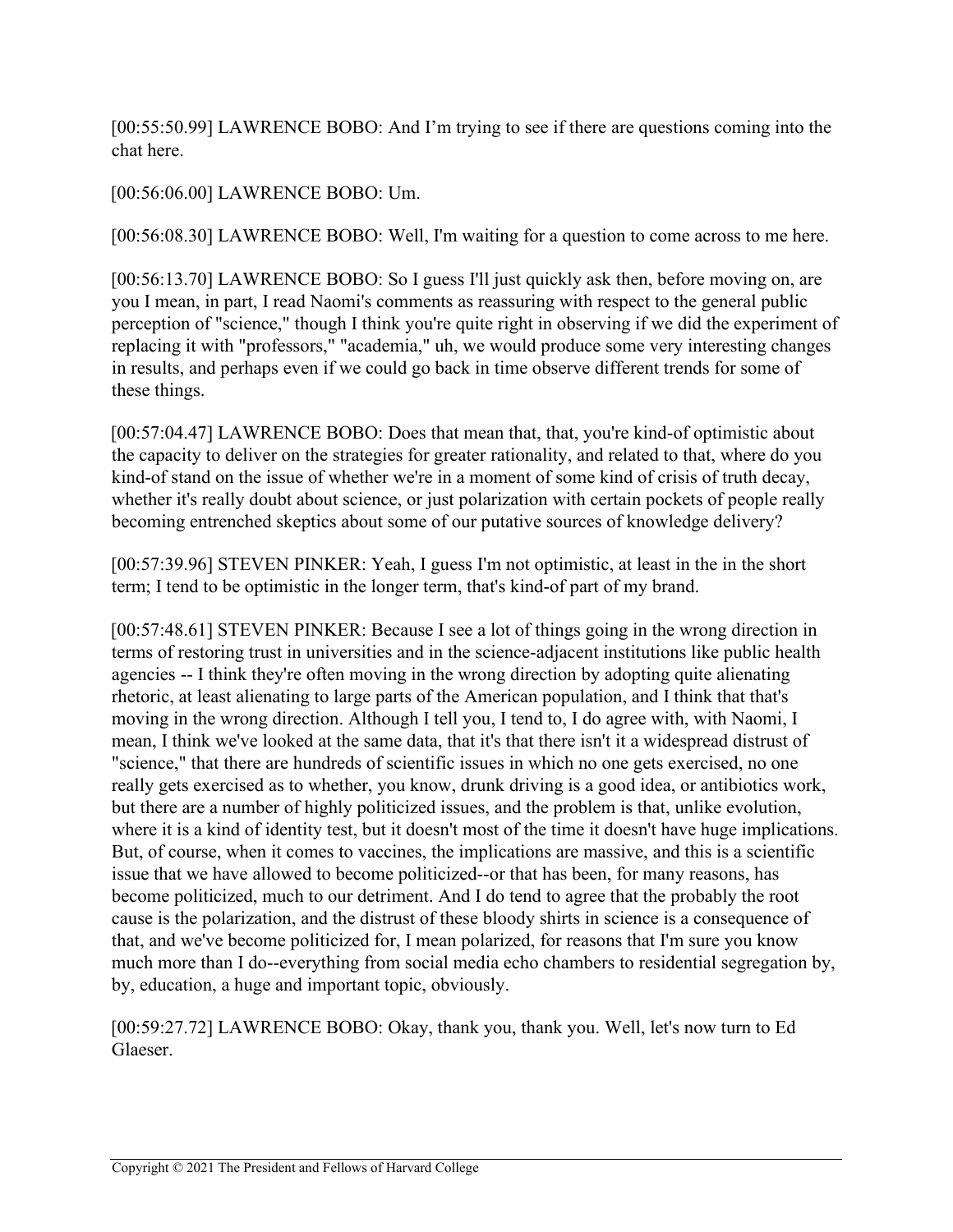[00:59:33.11] EDWARD GLAESER: Wonderful. Thank you, Larry. I am, I am delighted to be here as part of this remarkable group.

[00:59:46.55] EDWARD GLAESER: And I'm going to take a somewhat more economic approach to this, and the economic approach to the equilibrium level of falsehood and I'm going to give you sort of an algebraic model in words.

[01:00:06.19] EDWARD GLAESER: There is a supply of entities and individuals who have some kind of political or economic interest promulgating false beliefs, sometimes for as base a motive as simply expanding their audience share, sometimes because they want policies that will go along with their particular belief, sometimes because they want to promulgate the belief that their enemies are, uh their enemies of their political party are evil in some way.

[01:00:33.04] EDWARD GLAESER: So, Merchants of Death [sic] provides a perfect example of this, right? Energy-producing companies have a strong financial interest to convince people that climate change is not a serious thing, and consequently we don't need carbon taxes. [01:00:46.72] EDWARD GLAESER: Much ordinary advertising also fits this bill, okay, and it's often misleading, right? That new chevy will not actually induce you to experience long-term happiness--unless Dan Gilbert says it will, in which case, maybe it maybe it will do that--but most of the most harmful examples that I can think of are actually in the political sphere, so the spread of racism, the spread of racial hatred, um, false, false stories of African Americans or Jews committing atrocities that are used to build up anti-Semitic or anti- African American hatred.

[01:01:21.14] EDWARD GLAESER: The goals of those are typically discrediting the opposition. There is then a machinery of persuasion, which includes both the technologies of dissemination of ideas--so this may be books, it may be newsprint, it may be Twitter--and that combines with our psychological frailties.

[01:01:36.93] EDWARD GLAESER: And you've heard a lot about our psychological frailties from Steve; I have very little to add on that.

[01:01:41.61] EDWARD GLAESER: Um, you know, even though economist models often assume perfect rationality, none of us actually believe this, OK? This is not a, this is a convenient mathematical thing, not, not, true.

[01:01:50.89] EDWARD GLAESER: We also have a demand for certain falsehoods, and I think Steve has made that point very clear, and I will turn to motivated reasoning myself on this.

[01:01:58.16] EDWARD GLAESER: We have some ability to undo this persuasion, depending on whether or not we have an interest in doing so, right, and depending on, you know, our ability to discern lie from truth.

[01:02:07.36] EDWARD GLAESER: So Pinker's "Mythology Zone" beliefs are going to be far more vulnerable to external persuaders than "Reality Zone" beliefs, both because we know much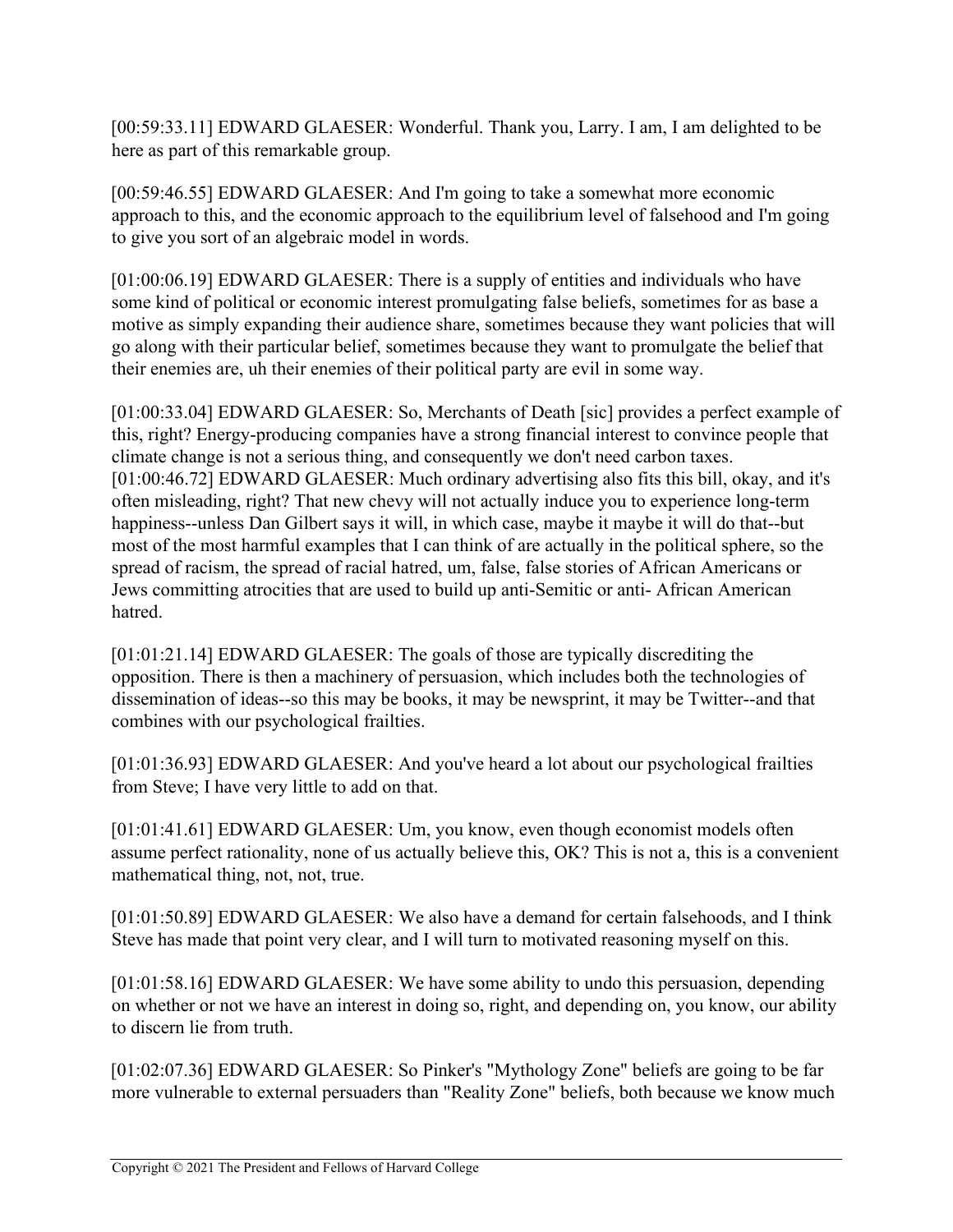more about our reality zone and because we have incentives to get our reality zone right, right? Whereas in our mythology zone, we have neither the incentives, nor the ordinary means of expelling the falsehoods that are fed to us.

[01:02:27.26] EDWARD GLAESER: And so, this framework suggests that we should expect to see error when there are stronger incentives to supply falsehood and when those falsehoods are either appealing to consumers or unlikely to be investigated. So, let me give sort-of three examples of this.

[01:02:40.36] EDWARD GLAESER: In a sense, the, you know, the algebra in words that I just gave is just a rip off of The Strange Career of Jim Crow, okay, which is a book that strongly influenced me, and, you know, like many economists, I think that I have sometimes written papers where essentially the idea is somewhere else, and we get credit within the narrow world of economics because we put algebra to it.

[01:03:01.10] EDWARD GLAESER: But this is a tale in which the Populist competitors with the rightwing, the Bourbon Democrats of the late 19th century South, use anti-Black hatred in order to discredit the Populist attempt to acquire African Americans' support.

[01:03:18.68] EDWARD GLAESER: I showed a little bit of newspaper documentation that went along with that in my original work on this. This page, this regression table is from a very recent paper by two young scholars Oettinger and Winkler, and what they show is that newspapers were much more likely to have, you know, anti-Black propaganda--typical stories of African Americans committing rapes against white girls, right, of which there's very rarely any evidence that any of these stories are true.

[01:03:42.89] EDWARD GLAESER: And, you know, the, the, those stories are much more common in places where there's a political threat to the Bourbon Democrats, right? And it's one of the things about the technology of hatred is--many of these stories were false--but there also is just the fact that we don't divide by the denominator, right, we don't have a right, so you have one story, and you repeat it, and that counts for much more than some sort of, you know, overall average. I mean it's pretty clear by 1890 that one of the races had been raping and murdering and enslaving another one of the races for hundreds of years and it certainly wasn't the African Americans.

[01:04:13.60] EDWARD GLAESER: Next example: Karl Lueger is an, you know, a central figure in the political supply of hatred.

[01:04:21.92] EDWARD GLAESER: He's sort of amazing, both because he was so effective and poisonous in the long run, I mean he created the anti-Semitic, you know, milieu of Vienna, where the young Adolf Hitler grew up. He also was to all, you know, obvious evidence, not an anti-Semite himself, right, he had many Jewish friends and famously declared "I decide who is a Jew," right? Meaning that he was using this for sort-of naked political reasons, not because he had a particular belief in this.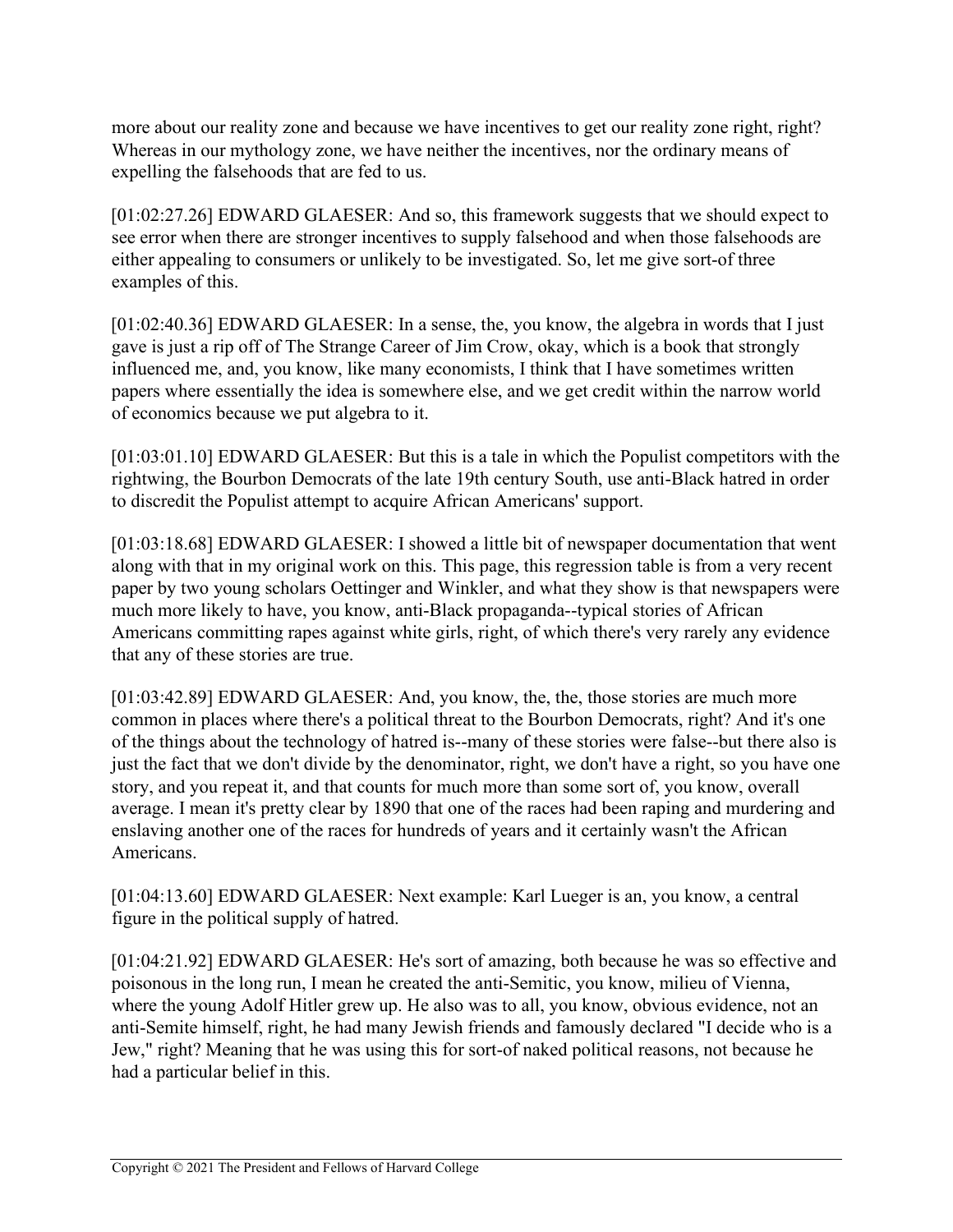[01:04:49.68] EDWARD GLAESER: The usual model, though it's not exactly Lueger's model, is that--and I'm just quoting Weiss here--"From Stoecker to Hitler, rightists rarely attempted to refute socialism, preferring to cite the high percentage of intellectuals of Jewish origin among socialist publicists as proof of its subversion", right? So, your enemies are disproportionately Jewish and so you use anti-Jewish hatred, anti-Semitic hatred, in order to discredit your enemies.

[01:05:11.22] EDWARD GLAESER: I put this graph on the second because it makes a point, which is the political roots of late 19th century anti-Semitism come out in the surprising exception of Italy, which had plenty of religious Semitism prior to 1870. After all, the Papal States continued to have an enforced ghetto in Rome throughout much of the 19th century, and yet Italy This shows the number of rescuers of Jews by country, controlling for per capita GDP, and you can see Italy is a huge outlier; Italy also, in Martin Gilbert's Atlas of the Holocaust, is a remarkably safe place for a Jew to live in the 1940s.

[01:05:45.97] EDWARD GLAESER: What's going on there? There's no supply a political anti-Semitism, as far as I've been able to tell, in late 19th century Italy, or early 20th century, because Jews are on both sides of the political aisle. And the difference is that, in many countries, the Right and the Church are allied, which means the Jews are necessarily on the other side of the aisle. So, you know, the Kaiser is essentially the head of the Lutheran church, the Tsar is the "Little Father" in charge of the Eastern Orthodox church.

[01:06:12.07] EDWARD GLAESER: And so, you know, Jews are always gonna be on the Left. But, the unification of Italy, the [inaudible] occurs through the expropriation of Pius the ninth, and taking all of his, all of his, worldly dominion, and so, you know, the Pope basically excommunicated everyone who was involved in Italian politics in the late 19th century, thereby making religion irrelevant, thereby ensuring the Jews are on both sides of it and so no one has an interest to promulgate anti- Semitic Hatred.

[01:06:35.38] EDWARD GLAESER: Third example: Not all errors pushed by politicians are as harmful.

[01:06:40.92] EDWARD GLAESER: You know, national religious identity is also often an error, creating a sense that we share a common bond with people because we happen to have the same flag or the same religion, right? For millennia, religious leaders have long inculcated a common sense of familial community stretching vast distances.

[01:06:55.18] EDWARD GLAESER: That doesn't sound so bad, to me, as long as it's not coupled with the idea that you should then slaughter that people don't share that religious identity.

[01:07:01.22] EDWARD GLAESER: More recently, of course, nation builders have, you know, sometimes been in the identity formation business, sometimes from the top down, as in France post 1871, as in Eugen Weber's *Peasants Into Frenchmen*, and sometimes from the bottom up, think of German national, nation building after the Napoleonic Wars. Benedict Anderson is, I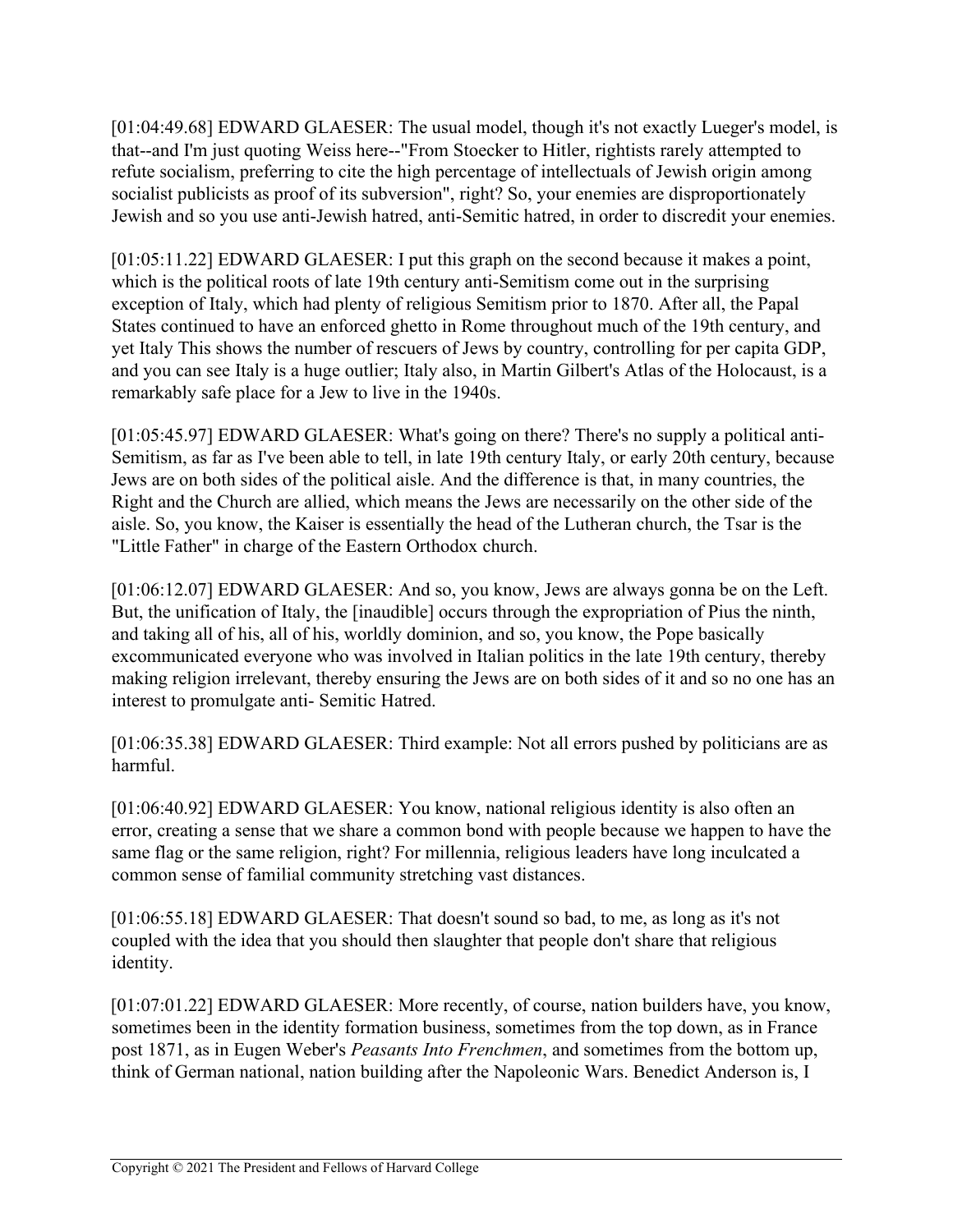think of, the great book in this genre, emphasizing the role of communications technology in shaping the creation of, of imagined communities.

[01:07:25.48] EDWARD GLAESER: Now, truth decay in the 21st century, how can we bring this apparatus to thinking about it?

[01:07:29.64] EDWARD GLAESER: Climate change skepticism: I'm going to say very little about this, because I think the Oreskes model fits perfectly into the model that I just sketched.

[01:07:36.30] EDWARD GLAESER: There are highly interested parties, they're supplying error; motivated reasoning makes it even more appealing. The fight against Cancer by the Carton, right, the Reader's Digest story in the early 1950s when cigarette companies went into overgear to discredit very, very similar.

[01:07:48.84] EDWARD GLAESER: Hostility to vaccination, and sometimes mass and mandates as well. So, I really don't understand the hostility of vaccination. I have yet to figure out who benefits from convincing Americans that vaccines are harmful or unhelpful.

[01:08:03.32] EDWARD GLAESER: I'm going to bring up a third, though, modern error, which I think of as being, in effect, more politically consequential than the previous two, and, you know, potentially, just as damaging, which is creating the, the myth of immigrant criminality. Right? With threatening tales of immigrants of immigrants, particularly illegal immigrants, doing harm; these have probably been the most politically consequential. I'm happy to argue about that in the, in the, particular, because of the election of Trump and their role in that.

[01:08:28.40] EDWARD GLAESER: But they seem less like an attack on real science, perhaps because the lies are actually social science errors, rather than, and so we should push back on that.

[01:08:35.63] EDWARD GLAESER: And of course, I feel like it's incumbent upon myself to admit that academics like Harvard's William Z. Ripley, he was a professor of political economy, was part of stoking anti-immigrant fever 100 years ago.

[01:08:47.18] EDWARD GLAESER: But first let me give you three facts from our new, a new member of our faculty who'll be joining in January, the Gund Professor Jesse Shapiro. First is this sort of background for this stuff, one of which is a significant rise in the polarization of both voting and speech in Congress.

[01:09:01.79] EDWARD GLAESER: Second, is that media bias, more surprisingly, appears to be driven by demand, not supply. And third, the internet is more of an intellectual melting pot than an echo chamber.

[01:09:11.05] EDWARD GLAESER: So, first fact, this comes from a 2019 Econometrica paper.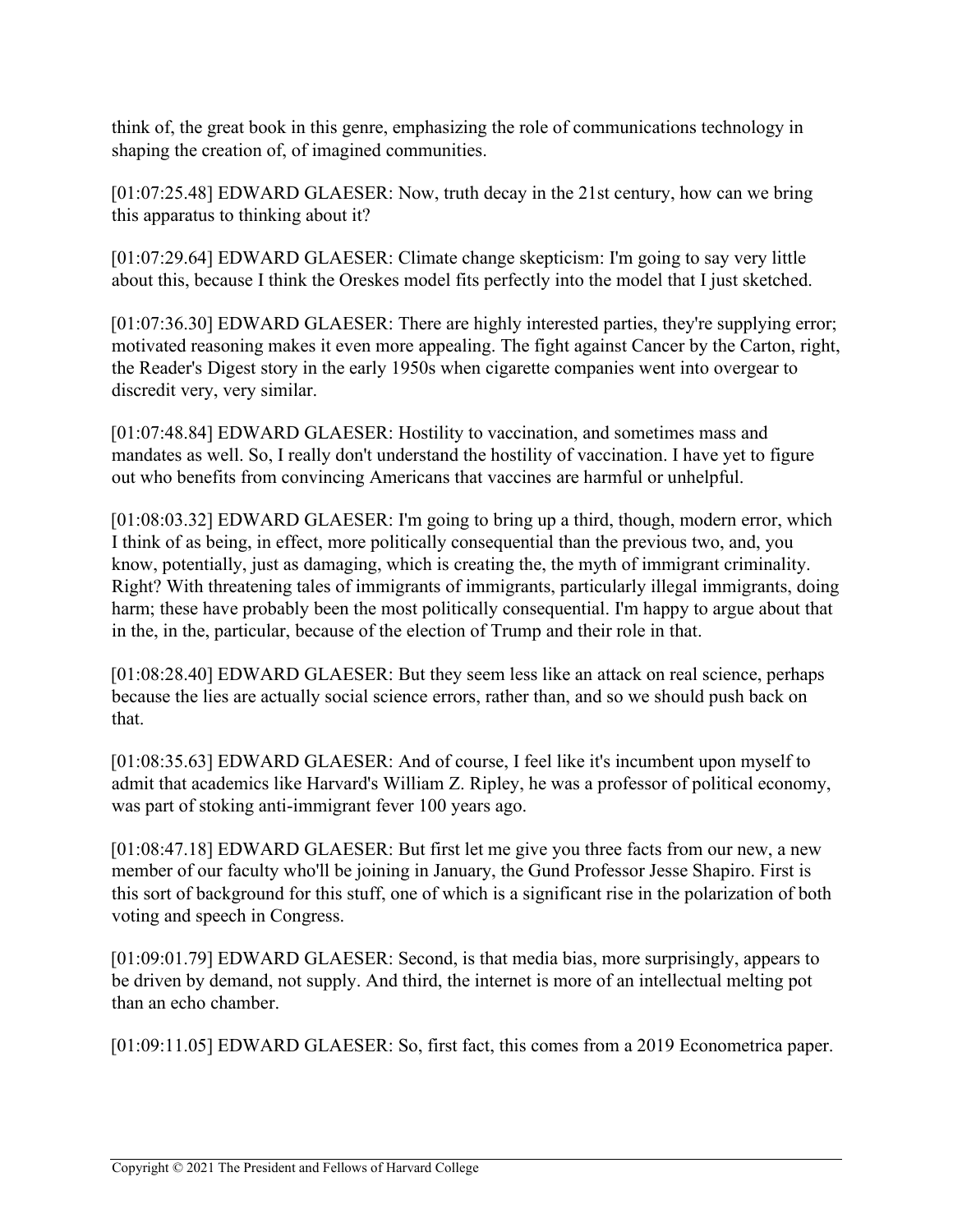[01:09:15.07] EDWARD GLAESER: This shows the distance between parties and roll call voting, this is just a straight political fact, there's nothing they didn't do anything to document this.

[01:09:22.15] EDWARD GLAESER: Interestingly, there's a, there's a dip in the middle 20th century, which was our epic of, you know, it was in some sense the 20th century's era of good feelings.

[01:09:29.62] EDWARD GLAESER: The black line shows average partisanship by speech, so how much the words of Republicans and Democrats have diverged over time, and they really did some major methodological shifts to actually get this right; earlier evidence had actually seen much more of a u-shape. So, that really has gone up, and the fact that speech differs is a sense in which, you know, we believe different things, we say different things on different sides of the aisle.

[01:09:52.34] Secondly, newspaper slant is demand, not supply. Okay, they have a number of ways of showing the power of demand, so this is just how much newspaper slant goes along with the share Republican in the newspapers market; that's a very strong effect.

[01:10:03.60] EDWARD GLAESER: But the impact of ownership? And so, what they're looking at is newspapers who have a common owner and are in different markets; and the answer is, the correlation of slant between those newspapers is very, very weak, and you can see that in the scatter plot. So, there's some, but essentially, the, the owner fixed effects, if you will, are very modest, and so your prevalent model is these newspapers are not some vast conspiracy, they're just trying to get market share, most of the time, with a few minor modest exceptions.

[01:10:28.95] EDWARD GLAESER: And third, this looks at ideological segregation by medium and type of interaction: So, it is true that the internet is more segregated in terms of what people look at, and the political isolation that you get on it, than local newspapers or magazines or cable or broadcast news, which were very non-isolated, but they're much less isolated than national newspapers or voluntary associations--it's certainly much less isolated than neighborhood.

[01:10:53.18] EDWARD GLAESER: And the other thing that's sort-of important is that the groups that have been polarized are the least internet-intensive.

[01:10:58.96] EDWARD GLAESER: So, it's not as if the internet-intensive group--and that's what you're seeing here--it's not as if the rise of ultra- polarization are people who are spending all the time on the internet. I mean, there may be some people for whom that's particular salient, but by and large, it has been the least internet-savvy, the least internet- engaged people, who have seen the most rise in their polarization.

[01:11:13.90] EDWARD GLAESER: Now, um, just three final reflections on this sort-of three errors that I highlighted: So, this is just looking across countries, this is Gallup warning Gallup, Gallup data on "global warming is seen as a serious personal threat" and "global warming is caused by human activities."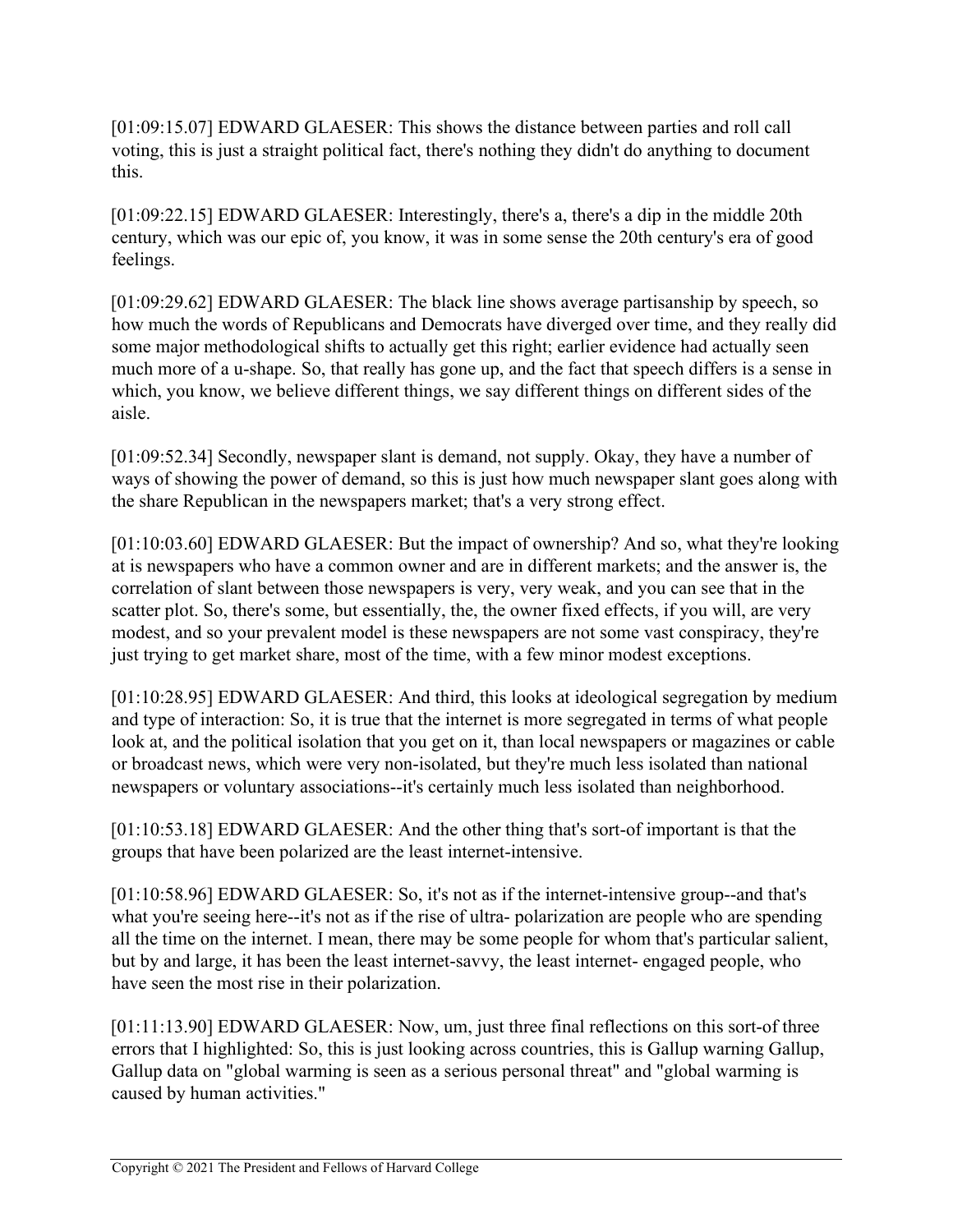[01:11:34.02] EDWARD GLAESER: You can see the US is down here, we're with Belgium and the UK over here; this data is a little old, it's probably changed a bit over time.

[01:11:39.88] EDWARD GLAESER: We're far from the most extreme, so, you know, the Saudis are, are, you know, showing motivated reasoning at its, at its best; the Saudis are really climate skeptics in this.

[01:11:47.96] EDWARD GLAESER: The Norwegians are also pretty good on climate skepticism, very different from many other of the as that energy intensive company, country, much very different than much of Scandinavia.

[01:11:56.98] EDWARD GLAESER: So, to big shots: we are particularly unlikely to believe that humans did it--so it's not that we don't, aren't, worried about global warming, at least in this data. We're less likely to believe that humans had a role in this.

[01:12:07.44] EDWARD GLAESER: And, of course, this does, indeed, reflect the supply of, of error, I mean, and you can see the billboards on, on the other side.

[01:12:14.31] EDWARD GLAESER: And the motivated reason by ordinary people, the fact that if you're either in--and we have strong evidence this is just that people who live, not just in areas that were producing, energy producing counties today, but that were energy producing counties in the not-so-distant past, they are also more likely to not believe in climate change. [01:12:30.49] EDWARD GLAESER: So again, this sort of is the, is the, the, the anti-vaccine movement: Again, this is highly puzzling to me. So, going back to, this is 2015 data from Pew, so pre-Trump.

[01:12:40.12] EDWARD GLAESER: Here I, it was, if you, if you look in, this is, the first thing is trends on vaccines, childhood vaccines by party and ideology. There's no question, even in 2014, that Republicans are more likely to believe that parents should decide over vaccines, right? There is that belief in, in freedom, in the, in the Republican side, parental autonomy.

[01:12:57.44] EDWARD GLAESER: But if you look at childhood vaccines being safety, safe, there's no party difference at all on this and, if anything, "not safe" is higher among Democrats than among, than among Republicans, so that there's, there's not really an ideological thing at that point time; obviously, this has widened over time.

[01:13:13.09] EDWARD GLAESER: I am, you know, one of my mantras that I have often repeated in my own home topic of city-building is "there is no Democratic or Republican way of cleaning the streets." This, you know, this fundamental fact that Fiorello La Guardia expressed is, possibly explains why the work of Fernando Ferreira and Joe Gyourko finds that when you see a Republican just win election to a mayoralty by 51%, or a Democrat win by 51%, there's no functional difference in how they govern the city; there's no big difference in what they do.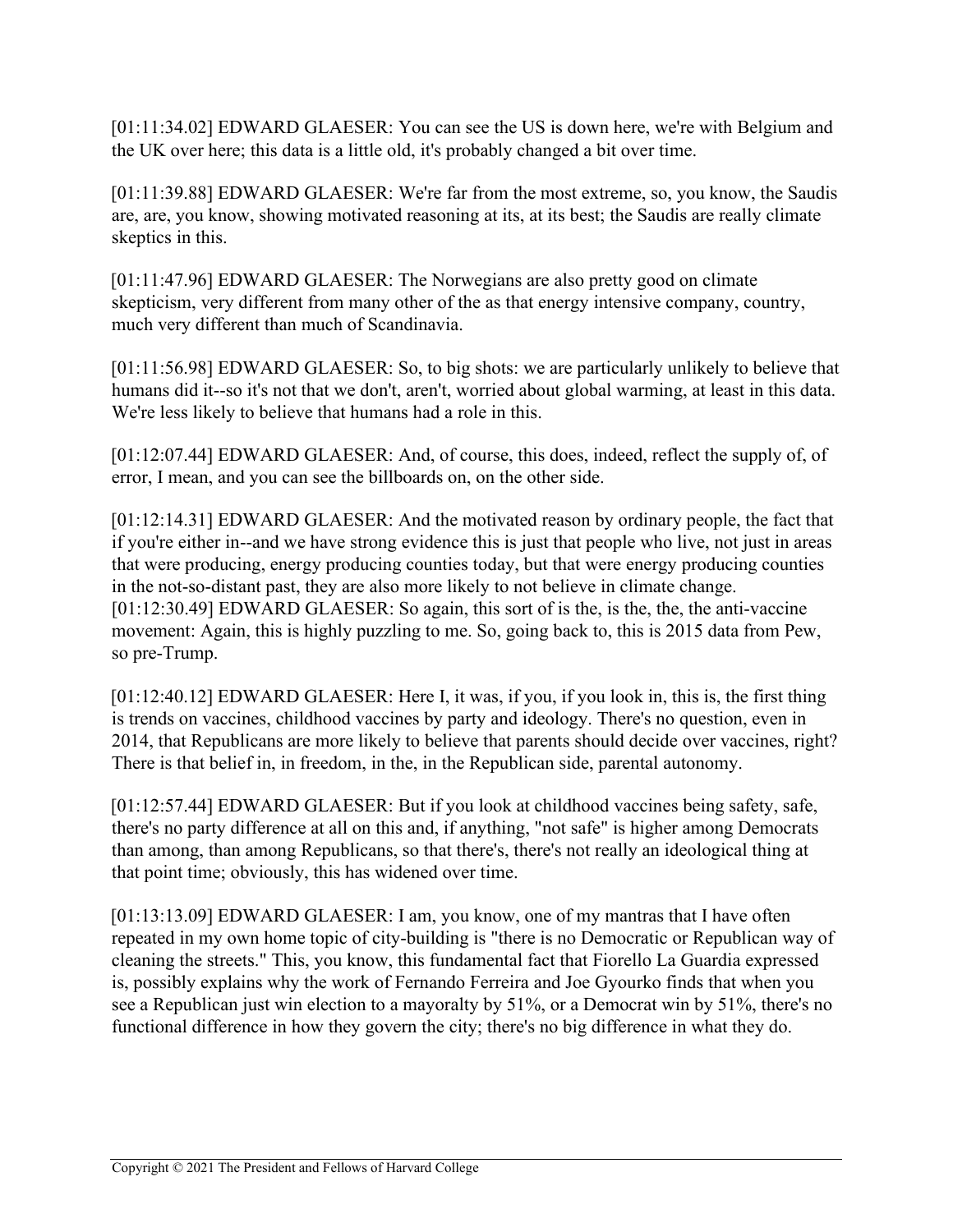[01:13:40.57] EDWARD GLAESER: There is a difference between big Republican cities and big Democratic cities, but on the margin, it doesn't matter if it's Bloomberg selected as a Republican or Daley is elected as a Democrat.

[01:13:49.85] EDWARD GLAESER: I would have thought there's no Republican or Democratic way to fight a pandemic. I mean it seems just insane that we have a difference on it, and yet, you know, we have this type of incredible relationship between political shares--so this is share, a share voting for Biden in 2020 with share vaccinated. This comes from the New York Times, and I find this deeply puzzling and deeply troubling.

[01:14:08.53] EDWARD GLAESER: Finally, this is Texas data, and apparently Texas is the only state that we know of which can actually track immigrant status with crime propensity.

[01:14:18.13] EDWARD GLAESER: This shows convictions per 100,000 overall. This is convictions per 100,000 for homicide. Um, you can see that there's a clear hierarchy in who's being captured, who's being, being convicted for crimes. Legal immigrants are the lowest category.

[01:14:31.87] EDWARD GLAESER: Illegal immigrants are between native-born and legal, and native-born are by far the worst. Same thing for homicides, illegal immigrants in the middle.

[01:14:40.01]

[01:14:40.47] EDWARD GLAESER: And yet, you know--look first on the, on the, right-hand side--right, large swaths of the population, particularly conservative, believe that immigrants are more likely to commit crimes than ordinary citizens, right? So, this is a very common belief on the, on the, Right, and it's fueled with the same technology, right? Stories of past and current atrocities, atrocities, that were used in the late 19th century against African Americans and or against Jews, right, it's a very common, very common, thing.

[01:15:06.19] EDWARD GLAESER: And this is another sort of factoid thing over there on the left, just the, you know, the share of the population who think that immigrants who are now living in the US are predominantly illegal or predominantly legal. And large swaths of America think that the largest share of immigrants in in the US are here illegally, although that's probably more like a quarter, at most.

[01:15:23.99] EDWARD GLAESER: Okay, some final observations: I am much less clear on what the normative predictions are on this or how we fight this than Steve is, so I, I, you know, I, I deeply enjoyed both Steven and Naomi's remarks.

[01:15:36.22] EDWARD GLAESER: Just a few observations, there are Persuasion and education are different things, and we need to be clear about what we need in different contexts.

[01:15:43.38] EDWARD GLAESER: I would have said, in the case of global warming, we're probably thinking more about persuasion than we are about education, right?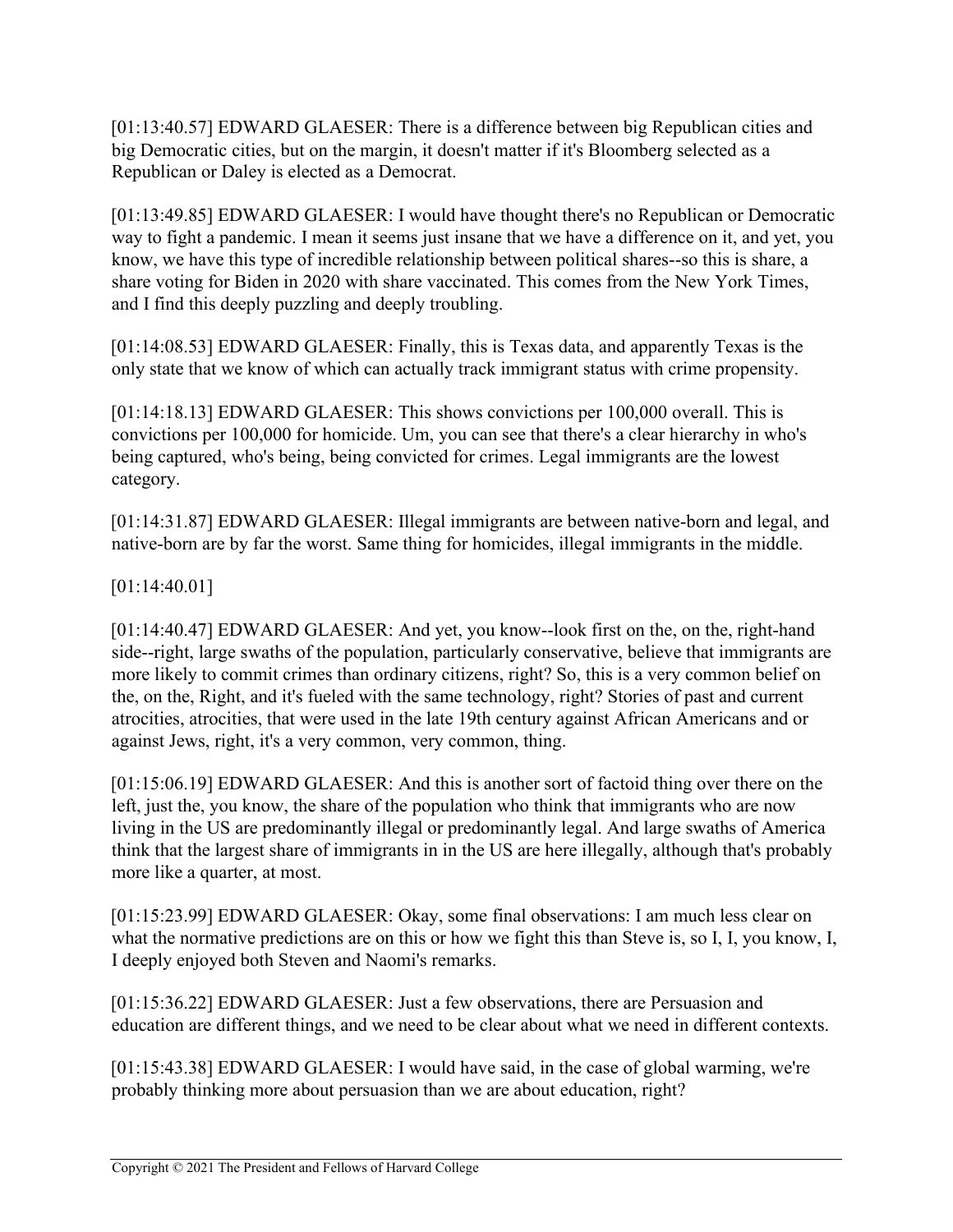[01:15:48.74] EDWARD GLAESER: That, in fact, as, as, Steven pinker has just told us, right, we're never going to educate millions of ordinary Americans about how climate change actually works.

[01:15:56.15] EDWARD GLAESER: The… To get change we just wanna persuade, and I would have thought for persuasion you'd turn to people who are experts in the technology of persuasion, which include some psychologists and actually advertising agents who earn their living by doing this.

[01:16:05.94] EDWARD GLAESER: If we're trying to educate and, of course, that is our mission, right, then it's more plausible to educate the young. Science should be part of any attempt to fix America's woefully dysfunctional opportunity deficit. I share the view that's been expressed by previous speakers that Athens should stay far from Jerusalem.

[01:16:21.99] EDWARD GLAESER: It is far easier to disseminate knowledge if you are not moralizing at the same time, right?

[01:16:27.08] EDWARD GLAESER: It is also important to separate science, i.e., 'masks may prevent the spread of COVID'--masks do prevent the spread of COVID--with the, the, normative, with the policy conclusions 'masks should therefore be, be mandated'. Those two things are, are, not obvious links to me.

[01:16:41.80] EDWARD GLAESER: You know, there are, there are, trades There are costs and benefits of the second policy, and, you know, it shouldn't We shouldn't have the same people, I think, necessarily giving both, both, messages.

[01:16:50.71] EDWARD GLAESER: You know, lockdowns--most of the available evidence suggests most lockdowns did not do much to either mobility or the spread of illness. The one exception on this was the ending of lockdowns in May and June of 2020 in Texas and Florida. Arguably those ends of lockdowns were so impactful because they came with a message that said, 'now it's safe to move around.'

[01:17:13.86] EDWARD GLAESER: Just as, you know, swimmers interpret the end of a 'don't swim on this beach, there's a shark there' with meaning 'now it's safe for you to swim.'

[01:17:20.34] EDWARD GLAESER: I think there's reasonable evidence to suggest that people interpreted the end of the lockdown in Texas as 'now it's safe to go back to the bar' when it most emphatically wasn't. Which means that we really should separate the messaging which says 'look, it's not safe' with the, with the, policy which says 'look, I'm not going to stop you from opening your bar during this time period, even though I'm just gonna, because I think you, you know, you have a constitutional right to cause yourself mischief.'

[01:17:41.85] EDWARD GLAESER: Two more points that come out of the hatred literature: All groups, whether scientists or immigrants, are safer from politically motivated hatred, if they are politically irrelevant, i.e., if they're spread between parties. And if they don't engage in political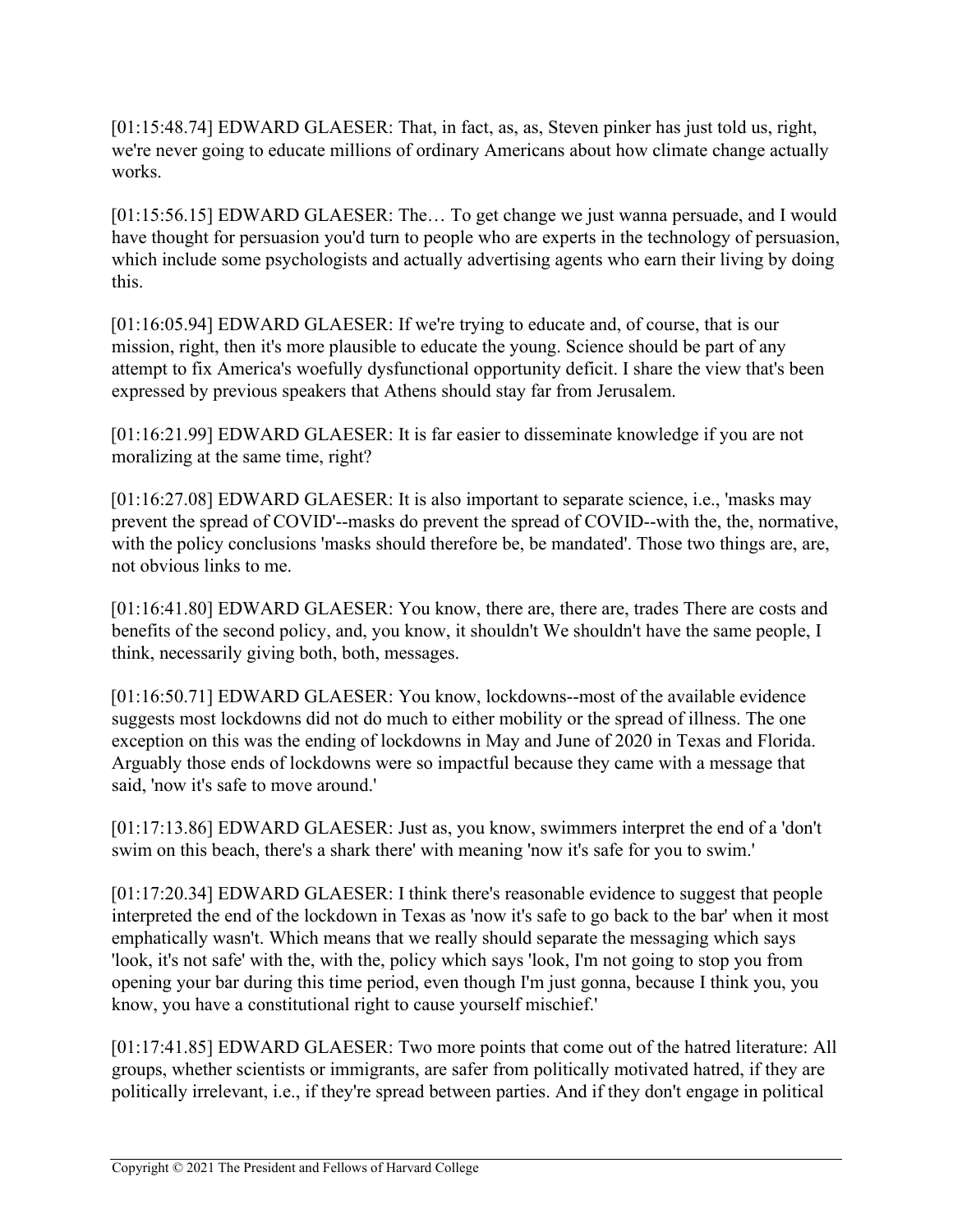debates that are far from their area of expertise, right? I often feel myself if I'm desperately trying to convince people that we should have some kind of reform in land use regulation that allows more construction of low- cost housing, or we embrace congestion pricing to charge drivers for the social costs of their actions, it's probably not a good idea for me to take on any sort of debates on, you know, the war in Afghanistan. I just don't see how that's a helpful thing in terms of building consensus on urban policies.

[01:18:18.30] EDWARD GLAESER: And finally, I'll end on one sad observation, but 'hating the haters' has typically been far more effective historically than preaching love.

[01:18:25.71] EDWARD GLAESER: And, of course, that's what this is, right? This is how Emile Zola fought anti-Semitism, right, by building hatred against the, you know, 'nest of vipers' that he called the, the, Jesuits of the French Right.

[01:18:37.05] EDWARD GLAESER: Arguably nonviolent protest is effective in part because it builds images which create hate against the oppressors.

[01:18:46.06] EDWARD GLAESER: Right, so if you think of what Gandhi is sending back to England in the 1920s, the 1930s, it is making English feel terrible about their own regime, it is making them, in fact, despise their own regime.

[01:18:56.47] EDWARD GLAESER: And so, you know, in some sense, that is, that has been historically the most effective way that we have of striking back. So, I will end there, but just again, thank you, Dean Bobo, for allowing me to participate in this extraordinary exchange. [01:19:09.65] LAWRENCE BOBO: Thank you very much Ed, and for giving us some narrative algebra, if you will, on, on how to think through these issues. Much appreciated. And can I ask others to raise questions out there again.

[01:19:24.03] LAWRENCE BOBO: And it may be the case that I should let people raise hands, rather than do the chat, and just look for an electronic hand or two.

[01:19:34.14] LAWRENCE BOBO: I think you may have overwhelmed us with information there, Ed.

[01:19:46.10] EDWARD GLAESER: Professor Gates appears to have raised his hand, which is very exciting.

[01:19:50.44] LAWRENCE BOBO: Oh. All right

[01:19:54.77] HENRY LOUIS GATES JR.: I haven't seen that, I haven't seen that dust jacket since sophomore year. At Yale. So that was a nice experience. Actually, I tried, Dean Bobo, to

<sup>[01:19:51.14]</sup> EDWARD GLAESER: I was quite terrified about citing C. Vann Woodward in the presence of Professor Gates, so I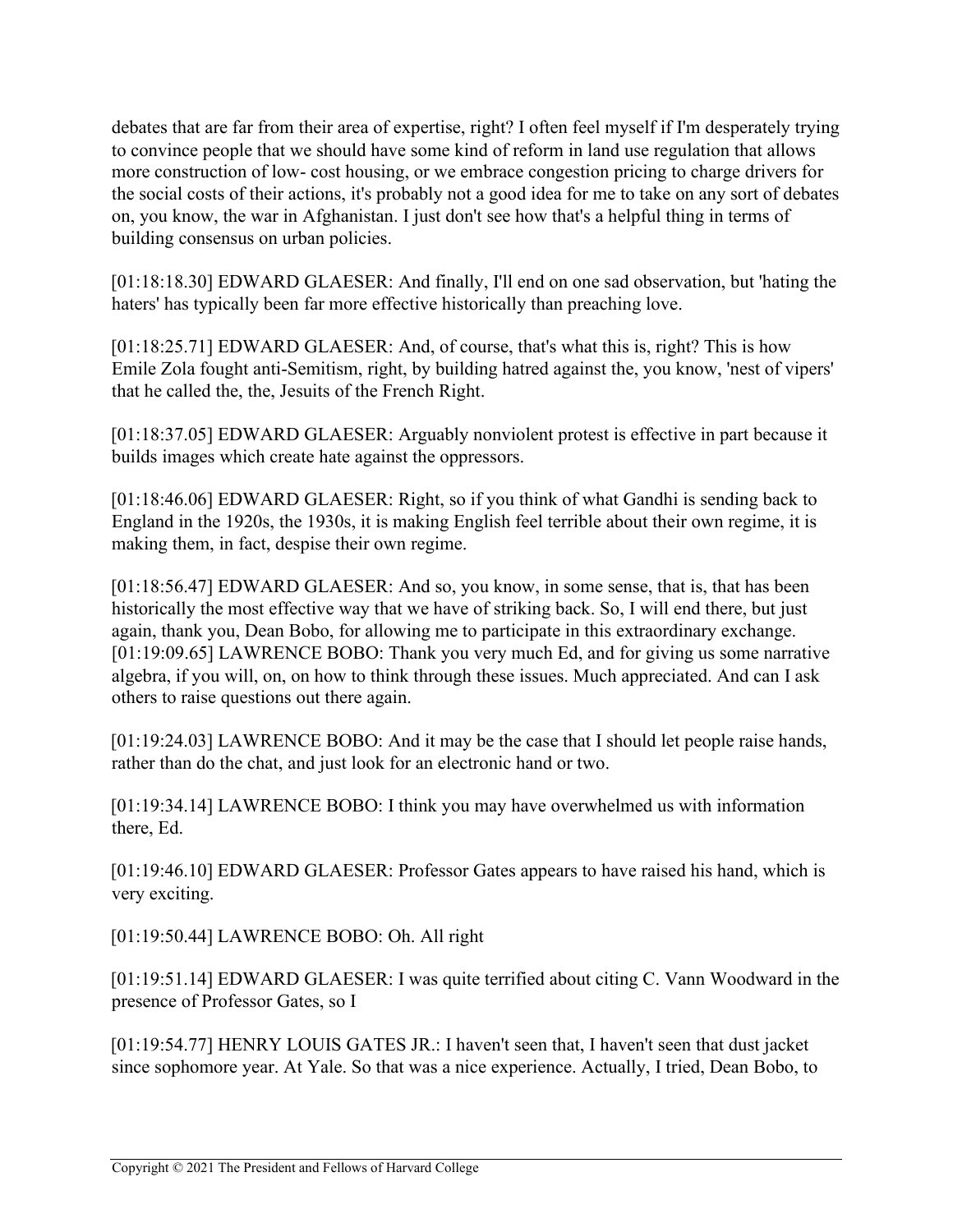submit a question for Professor Pinker, but I think it went into chat never-neverland but it's really for

[01:20:13.24] HENRY LOUIS GATES JR.: It was for Steven, but you can wait till the, the, final person has spoken. My question was if Steven felt that Harvard was a place where colloquy and the free expression of, of, thought was fostered, and he felt comfortable in this environment freely expressing unpopular ideas and if not, what can we do about it?

[01:20:40.10] LAWRENCE BOBO: I love that question, but I don't want to let Steven do it yet, I want to come back to it. I want to let Dan Gilbert jump in, but we will absolutely come back to that, that, question; that might be the first open question we run.

[01:20:52.00] HENRY LOUIS GATES JR.: Perfect. Thank you.

[01:20:53.45] LAWRENCE BOBO: So, yeah, Dan, go ahead.

[01:20:55.09] DANIEL GILBERT: Okay, thanks so much for having me, and I'm delighted to have heard these three amazing talks.

[01:21:03.62] DANIEL GILBERT: Larry asked me if I would be 'agent provocateur,' and that is by far the best appointment I've ever had, and coming from my dean, I'm now putting it on my CV.

[01:21:13.37] DANIEL GILBERT: But it's a very hard role to play when you hear three talks that deserve nothing more or less than wild applause in assent. I just find nothing to disagree with in what I've heard, so let me instead

[01:21:26.87] DANIEL GILBERT: raise two issues that were touched on, but, I suspect, should be a focus of our discussions and not just a footnote.

[01:21:34.31] DANIEL GILBERT: The first is this: our speakers did remarkable jobs of describing various biases in information that reaches people, and biases in the way people consume that information, and there's no doubt that that's a part, maybe even the most important part, of the problem of truth decay.

[01:21:51.96] DANIEL GILBERT: But I found myself wondering if we might also need to think more about how information flows.

[01:21:59.20] DANIEL GILBERT: For most of human history information had a lot of barriers to overcome if it wanted to travel from one mind to another.

[01:22:06.61] DANIEL GILBERT: Right? People had to expend a lot of effort to make that happen and to find people to talk to; they had to travel over mountains and oceans.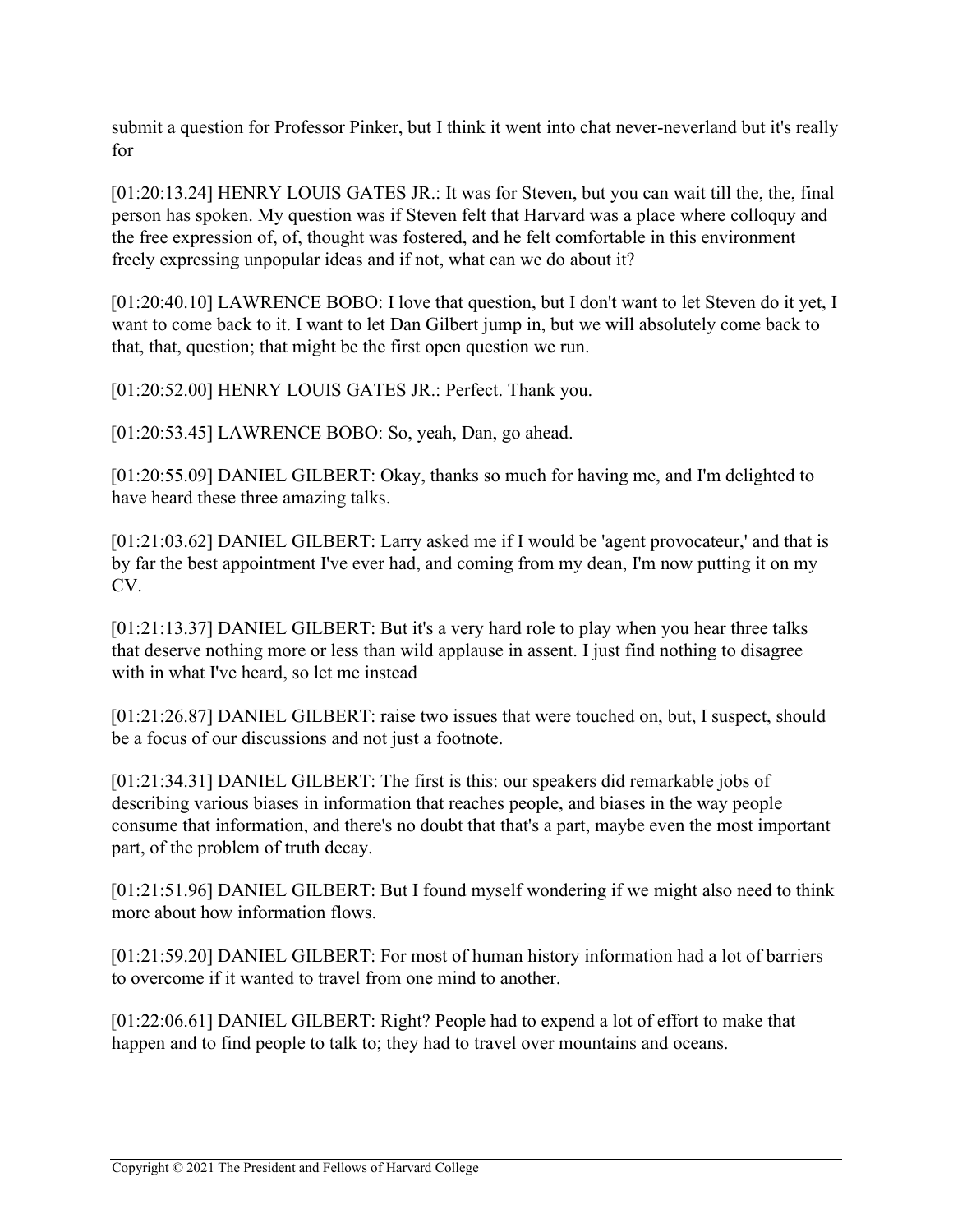[01:22:14.03] DANIEL GILBERT: They had to print books and ship them and distribute them and even when they did these things, the information traveled slowly and usually not that far.

[01:22:22.68] DANIEL GILBERT: And what motivated people to do all that work with such uncertain payoff was information quality: When someone found a better way to make bread, the news spread--not fast, but far and wide--even though the communication network was wildly inefficient. Because each person who received it found it so useful, they were willing to do the hard work of spreading it.

[01:22:45.61] DANIEL GILBERT: Today, of course, the spreading of information is ridiculously easy and deadly efficient; we can reach hundreds or thousands or if you're Steve Pinker, millions of people, with the click of a button.

[01:22:56.76] DANIEL GILBERT: And as such we no longer have to be motivated by information quality in order to share it with others. In just the last decade I think we've witnessed a truly seismic change in how information flows through human networks. For the first time in history communication is virtually frictionless; information costs almost nothing to spread, it's not limited by distance, it can be spread to millions of minds in the same second.

[01:23:25.28] DANIEL GILBERT: Every one of us now has a megaphone larger and more powerful than any king or president or pope of the past could ever have dreamed of.

[01:23:34.47] DANIEL GILBERT: And one of the things that we know is that when you remove friction from a system it doesn't just produce the same old phenomena more efficiently, more quickly; it produces entirely new phenomena.

[01:23:47.55] DANIEL GILBERT: If a, if you took a human brain and rewired it so that every neuron was directly connected to every other and had no refractory period and no inhibitory processes, that brain wouldn't think faster, it would think differently, and maybe not at all.

[01:24:02.83] DANIEL GILBERT: So, I guess as I listened to our speakers today, I found myself wondering if much of what we know about belief and persuasion, which hasn't actually changed that much since Aristotle wrote *The Rhetoric*, might have just been made obsolete while we weren't looking; and that perhaps the pro, solutions, to the problem of truth decay in the year 2021 are going to have to look very different than the slo, solutions, we might have considered in the year 2001 or 1801, or even 1.

[01:24:33.04] DANIEL GILBERT: William S. Burroughs famously said, "language is a virus," and I guess if that's true, it seems to me we need to be thinking every bit as much about the vector as about the pathogen.

[01:24:46.03] DANIEL GILBERT: So that was my first thought. Uh, my second thought is, was, that these talks emphasized the people, except for Ed's, they emphasized the people who are the recipients of scientific information and how they might be changed so that they accept truth more readily, reject falsehood more often, distinguish between the two more reliably, and I'm all for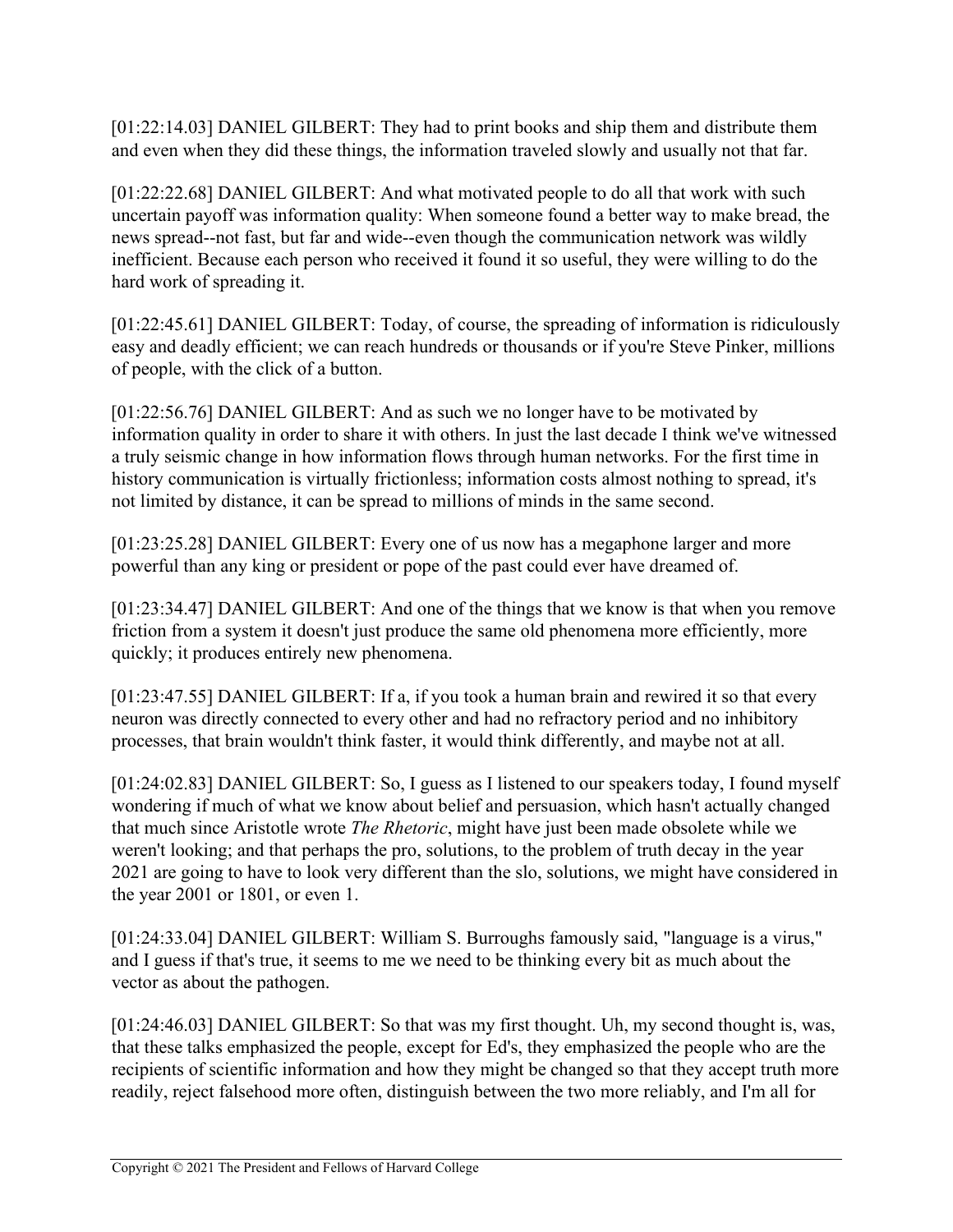that--I've studied it myself--but I wonder if, in addition to thinking about how to fix those who consume the fruits of science, we also have to think a bit about those who grow them. Because

[01:25:20.84] I wonder if we're not also playing a role in truth decay, and here I'm just going to expand a bit on some of Steve's remarks, which took me by surprise, but I can't agree with more.

[01:25:31.18] DANIEL GILBERT: I agree with Naomi--and how can you not, she's got the data? People do trust science, they say it in opinion polls, they show it in their behavior.

[01:25:38.67] DANIEL GILBERT: Every time they get their teeth drilled by dentists, or drive cars designed by engineers over bridges designed by engineers, or send email, so on.

[01:25:47.61] DANIEL GILBERT: To live a single day in the modern world is to trust your life to science a dozen times over.

[01:25:53.24] DANIEL GILBERT: What they don't always trust are scientists, because, I think, they're increasingly worried that many of us have allowed our search for truth to be co-opted by commercial interests and political ideologies, and because they don't know which particular scientists have been co-opted, they just have a vague mistrust of all of us.

[01:26:14.06] DANIEL GILBERT: I have to agree; these are legitimate concerns. A decade ago, I used to do what my doctor told me, or at least I'd pretend to do what my doctor told me.

[01:26:23.43] DANIEL GILBERT: Now, when he told me I should take fish oil for high triglycerides I spent weeks reading the literature to see who did these studies and how they were funded.

[01:26:32.00] DANIEL GILBERT: In the last year we asked Americans to trust the pharmaceutical companies that made these miraculous vaccines, at exactly the same time they were reading about pharmaceutical companies that purposefully created an opioid epidemic for their own profit.

[01:26:47.17] DANIEL GILBERT: I mean if I were not as fortunate and educated as I am, I would be suspicious too.

[01:26:52.71] DANIEL GILBERT: And the corruption of science by ideology gets even more airtime in the public square. In the social sciences, in particular, I think we all know, some empirical studies of politically charged topics are really attempts to find data to support a conclusion, rather than searching open-minded analyses of hard problems. And there are many such topics that no one with any sense in the social sciences would study at all because they involve points of view that no one dares express--even in order to defeat them.

[01:27:25.39] DANIEL GILBERT: The public hears about all this, not just courtesy of Fox News, but on the front pages of the New York Times.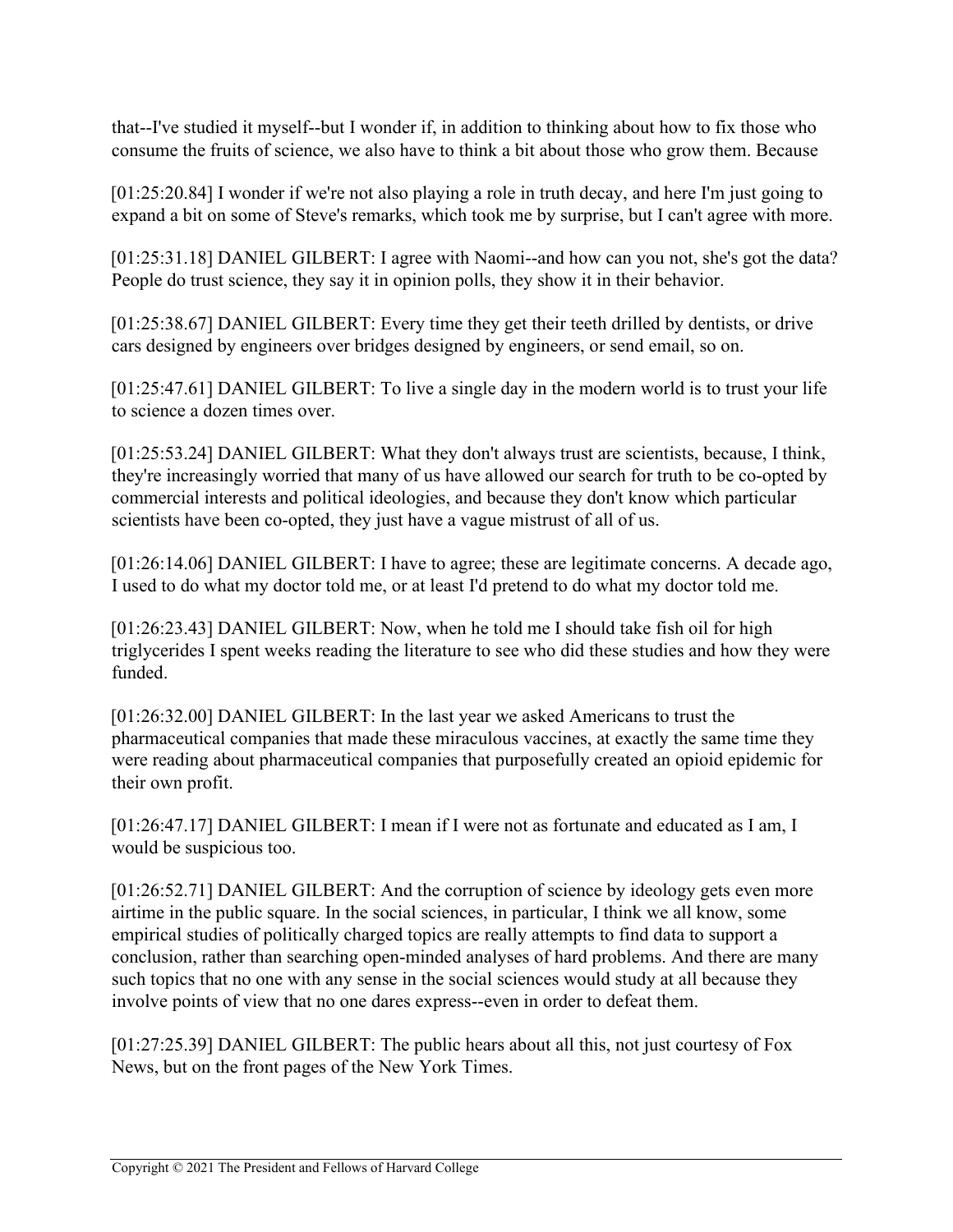[01:27:31.92] DANIEL GILBERT: And it quite rightly wonders whether we can be trusted to provide honest answers to complex questions like, "does affirmative action work," "do gun laws reduce homicide," "do government benefits undermine people's motivation to find employment," "does immigration increase crime?"

[01:27:48.59] DANIEL GILBERT: Now I personally think the data favor liberal positions on most of these issues, but that's not the point.

[01:27:55.12] DANIEL GILBERT: The point is, that most people simply aren't convinced that academic scientists can be trusted to tell them the truth, no matter what it turns out to be.

[01:28:03.49] DANIEL GILBERT: So, to fight truth decay, I think we have to ameliorate the public's mistrust--not of science, but of scientists. Not of the basic process of science, which they already trust with their lives every day, but of scientists, and I think one way to do that is to make scientists more trustworthy.

[01:28:21.05] DANIEL GILBERT: We don't do that by de-platforming speakers to mollify student groups who feel unsafe when somebody disagrees with them; we don't do that by making examples of people who use the wrong pronoun.

[01:28:33.41] DANIEL GILBERT: Now, to answer Skip's question, I see much less of this sort of thing at Harvard than at any of my peer institutions, and it's one of the many things that make me very happy to be a member of this particular faculty--but they're happening.

[01:28:47.03] DANIEL GILBERT: And they're happening with greater frequency and visibility than ever before. These are not the kinds of things that enhance our reputation in the eyes of the people. When the majority of psychology professors in a recent survey said they would not hire a colleague who was a conservative that didn't help our cause. I, I, don't want conservative colleagues because I think they're right. I mainly don't.

[01:29:10.74] DANIEL GILBERT: I want them because they keep us honest, and just as importantly, they preserve our reputation for honesty.

[01:29:17.82] DANIEL GILBERT: So, I guess I'm just saying, I think we have to start fighting truth decay in our own backyard. If scientists have a reputation problem, I think we need to talk at least as much about what we've done to deserve it, as we talk about how we can repair the people who actually have noticed. I'll end there.

[01:29:35.81] LAWRENCE BOBO: Thank you, Dan, that was, that was, really marvelous and hit that important nail right on the head, so to speak, and why don't we go to Skip's question and let Steven speak to it, since it's really right back on the table.

[01:29:49.48] LAWRENCE BOBO: And maybe each of you can take a shot at it; I'd love to hear from Ed and from Naomi on this as well.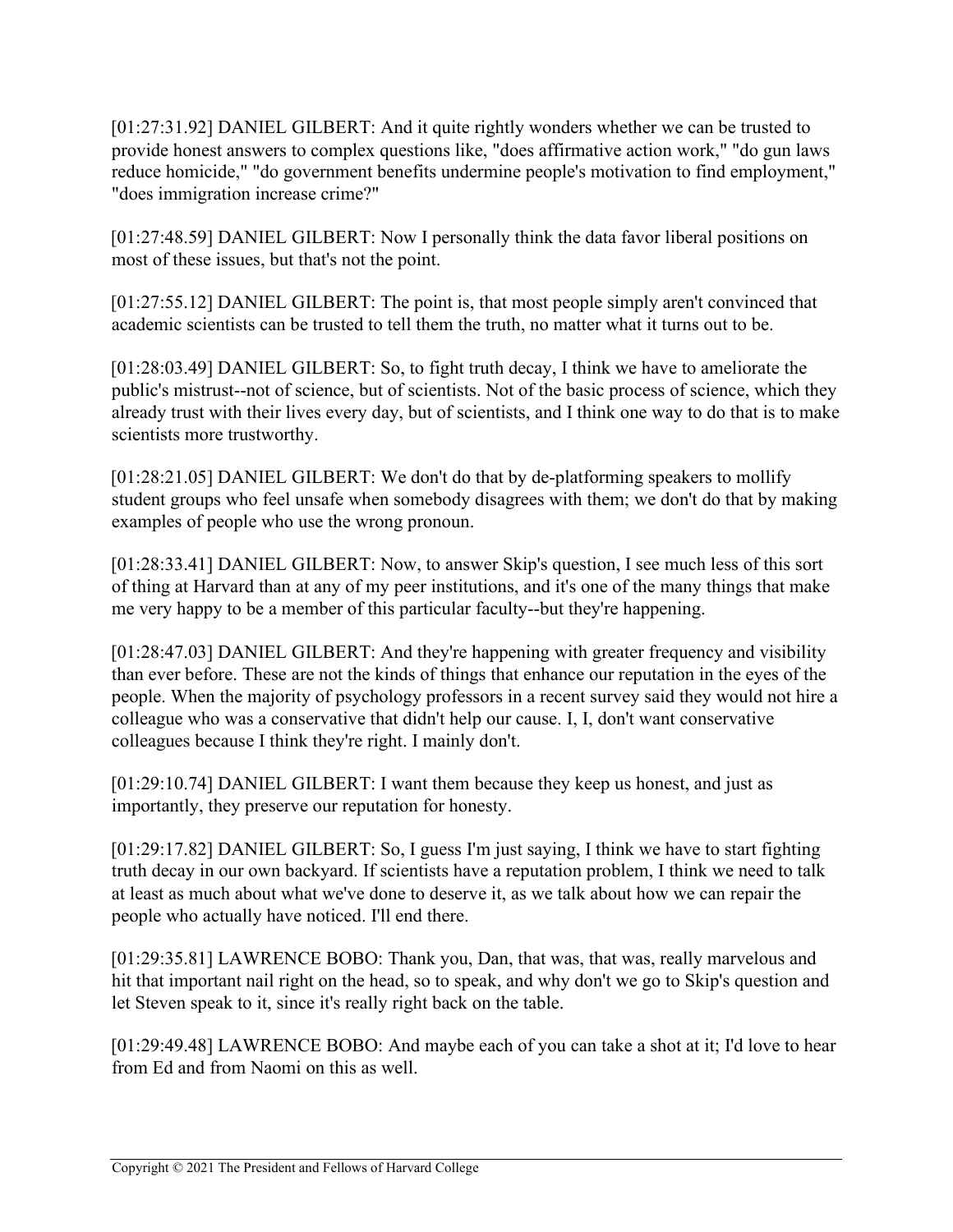[01:29:58.45] STEVEN PINKER: Yeah, I can answer for myself, I feel perfectly comfortable at Harvard. Harvard has been very, very good to me. Thank you, Larry Bobo, thank you, Claudine. Thank you, Larry Bacow, and all of their predecessors. But it's the wrong question 'cause I have tenure and I'm a, I'm a, "big shot."

[01:30:17.44] STEVEN PINKER: We should really ask the question to our, our, adjuncts, our assistant professors, our postdocs, our grad students, our undergraduates, who don't have power, and I think many of them actually are terrified.

[01:30:32.58] STEVEN PINKER: If we wanted to look compare Harvard against other institutions, we could look at the rankings for the Foundation for the Individual Rights in Education, which is a non-partisan academic freedom institution. It goes after violations both from, from, the left and from the right, and Harvard doesn't do so well: We're actually, we get a red rating on the red, yellow, green scale, because we have speech codes that are, are, rather indefensible; there are notorious incidents in which Harvard has repressed speech, such as publicly shaming a law school student for a private email; the banning of single sex organizations off campus, over which the University has no jurisdiction. There are others; you can go to the FIRE website to see what's, uh, what's wrong with Harvard.

[01:31:24.07] STEVEN PINKER: Although again, I personally have no complaints, but I'm not the one to ask. Now I wanted to just mention, together with agreeing with, with the thrust of Dan's comments, I just want to bring up a point relevant to his first observation, namely that the, we have now, today, new technologies that allow for the spread of information like never before. Uh, but there is an interesting phenomenon, and some of our colleagues like Bob Darnton and Leah Price, who've studied the history of print and prior communication technology, could speak more about this, but my understanding is that in the early days of a new medium, there're always a kind of Wild West, a kind of carnival of what we would today we call fake news, and misinformation, and conspiracy theories, and plagiarism, that in the 19th century with, with the rotary press made newspapers affordable and widely disseminated, newspapers were full of tall tales of civilizations on Mars, and the sea monsters dredged up from the ocean floor, and conspiracy theories by, by, the, involving the Irishman and other groups. That in each case, each of these media had to clean up their act and adopt, uh, professional codes of conduct to restore their own credibility after no one believed anything.

[01:32:51.65] STEVEN PINKER: Newspapers began schools of journalism, codes of ethics for journalists that involve things like fact checking, and more than one source, and so on, in the 1920s.

[01:33:00.70] STEVEN PINKER: The excellent new book by Jonathan Rauch called The Constitution of Knowledge, in which he goes over this history in many institutions, and I think a charitable view of the current moment is that we have unleashed, as Dan points out, unprecedented technologies for spreading information at zero cost and haven't yet developed the countermeasures to clamp down on the inevitable nonsense.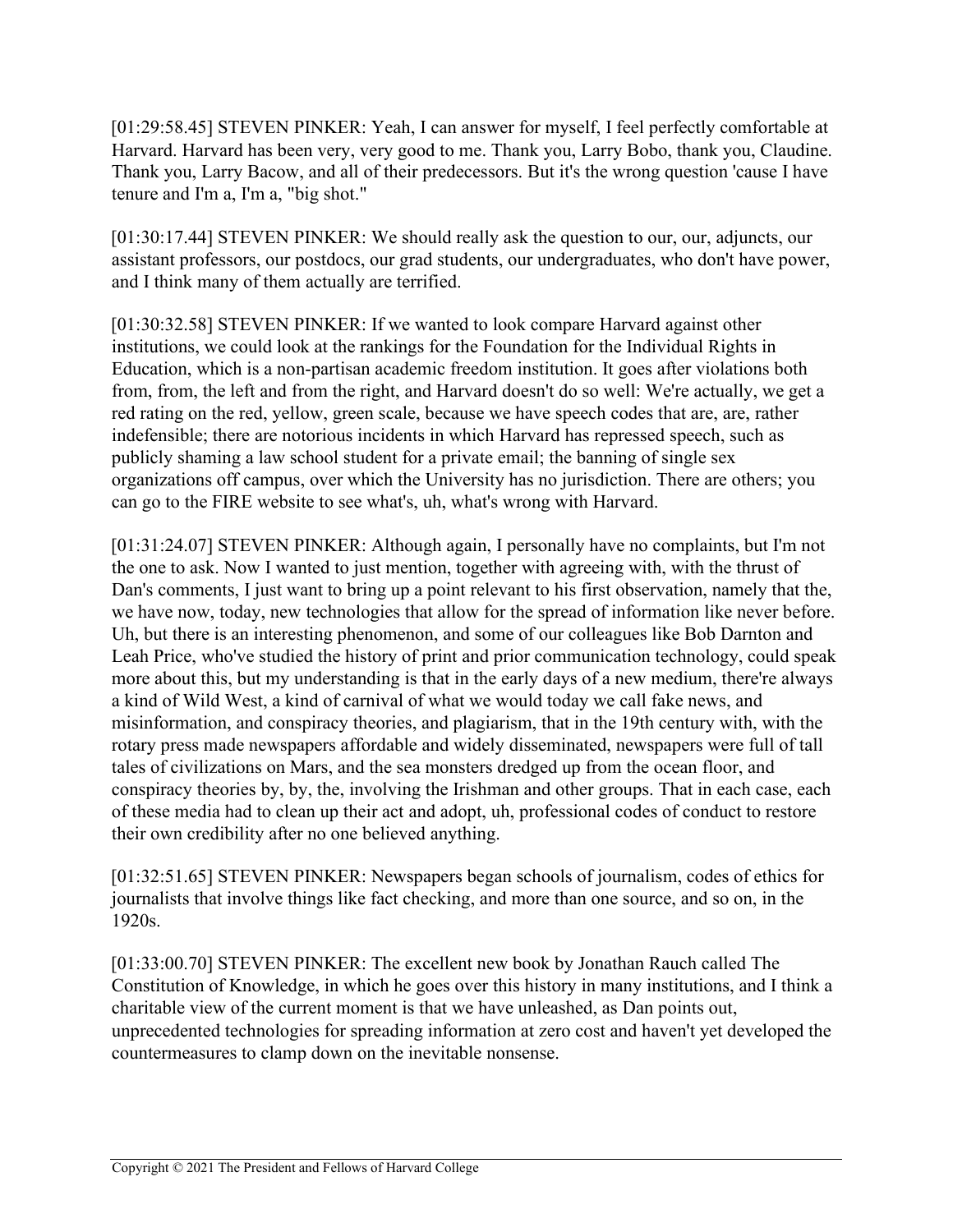[01:33:26.84] LAWRENCE BOBO: Great. Thank you, Steven. Let me, let me go to Ed and then Naomi, if they wanna engage sort-of the Gates/Gilbert question.

[01:33:37.88] EDWARD GLAESER: Wow, I don't know, I also don't know, Larry, what I'm supposed to say as Chair versus, versus as not Chair. So it's, uh, it becomes slightly more difficult.

[01:33:46.42] LAWRENCE BOBO: You are relieved of speaking for the economics department on this occasion. You get to speak as Ed Glaeser, member of the faculty.

[01:33:54.22] EDWARD GLAESER: I think, you know, economists tend to be fairly dispersed ideologically, we're sort of unusual within the university. I think that's what's happened over time in economics is we've become more sort-of purely scientific as opposed to being more of the Heilbroner model of worldly philosophers who regularly opine on public policies, and that's, that's, all to the good, but that has sort of meant politics has receded somewhat in its importance, in its importance, in terms of our daily, our daily, discourse. I will say, though, that in terms of graduate students we had a fairly healthy dialogue about the union. There were certainly graduate students who were livid at the idea that they were going to be forced to pay for the union, and we had others who thought that it was absolutely necessary that everything should be forced to pay for the union, and so I felt, I felt that, that was, that was healthy.

[01:34:41.02] I certainly reached out to some of the graduate students who had taken, taken views that I thought were more unpopular just to make them know that just as we protect strongly the, the, students' rights to express themselves through striking, we take strongly the, the, students' rights to complain about the striking--that that's, that that's a, that's part of the free speech world in which the, we, we operate.

[01:35:01.08] EDWARD GLAESER: And so at least that's how, I mean, I think about it as one is just, just, creating an atmosphere of trust, where the goal is very much to figure out what the right answer is, to discern, you know, what the truth is, and that, you know, pretty much every question is on the table, and there's nothing, there's nothing, that's ruled off arbitrarily.

[01:35:22.38] LAWRENCE BOBO: Okay, and I guess I might ask: So, are you, are you saying Harvard's at a good place and it's moving in the right direction, or where we're at a risky place and maybe moving in a bad direction.

[01:35:36.33] EDWARD GLAESER: So, I don't, I don't, you know, I just don't feel comfortable necessarily speaking outside of, of economics. I will say with, in terms of undergraduates, so, for example, I was disturbed by the fact that the Salient was published with almost entirely pseudonymous authors--almost no one put their name down--which I do not believe is true in the old Salient.

[01:35:58.65] EDWARD GLAESER: That certainly suggests an atmosphere of fear among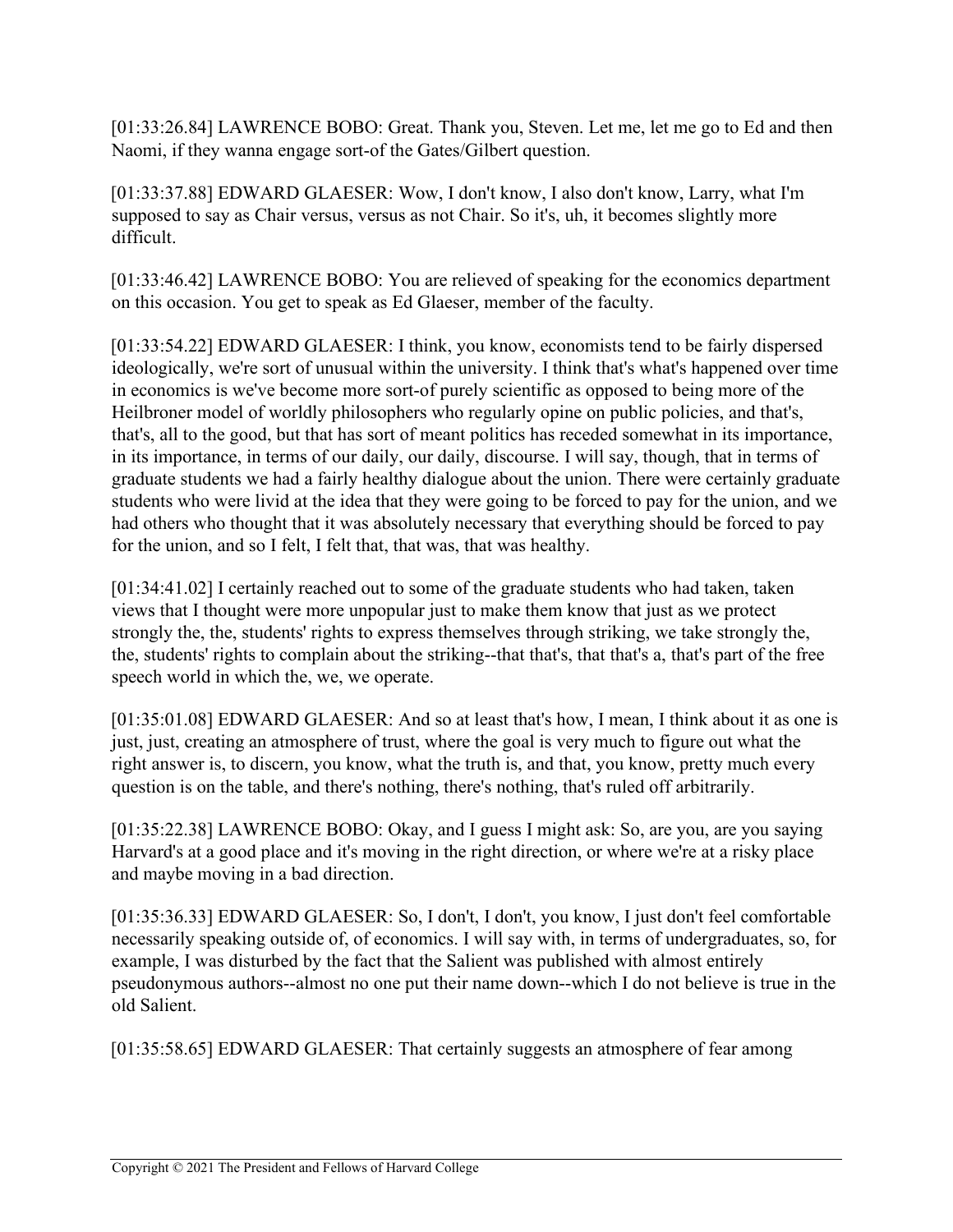Harvard students on the right, so I, I think, you know, I can't say that I think that everything is moving, moving the right direction.

[01:36:07.68] EDWARD GLAESER: But it is true that this, I think, is not just an issue of big shots and small shots; I will say that our graduate students feel reasonably, you know, safe in the little Littauer bubble.

[01:36:15.67] EDWARD GLAESER: I don't think our undergraduates feel safe to express themselves at all on everything, so that that's where I think it's, that, those would be the group that I would think would be most vulnerable. And I can't speak for graduate students in other departments at all.

[01:36:25.34] LAWRENCE BOBO: Thank you, Ed. Let's go to Naomi, and then I'm going to go to Emmanuel Akyeampong, who has his hand up.

[01:36:30.18] NAOMI ORESKES: Well, there's a ton here, and I want to say

[01:36:32.23] LAWRENCE BOBO: Yes, there is.

[01:36:33.27] NAOMI ORESKES: This has been an incredibly great exchange, and I, we can have a whole day, a whole weekend, workshop in this, and maybe we should, 'cause I think that people have raised, really, really important issues.

[01:36:42.73] NAOMI ORESKES: And I want to say I agreed with just about everything that Steven and Ed said, but I'm going to push back in a friendly way against Dan Gilbert on a couple of levels, and first I'm just gonna start with a small detail.

[01:36:53.71] NAOMI ORESKES: Lots of undergraduates are afraid to say what they think in many contexts, and I certainly know women and people of color who have felt intimidated in classrooms. So, the question of how we create a safe and supportive environment for all of our students is a really, really important one, but I think it would be very misleading to give the impression that it's something that uniquely or disproportionately affects Conservatives, I just want to get that out there.

[01:37:17.41] NAOMI ORESKES: But, the bigger intellectual question: So, I think that Dan Gilbert is absolutely right to raise the question of whether the problem is distrust in science as an enterprise versus distrust in scientists, and I was super happy to hear Steven Pinker talk about, you know, the idea of, you know, identifying other people's biases because that's completely consistent with my view that and then, when I wrote my most recent book, which is called Why Trust Science, the original title of the project was 'Why Trust Scientists,' and I scrapped that title because I realized that I actually don't believe we should be trusting scientists. I adamantly reject the 'great man individual genius' model, which I was happy to hear Steven also rejects.

[01:37:58.16] NAOMI ORESKES: The strength of science is the collective enterprise in which we have mechanisms, both formal and informal, for identifying other people's errors--and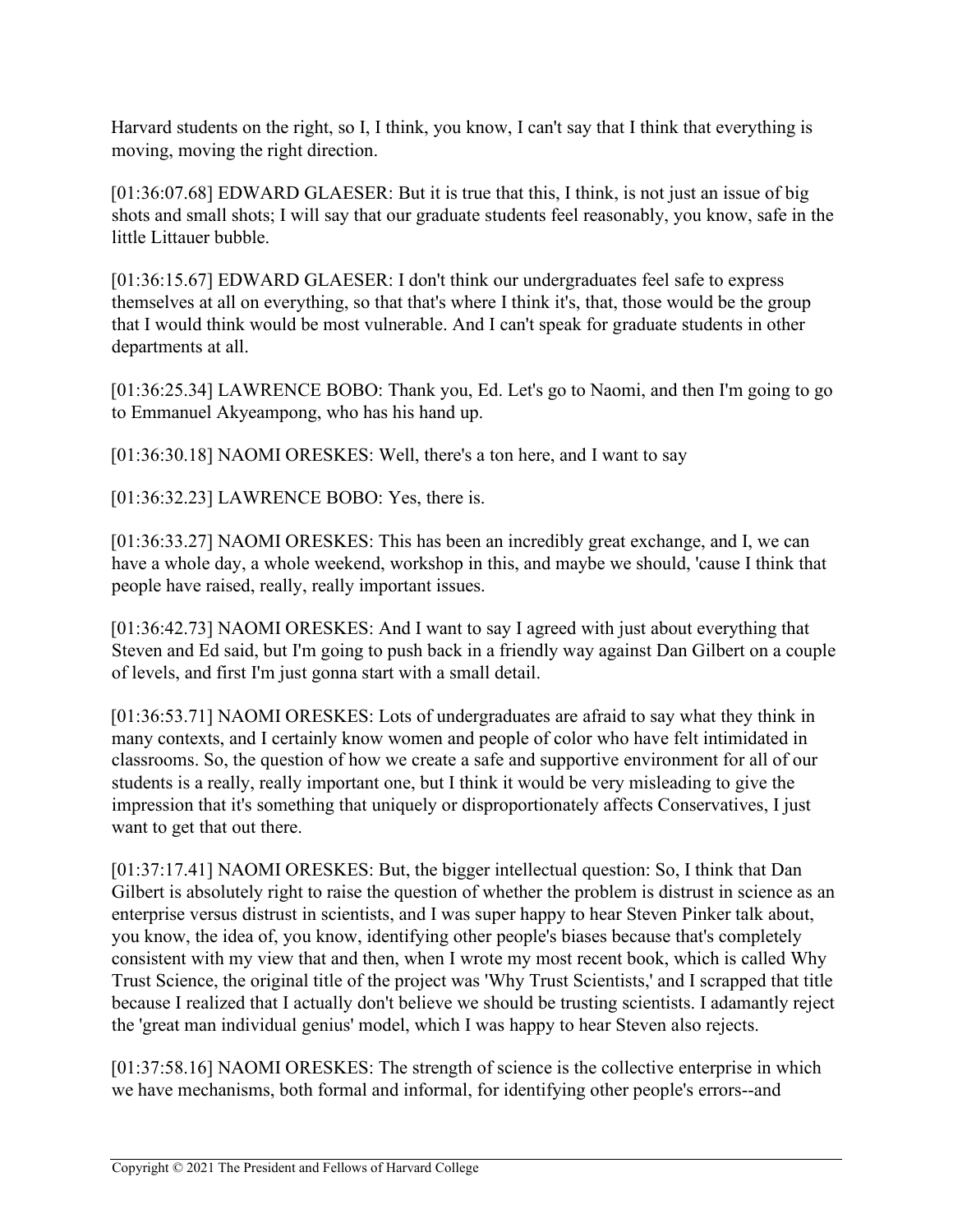hopefully our own as well, but usually other people's--and embracing that and being part of a community of practitioners who accept criticism as part of the structure of the enterprise. And you may not like it, and it hurts--we've all had reviews that we didn't like--but we've been trained to say, 'Okay, you know, that guy might have been jerk'--this is what I say to my graduate students--'they may have said it in a rude way, but it doesn't matter; you still have to take the criticism on board.' And I think that is an incredibly important thing, and we do need to do more work to explain to people that process, so that they understand that science isn't about individual opinion.

[01:38:45.12] NAOMI ORESKES: That said, I think Dan's hypothesis that there are these two things that compromise people's trust in scientists, is something that we need to do more work on. I don't think we know the answer to that, but to the extent that I have looked at evidence of this--and I've been looking for evidence of this----um, he put forward two hypotheses: One was that people didn't trust scientists because they were, um, co-opted by political ideology or corrupted by political ideology, and the other was they were corrupted by corporate interests. Well, we do have evidence on this. That same AAAS study that I cited showed that people are suspicious of science when they think that it's being unduly influenced by financial interests.

[01:39:23.09] NAOMI ORESKES: And personally, I think they are right to be suspicious about that; this is another thing I actually find reassuring.

[01:39:28.30] NAOMI ORESKES: I think that a source of public suspicion is a legitimate one, and we have to do a lot of work, and I have written on this, and I've written on it in ways that I know have upset some of my Harvard colleagues.

[01:39:39.00] NAOMI ORESKES: I think we are way too cavalier about thinking that, you know, what Derek Bok famously said, "there's no such thing as tainted money, except 'tain't enough."

[01:39:46.84] NAOMI ORESKES: The fact that the money supports a good cause does not solve these problems because, even if we do good things with the money, even if the research we do with it is peer reviewed and valid, if it's seen to be coming from suspect sources, that advert that can adversely influence how people think about us. But we don't have good data; we definitely need to do more.

[01:40:08.48] NAOMI ORESKES: On the political corruption thing, we have very little data. Now, it may well be the case that that is an influence, but we don't have good data to support that. And here again I want to push back a little bit, because if we think about the political pressures on scientists, yes, there are political pressures from the right and left, but in my lifetime, in the last 40 years or so--and certainly the last 20 years ago where I have been studying this as an empirical problem--we have far more evidence of pressure from the right than the left, and that the pressure is not so much coming from individual wokeness or political correctness, but it's actually structural. So, for example, Don mentioned the issue of guns, and I think the way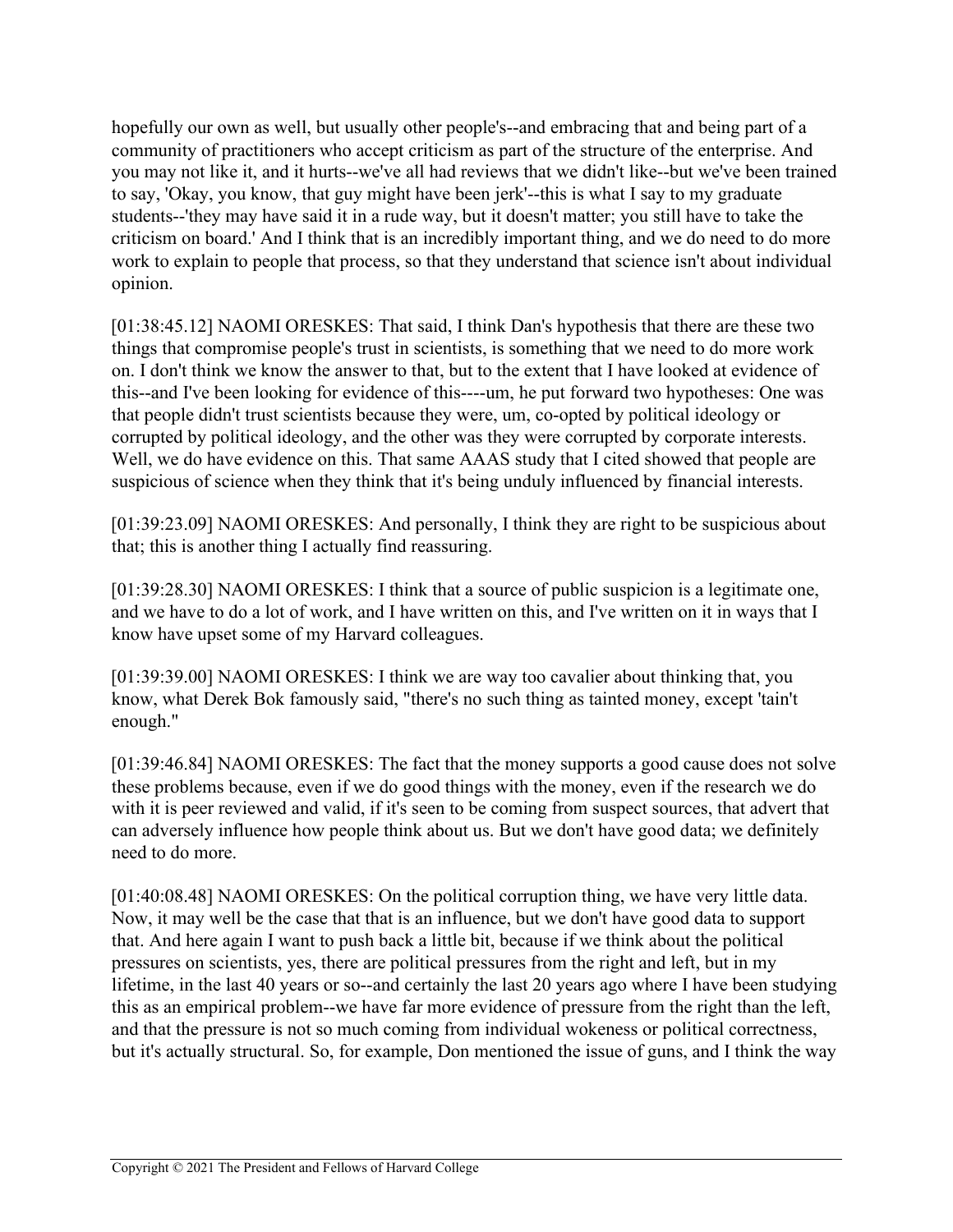he phrased this was, 'do gun laws reduce crime,' but we do have a slightly different question that scientists have tried to look at:

[01:40:59.58] NAOMI ORESKES: Do gun laws reduce deaths? Like homicide deaths or accidentally. And we know that Congress forbade the NIH from allowing funds to go to medical researchers looking at this as a public health question and that some of our own colleagues here at Harvard had to stop doing research that they were doing on this question because of political pressure from the right connected to the gun lobby. And so, this totally fits with Ed's argument about, there are people for whom the purveying of error is in their interest or their suppression of knowledge is in their interest, and I don't think we've done nearly enough to talk about that. And I just want to add one more thing that's related to that, then, um

[01:41:41.84] NAOMI ORESKES: So yes, in theory, we, you know, we all read John Stuart Mill and in theory we all believe, you know, there should… 1000 intellectual flowers should bloom, and we should hear all the arguments, and the arguments should be judged in their merits, of course, we believe that in principle.

[01:41:58.36] NAOMI ORESKES: But in practice, we know that some of the so-called "conservative" speakers who people have sometimes objected to--and I put conservatives in scare quotes because I think some of these people are not conservatives, I think some of these people are radicals.

[01:42:10.82] NAOMI ORESKES: And some of them--not all, but some of the people about whom there've been fuss--are purveyors of error, they are putting forward arguments that we know are empirically inadequate at best, and sometimes completely false. And the idea that our students could just listen to this, and, and kind-of have the wherewithal to sort out, you know, the deliberate purveyors of error from the sort-of legitimate difference between, is a really, really complicated question, and I'm not saying that I necessarily know the answer.

[01:42:40.93] NAOMI ORESKES: But I am saying that I do know for sure that simply inviting a climate change denier to campus, or a creationist to campus, by itself is not a good solution to this problem. So yes, we definitely need to hear a variety of voices, we need to make sure that Harvard and all universities are safe places for authentic good faith exchange of ideas. But there are people who are not operating in good faith, who do not share our values of good faith exchanging of ideas and are purveying falsehoods, and I think we can't just brush that under the rug.

[01:43:12.01] LAWRENCE BOBO: Thank you, thank you, that was a really important and complex engagement, with, with these issues. Let me turn to Emmanuel Akyeampong You have your hand up and maybe we can unmute you. Emmanuel, is there a chance of doing that or did we lose you?

[01:43:27.30] EMMANUEL AKYEAMPONG: Okay, can I, can you hear me?

[01:43:29.56] LAWRENCE BOBO: Yes, yeah, very good.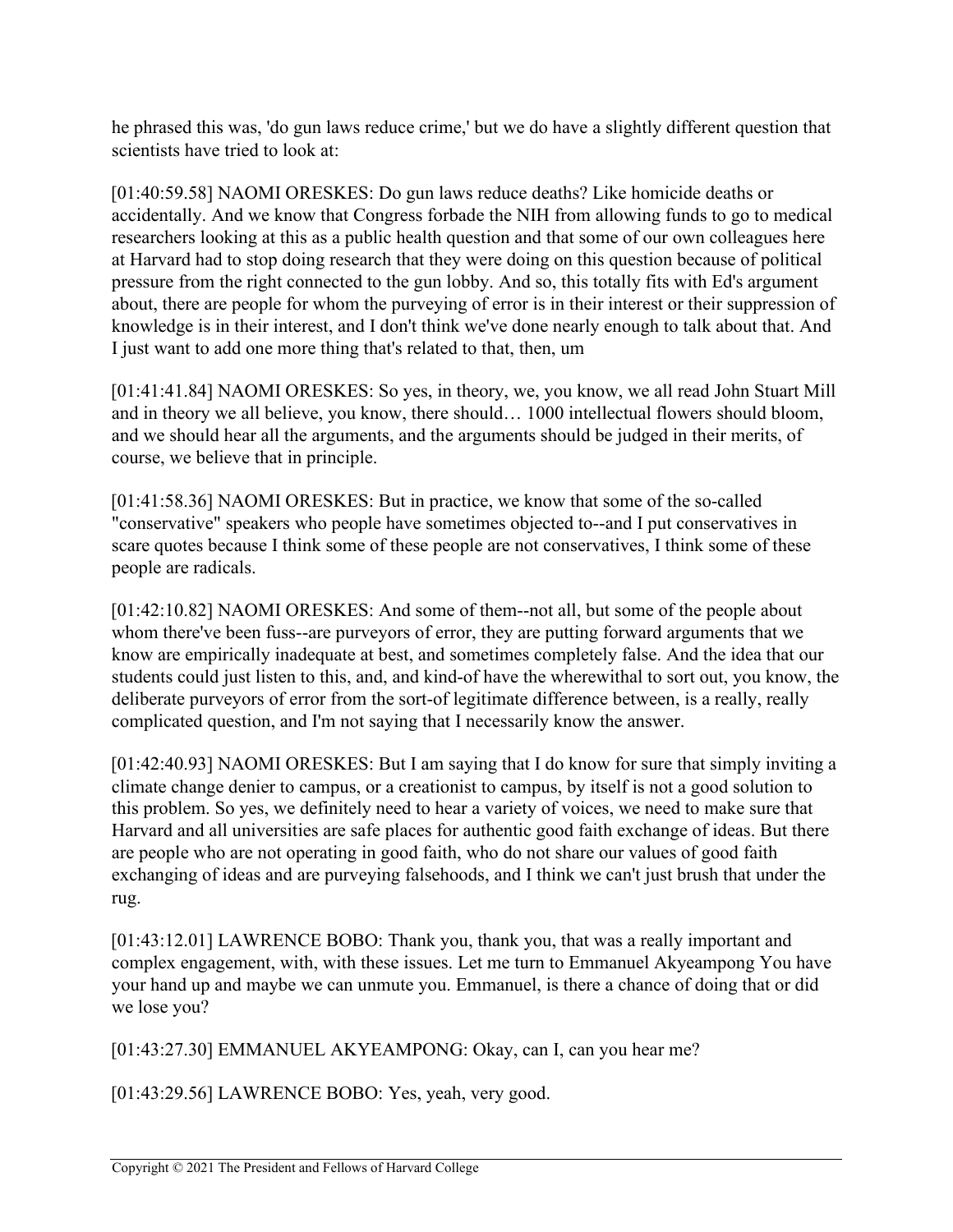[01:43:30.60] EMMANUEL AKYEAMPONG: OK, I wanted to bring an international perspective to this. We live in a very international world; Harvard is a world leader, and as I travel around the world, I hear very interesting comments about what is happening in America.

[01:43:47.76] EMMANUEL AKYEAMPONG: Fake news, alternative news, etc. etc. Does what the rest of the world think matter in this conversation we're having about truth decay in America? That is one question.

[01:44:03.77] EMMANUEL AKYEAMPONG: Or do we live in our own bubble? We're seeing fake news, we're seeing alternative news, we're seeing truth decay, and, and Daniel Gilbert mentioned that perhaps what we are seeing is, is, a new creation that has been birthed by the kinds of new media that we have.

[01:44:25.31] EMMANUEL AKYEAMPONG: Is our conversation part of a global phenomenon? Is truth decay something that has become global? And Harvard is a very internationalized university, then has a very interesting place in all this, because then it has also implications for us if we claim to be that international university, we hold ourselves out to be. So, so, if we open the window a little bit to let in the rest of the world, what are the implications for the conversations we are having, or are we having just a typically American conversation? Thank you.

[01:45:01.23] LAWRENCE BOBO: Terrific question, Professor Akyeampong. What... I guess, whoever on the panel wants to engage it first, just wave, and, and I will let you go first.

[01:45:14.67] LAWRENCE BOBO: Otherwise, I have to cold call somebody.

[01:45:19.81] LAWRENCE BOBO: Let's go to Ed; I think you gave us more of the international data in your remarks.

[01:45:27.58] EDWARD GLAESER: Sure, I, you know, certainly, I believe very strongly that Harvard needs to be engaged with the world on this. I have a, I have a, UK presentation I'm supposed to be giving tomorrow morning on the impacts of climate change on developing world cities, which is a topic I care deeply about and know far too little about in terms of giving this presentation, but for sure, we need to be engaged. I didn't, I'm not sure I like the idea of, sort of, I mean the phrasing that we should care about other people's opinions.

[01:45:53.00] EDWARD GLAESER: And I'm sure that's not what you meant, but I sort of don't like the idea of really caring about anyone's opinion, other than, other than, truth, if that's ultimately what our objective is.

[01:46:01.62] EDWARD GLAESER: But, in terms of learning from the, the rest of the world, in terms of talking to the rest of the world, in terms of recognizing that, you know, America certainly doesn't have any kind of monopoly on truth, uh, that's obviously part of our, part of our mission and should be essential to us.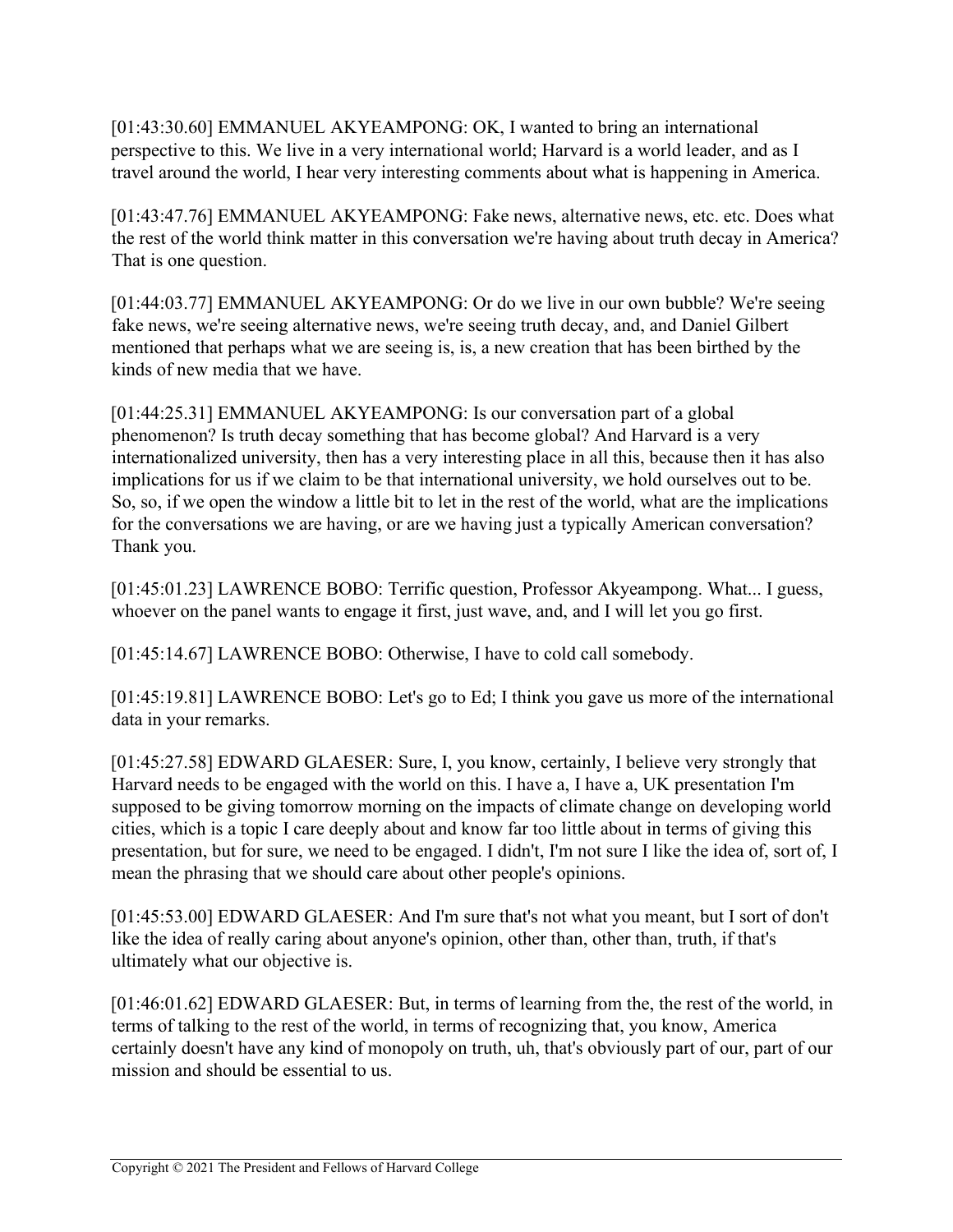[01:46:18.59] EDWARD GLAESER: So, I don't know that I had a, had a reaction stronger than that, but I cannot tell you how important it is to me that Harvard is as international a place as it is, and I think it's one of the greatest assets at the institution.

[01:46:30.26] LAWRENCE BOBO: I guess I would push it not so much on you, Ed, but maybe to Naomi, or for some reason, perhaps Dan, on whether it is your sense or experience that the kind of, let's say worry, that we have about truth decay here exists in other countries, either the kind of leading industrial democracies, or other parts of the world, or is this, this discussion, this conversation, a kind of uniquely American preoccupation in the moment.

[01:47:05.70] EDWARD GLAESER: Well, I would just say, certainly, certainly in the UK, there is some of this, it's just not as extreme, certainly when I'm, when I'm exposed to it in the UK.

[01:47:18.60] LAWRENCE BOBO: All right, anyone else want to comment before I move to our next question?

[01:47:22.12] NAOMI ORESKES: Yeah, I mean I could just second that, in the sense that we do have data; we have, uh, public opinion poll data, for example, on climate change denial. We do know that the United States is far worse than, say, other OECD countries, so in that sense, sure, this is an issue that exists everywhere in the world, it takes different forms in different places, obviously, because the cultural and political situation are different, but in terms of certain kinds of, let's say motivated purveying, of error and disinformation, we do have evidence that that is worse here in the United States than in other comparable countries.

[01:47:58.71] LAWRENCE BOBO: Thank you. So, let's, let's turn to Chris Winship.

[01:48:05.07] LAWRENCE BOBO: You can unmute yourself there.

[01:48:06.66] CHRISTOPHER WINSHIP: Thanks, Larry, and thanks to all four people for great presentations.

[01:48:13.87] CHRISTOPHER WINSHIP: Um, I wanted to point to another possible issue in terms of the academy, which is sort-of the lack of any serious boundary maintenance between the academy and the public. So, in terms of journals, um, we've got a whole peer review system; um, it works so-so, but you know, probably, you know, keeps some of the worst research out there.

[01:48:43.62] CHRISTOPHER WINSHIP: Um, you know, we now have a media that's more than happy to go look at working papers and report results--I think of a paper that I won't mention names, but, you know, this was a paper that needed at least another year or two of work, but there it was in The Economist reporting a set of very provocative results.

[01:49:09.31] CHRISTOPHER WINSHIP: And, of course, the, the other issue here is that, I think this alludes to a comment Steve made, the media likes the most extreme findings, the most provocative ones, and of course we know that the most extreme improba, provocative, findings, on average, are likely to be wrong. We can just do a particular, you know, straight statistical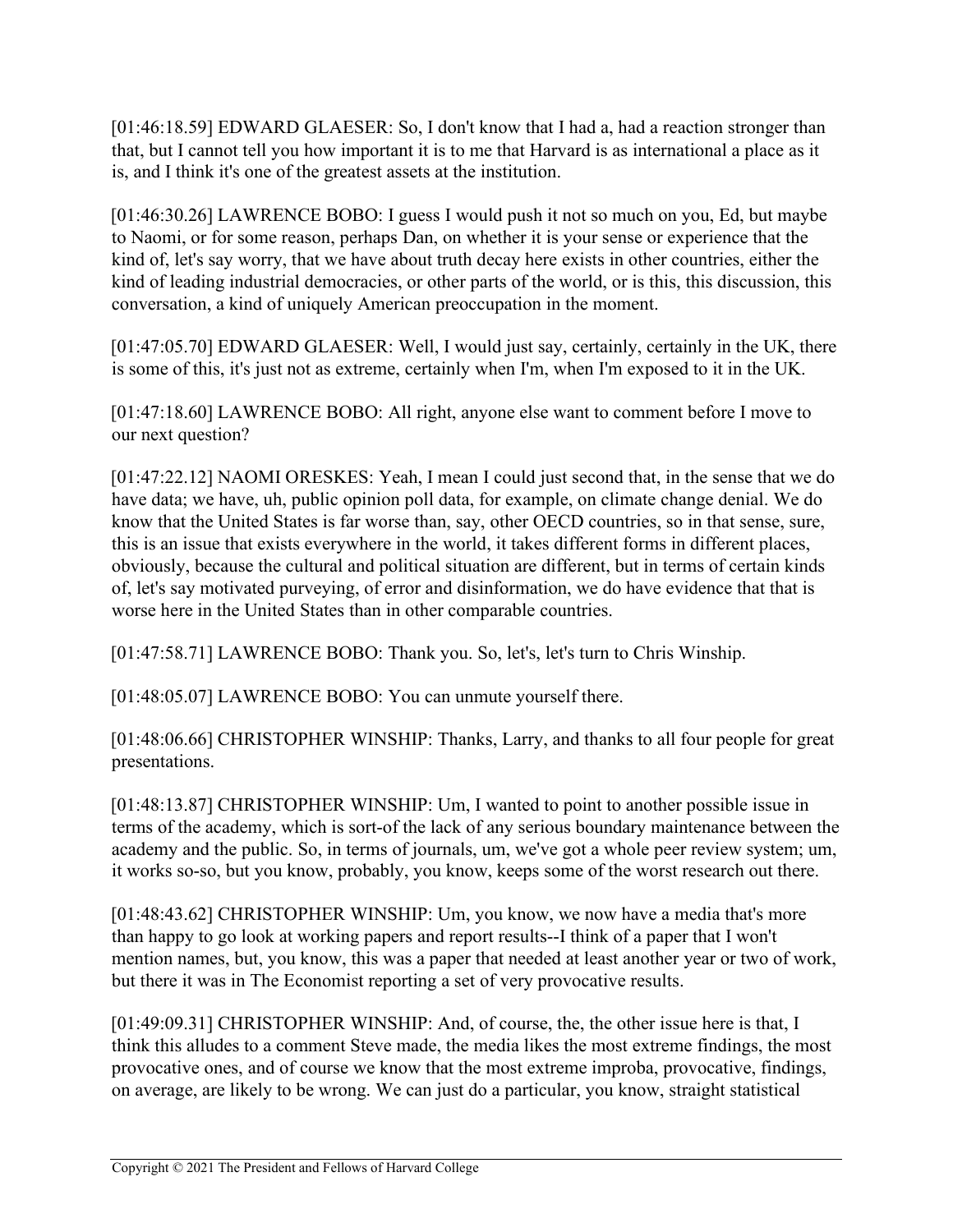analysis, right, but when your effect is super significant there is a good chance that that's because it's not true.

[01:49:47.55] CHRISTOPHER WINSHIP: And, of course, it's exactly, you know, in that context that the media love, loves, you know, writing the story. And, you know, I think this goes back to sort of the issues that, you know, were true of journalism when they had to develop a whole set of norms.

[01:50:07.27] 691

[01:50:07.84] CHRISTOPHER WINSHIP: And you know, today we have academics participating in the media and [inaudible] and we have Ted talks and everything else, often positioning themselves as, you know, kind-of 'here is the truth,' when, you know, they maybe have some interesting ideas, some interesting findings, they may or may not stand the test of time.

[01:50:41.03] LAWRENCE BOBO: Well, thank you, Chris. Does anyone want to engage that, that observation? I think it's a really quite important point.

[01:50:57.24] NAOMI ORESKES: Well, well, I can jump in. I think it's tricky, because I think you're absolutely right that we do have to be careful about, you know, exaggerated claims to get attention, or things that get circulated, you know, before they've really been, you know, fully baked.

[01:51:11.88] NAOMI ORESKES: But on the other hand, there's also a lot of pressure on us, you know, not to just be "in the ivory tower," to connect with larger communities.

[01:51:18.46] NAOMI ORESKES: You know, NSF has this "broader impacts" thing now, which in the beginning was just lip service, but now it's actually taken seriously.

[01:51:25.40] NAOMI ORESKES: So, I think if there are sort of competing pressures, and I don't think there's a simple answer to that except to be mindful of the fact that there are competing pressures.

[01:51:34.22] NAOMI ORESKES: I know one thing that I do, a personal practice I have, is to be pretty strict about not commenting in public on things Well, first of all, I would never comment on the Afghanistan war. I now--and I'm sure Steven and Ed get this, too--once you become "known," you get invited to talk about all kinds of things that you know very little about.

[01:51:52.20] NAOMI ORESKES: And so, there is a kind of personal discipline you have to exercise to say, 'no, thank you' to things where you really are not the expert, and to recommend other people who know more about the topic than you do. I have a whole rolodex of--well, rolodex is dating myself--but, you know, a whole metaphorical rolodex of colleagues who know more than I do about issues that I sometimes often get asked about.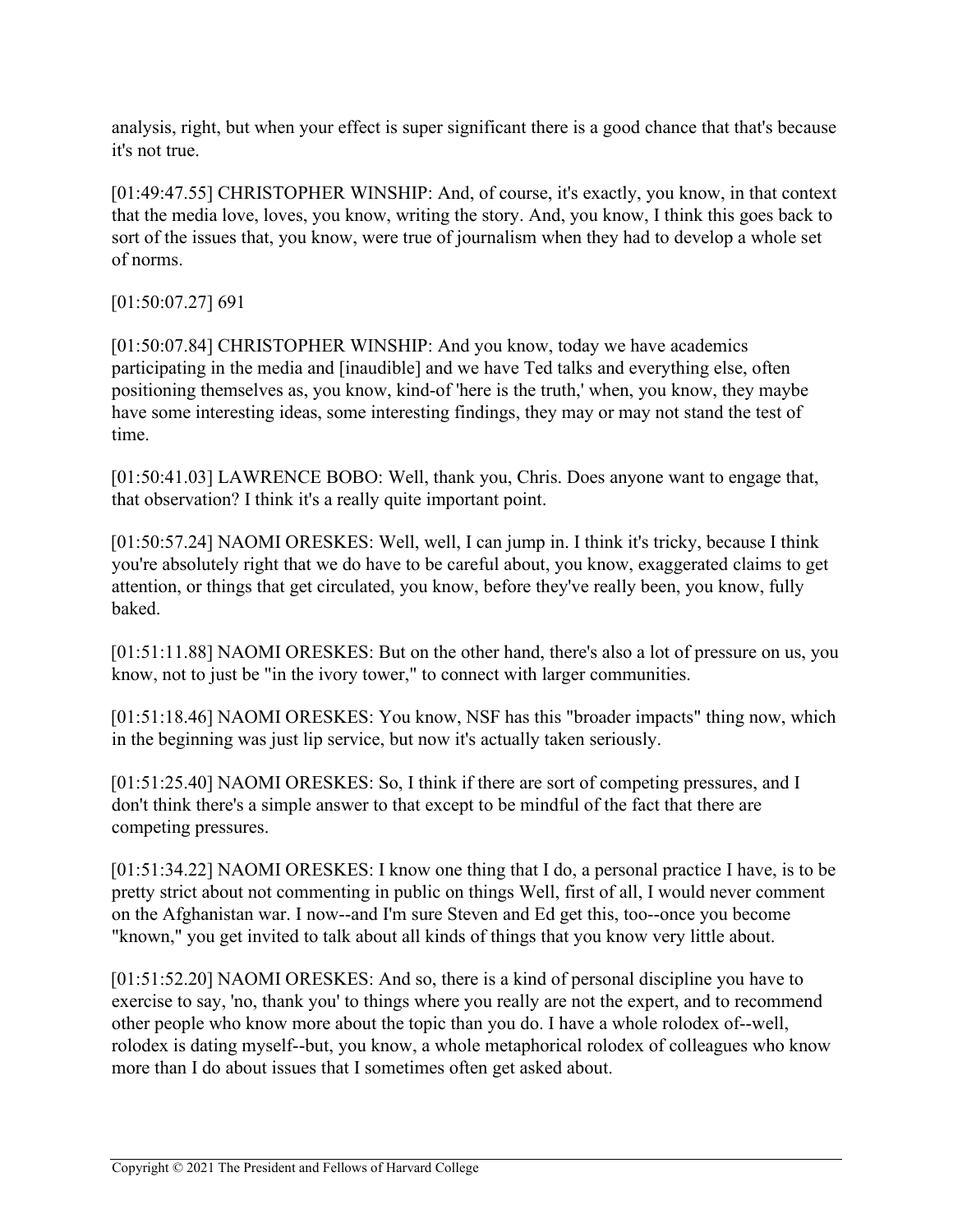[01:52:14.03] NAOMI ORESKES: So, there's that. And then also that I try not to write a Scientific American column or op-ed piece until I have done some serious research--and usually published in peer reviewed journals--so that if people ask, you know… Because if you write an Op-ed piece it's necessarily short, it's necessarily abbreviated, and it's necessarily simplified, but you can refer people then to the more complex version of the, of the argument.

[01:52:39.98] LAWRENCE BOBO: Thank you, all well taken. Let's turn to Dan Smail, you have a question. Oh, Steven, did you want to comment on this first, before going to Dan?

[01:52:49.91] STEVEN PINKER: A quick comment that, um... And we could have a whole other symposium on the reputation of science in light of the replicability, replicability failures, but one thing: It's not so much a question of outreach but what scientists and scholars in general are recognized for. There's much too a kind of a compact between academics and science journalists to report the sexy finding, the finding that seems to overturn the apple cart, the surprising finding, the counter-intuitive finding.

[01:53:24.78] STEVEN PINKER: All of the ones that, based on Bayesian reasoning, have a low prior probability, and therefore the posterior probability should be lower as well, and that if we could convey the idea, as one historian of physics put it, that 90% of claims in physics journals are false, 90% of claims in physics textbooks are true, that science actually does, is cumulative, corrects its errors over the long term, on average.

[01:53:51.37] STEVEN PINKER: But it's the flash in the pan, uh, study, as opposed to the metaanalysis, the literature review, that tend to be targets for replicability police.

[01:54:01.00] LAWRENCE BOBO: Well taken. So, Dan your question; you get the last question, I think.

[01:54:05.17] DAN SMAIL: Yes, well thank you, Larry, and thank you all, this has been extremely interesting.

[01:54:08.83] DAN SMAIL: Naomi, you seem to imply in one of your comments that the growing dependency of universities on donor gifts may be undermining some of the public's trust in universities.

[01:54:22.47] DAN SMAIL: And I wanted to know whether, first of all, whether I heard this correctly and whether there, in, in the spirit of your own remarks, whether there's actually data on that, or whether there can be data on that, and, and the larger question, perhaps for our dean, Larry, is what should we do about it?

[01:54:39.46] NAOMI ORESKES: Yeah, thanks, Dan, for that question. So, this is a really important topic that I think we badly need to collect more data on. So, I wasn't really thinking so much about donor gifts, although as Steven knows, the issue of Epstein, Jeff, Jeffrey Epstein, is something I've written about, but I wasn't thinking so much about donor gifts as more like